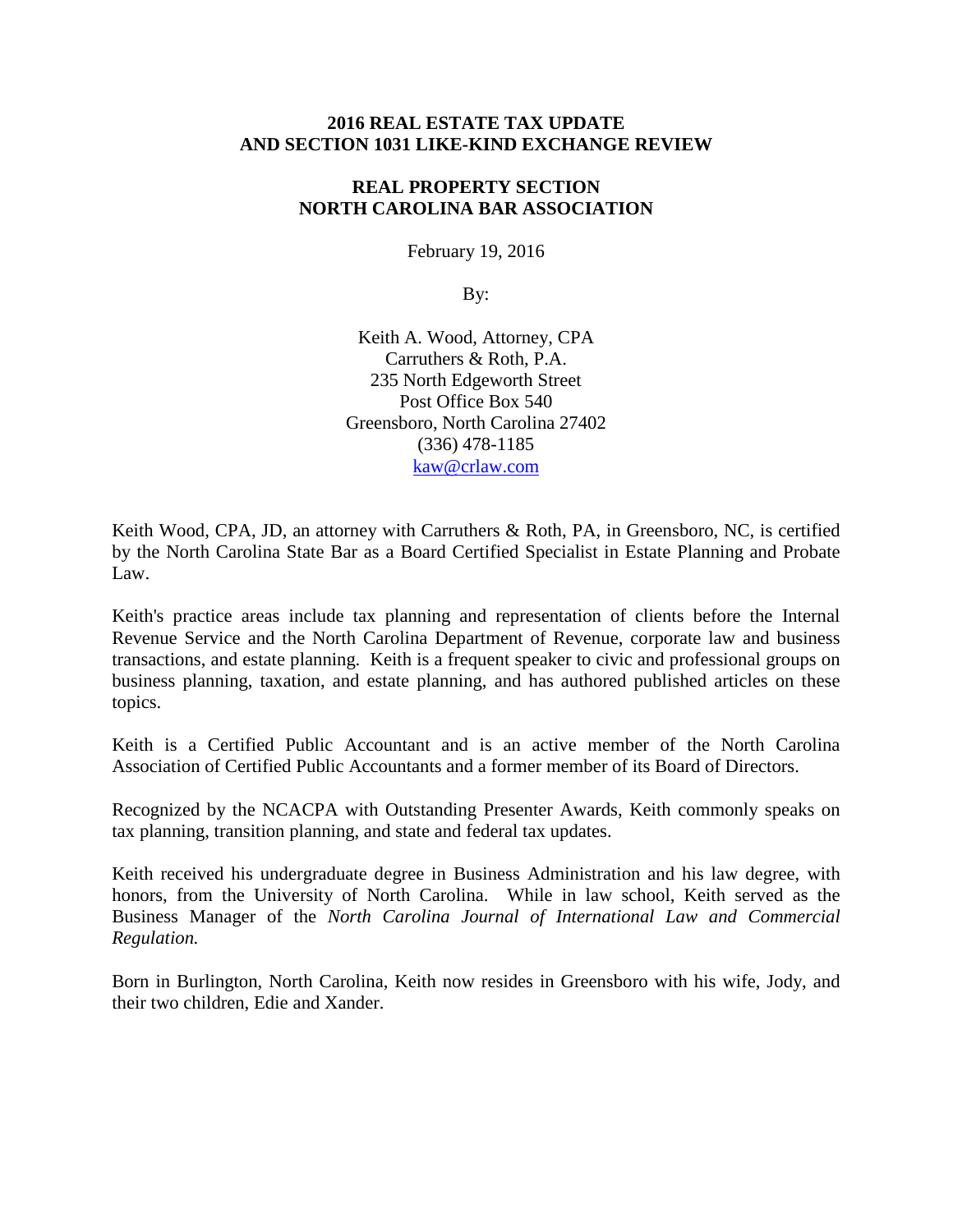Carruthers & Roth, P.A. 235 North Edgeworth Street Post Office Box 540 Greensboro, North Carolina 27402 (336) 379-8651

# Tax, Business & Estate Planning Group Real Estate Group

| jsa@crlaw.com                          |
|----------------------------------------|
| njb@crlaw.com                          |
| jab@crlaw.com                          |
| jsd@crlaw.com                          |
| Christopher W. Genheimer cwg@crlaw.com |
| gsw@crlaw.com                          |
| kaw@crlaw.com                          |
|                                        |

om Floward L. Borum Howard L. Borum [hlb@crlaw.com](mailto:hlb@crlaw.com)<br>
John M. Flynn her imf@crlaw.com nicom John M. Flynn imf@crlaw.com John M. Flynn [jmf@crlaw.com](mailto:jmf@crlaw.com) Frame S. Shrader <u>[jss@crlaw.com](mailto:jss@crlaw.com)</u><br>
S. Shrader <u>jss@crlaw.com</u> Christopher J. Vaughn cjv@crlaw.com Scott Christopher J. Vaughn civ@crlaw.com<br>Com Clizabeth J. Zook ciz@crlaw.com Christopher Christopher Christopher Christopher Christopher Christopher Christopher Christopher Christopher Ch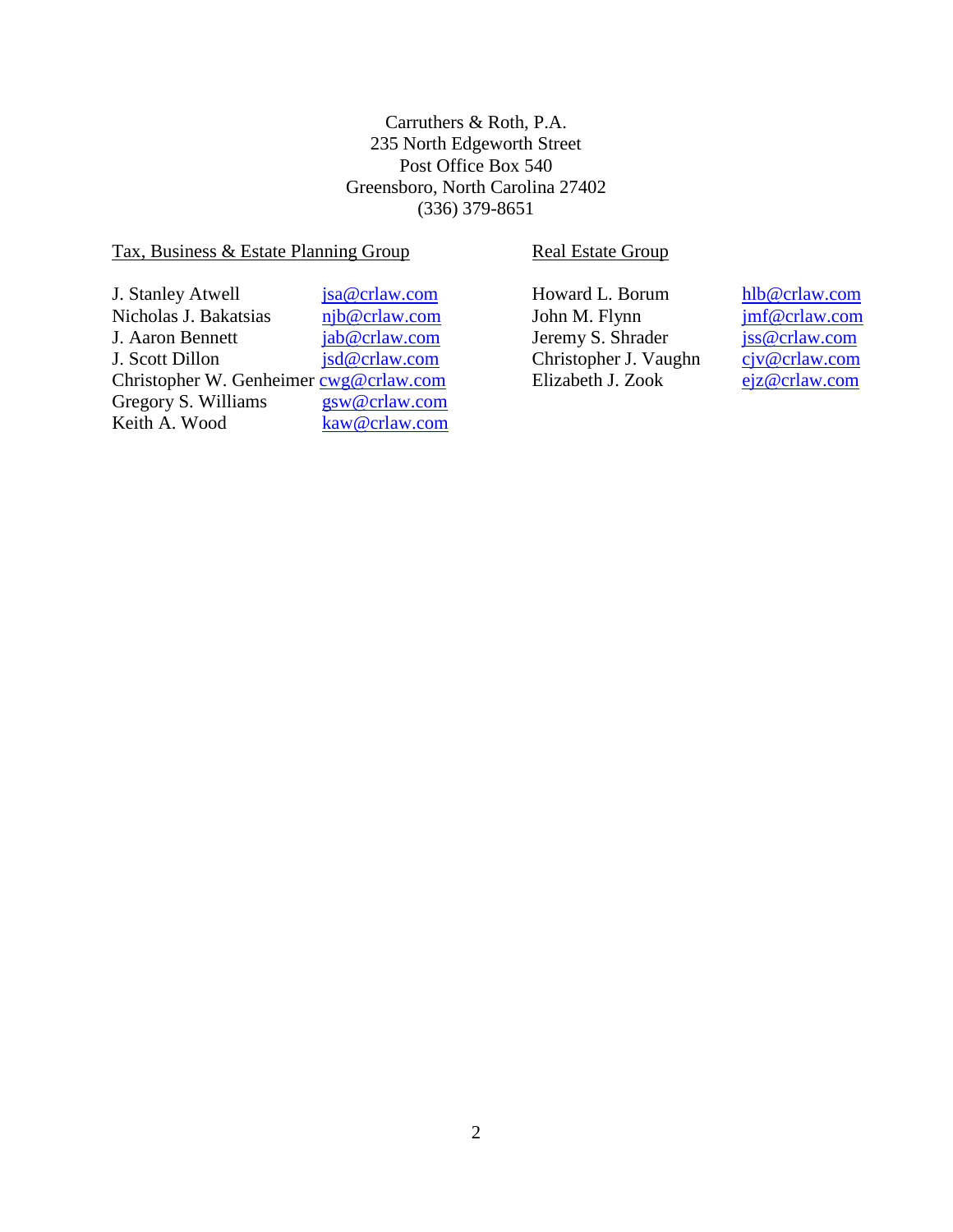# **Introduction**

This manuscript contains a survey of selected tax issues of interest to many real estate practitioners.

You will note that this manuscript is subdivided into two (2) Chapters.

Chapter One reviews current federal tax cases and IRS announcements affecting real estate entrepreneurs.

Chapter Two provides an overview of the rules applicable to Section 1031 exchanges.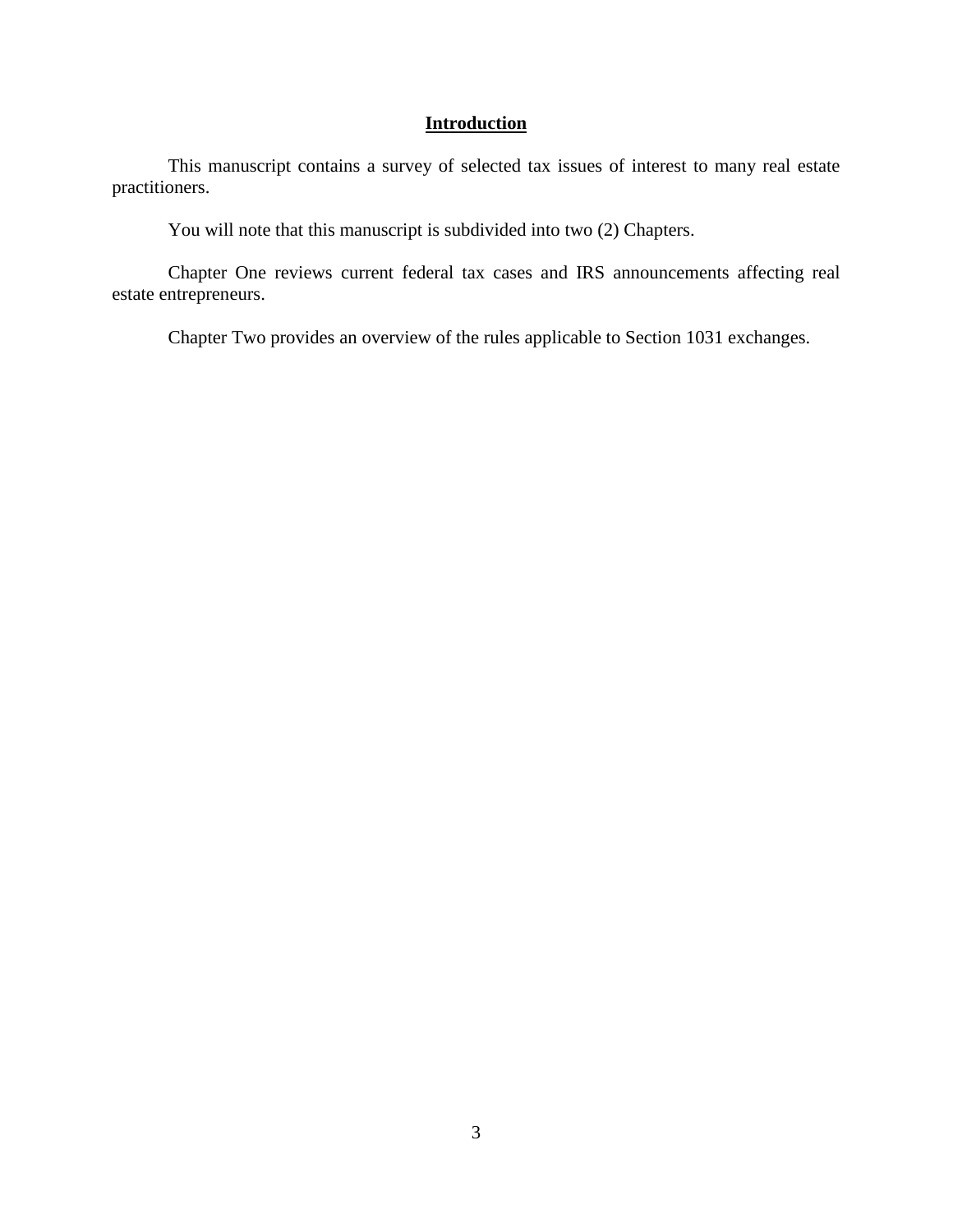#### **CHAPTER ONE**

#### **RECENT FEDERAL TAX LAW DEVELOPMENTS**

## **PART ONE IRAs**

## **I. IRA Funds Used To Purchase Land Are Deemed To Be An Early Withdrawal Where IRA Custodial Agreement Does Not Permit IRA Purchases of Real Estate**.

In Dabney, TC Memo 2014-108 (June 5, 2014), Mr. Dabney wanted to use his selfdirected Charles Schwab IRA funds to purchase undervalued real estate. However, Charles Schwab would not allow Mr. Dabney to purchase property directly through his IRA.

Accordingly, Mr. Dabney directed Charles Schwab to wire funds from his IRA account to the seller of real estate in Utah, and directed the title company to deed the property to the name of "Mr. Dabney Charles Schwab Company Custodial IRA Account." Mr. Dabney planned on selling the Utah property and then returning the sales proceeds to his IRA before the 60 day rollover period expired.

In 2009, when Charles Schwab wired the IRA funds to the seller of the Utah real estate, Charles Schwab showed this as a taxable distribution to Mr. Dabney. The title company deeded the Utah real estate directly into Mr. Dabney's name rather than into the name of "Mr. Dabney Charles Schwab Company Custodial IRA Account". Later, Mr. Dabney obtained a "scrivener's affidavit" from the title company in which the title company acknowledged responsibility for making an error in how the deed was transferred to Mr. Dabney, rather than into the name of his Charles Schwab IRA account.

In addition, when Mr. Dabney ultimately sold the Utah property in 2011, the funds were sent directly to Mr. Dabney's IRA. Mr. Dabney characterized the transfer as an IRA rollover contribution -- and that's how Charles Schwab recorded the deposit when it received the proceeds from the property sale in 2011.

Originally, when Charles Schwab sent its check to the seller of the Utah property, Charles Schwab issued a Form 1099 (Distributions from Pensions) showing that Mr. Dabney had taken a permanent withdrawal from his IRA. The IRS asserted that the 2009 distribution was taxable to Mr. Dabney and that the transfer of the sales proceeds in 2011 from the sale of the Utah property to Mr. Dabney's IRA at Charles Schwab was not a rollover contribution. Mr. Dabney argued that in 2009 he had taken title to the Utah property as agent for his self-directed IRA.

The IRS argued, and the Tax Court agreed, that although IRAs are not prohibited, under tax law, from owning real estate, the terms of any IRA Custodial Agreement (such as the Charles Schwab account agreement in this case) may serve to limit the type of rollover investments an IRA owner can make. Here, the Charles Schwab IRA Custodial Agreement prohibited investments in real estate.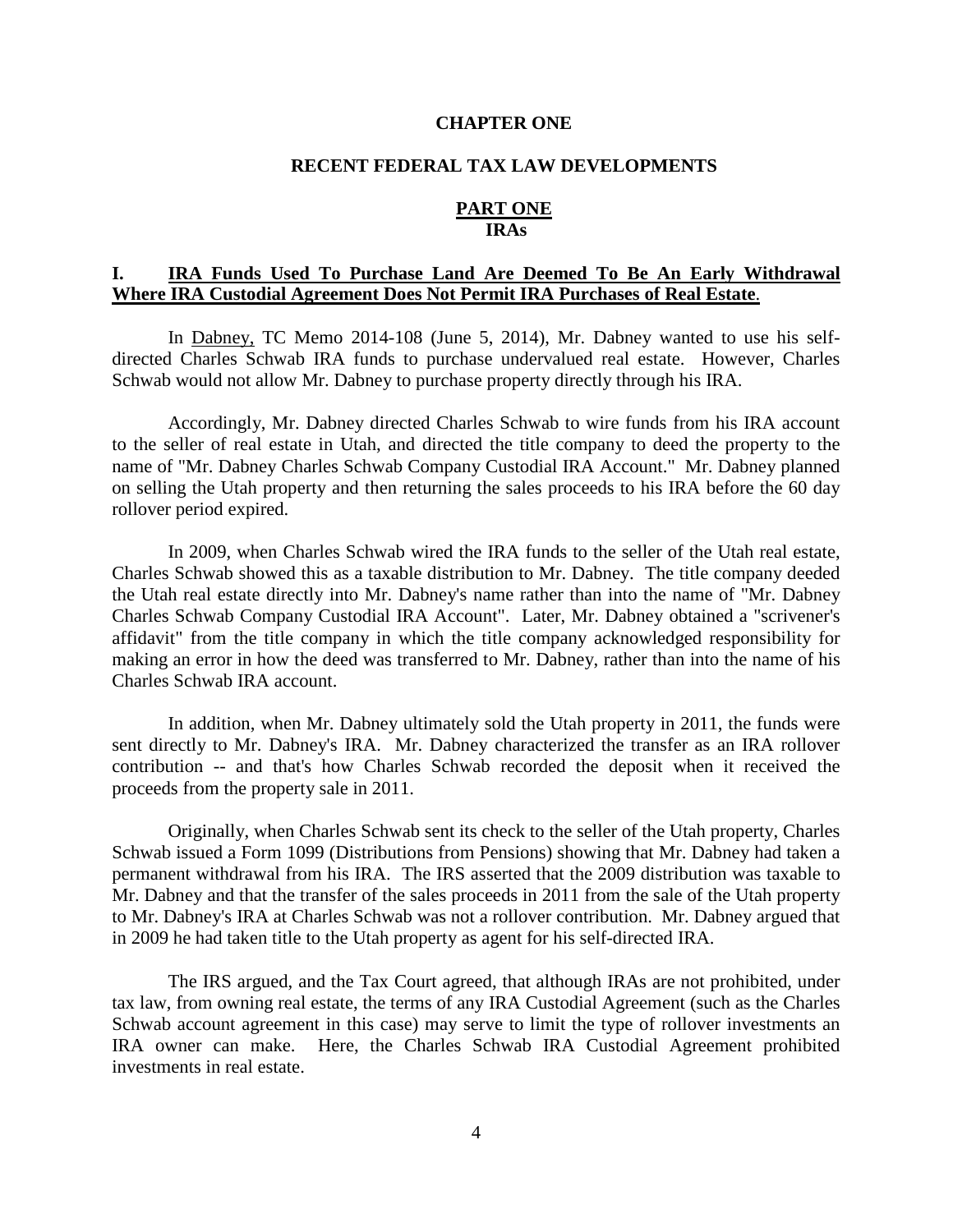Therefore, even though Mr. Dabney attempted to have the real estate retitled in the name of the custodial account, this did not accomplish a tax-free rollover of the IRA distribution into purchase funds used to purchase the Utah property. Here, the IRA did not purchase the Utah property and the IRA withdrawal was not a "trustee-to-trustee" rollover transfer.

Instead, in this case, the Court advised that Mr. Dabney should have undertaken a trusteeto-trustee rollover whereby Charles Schwab wired the purchase funds to another IRA Custodial trustee that would have permitted real estate investments and then allowed the new IRA trustee to purchase the real estate investment.

Ultimately, although Mr. Dabney was not subject to the accuracy related penalty, he had to pay tax on the failed rollover, plus a 10% early withdrawal penalty.

**II. Self-Directed IRA Loses Asset Protective Status.** In the case of Kellerman, 115 AFTR 2d 2015-1944 (May 26, 2015), aff'd 116 AFTR 2d 2015-5247 (September 14, 2015), the U.S. Bankruptcy Court held that the assets of a self-directed IRA became subject to the claims of creditors of the IRA owner who engaged in a "prohibited transaction" under Section 4975. Therefore, the IRA was not a protected exempt asset in the bankruptcy proceeding, and thus the assets of the IRA could be used to satisfy judgment creditors of the IRA owner.

## **PART TWO ORDINARY INCOME OR CAPITAL GAIN ON THE SALE OF REAL PROPERTY?**

# **I. Background and Overview**.

**A. Summary of Tax Differences.** When a taxpayer sells real estate, often the IRS and the taxpayers are at odds as to whether the sale should be treated as the sale of investment property or as the sale of ordinary income "inventory" property. The tax differences can be significant for both the taxpayer and the IRS.

If the transaction is treated as a sale of "investment" real property, then any gain on the sale will be taxed at the **capital gain tax rates**. And the gain recognized by the investor will not be subject to self-employment taxes.

In addition to the capital gain tax and self-employment tax benefits available to the real estate investor, such investors also can benefit from:

(i) Section 1031 nontaxable exchanges;

(ii) Section  $1033(g)$  (relating to condemnation of real property held for productive use in a trade or business or for investment); and

(iii) Section 453 installment sale reporting.

These are tax benefits that are **not** available to *dealers* of real property.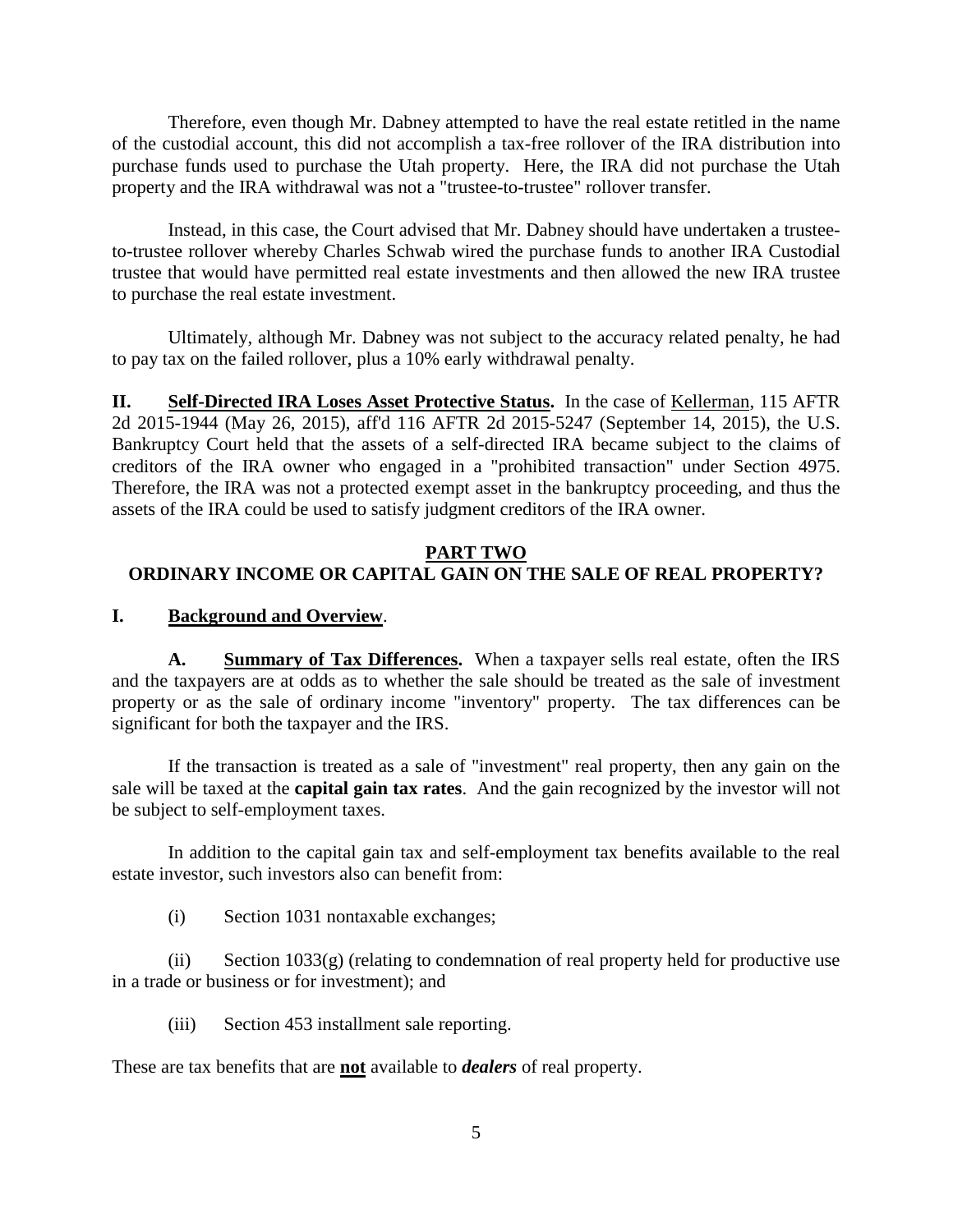On the other hand, investors in rental real estate must be cognizant of (i) the passive activity loss limitations of Section 469 and (ii) the capital loss limitations applicable to investment property (since, if the sale generates a loss, then the taxpayer's loss will be limited by the capital loss limitation rules - that is, the capital loss can only offset other capital gains income and another \$3,000 of ordinary income for the year).

If the sale is treated as a sale of **inventory** by a **developer**, then any gain will be treated as **ordinary income**, and thus will be subject to the ordinary income tax rates as well as subject to **self-employment tax**. On the other hand, if the sale of the deemed **inventory** generates a tax loss, then the tax loss will be **fully deductable** against other ordinary income as well as capital gains.

In this day and age, as compared with past years, we are much more inclined to argue that our clients are holding properties as inventory as opposed to for investment purposes. Since property values have diminished substantially over the last four years or so, many of our clients will seek to take the position that their loss property was held as inventory as opposed to property for investment purposes.

#### **B. Past Case Law.**

The issue of whether the sale of real property should be treated as the sale of investment property versus inventory property has generated much litigation in the past. Throughout various court cases analyzing these issues, most courts cite the "investor versus dealer tests" analyzed under Biedenharn Realty Company v. United States, 526 F.2d 409 (5<sup>th</sup> Cir. 1976); Suburban Realty Co. v. US, 615 F.2d 171 ( $5<sup>th</sup>$  Cir. 1980). Under these cases, the courts have focused on the question of whether the property is held primarily for sale to customers in the ordinary course of the taxpayer's business versus whether the taxpayers held the property purely for investment purposes.

Because gain or loss from the disposition of real property is capital if it was held as an investment and ordinary if it was held "*primarily"* for sale to customers, the identification of a particular parcel of real property as investment property or as property held primarily for sale to customers is critical.

According to the court in Malat v. Riddell (383 U.S. 569 (1966)), the term "primarily" means of "first importance" or "principally," so that the issue turns on the taxpayer's intent with respect to holding of the property, which is obviously a factual issue.

Accordingly, a taxpayer's position, that an investment in real estate is merely being disposed of in the most economically profitable manner is a sustainable argument, despite the taxpayer's engagement in activities traditionally conducted by a real estate dealer, provided that the taxpayer otherwise manages his property holdings in a manner substantially similar to that of an investor. Further, the taxpayer must be careful not to reinvest in substantially similar property shortly after the liquidation of the investment if he seeks to avoid ordinary income characterization.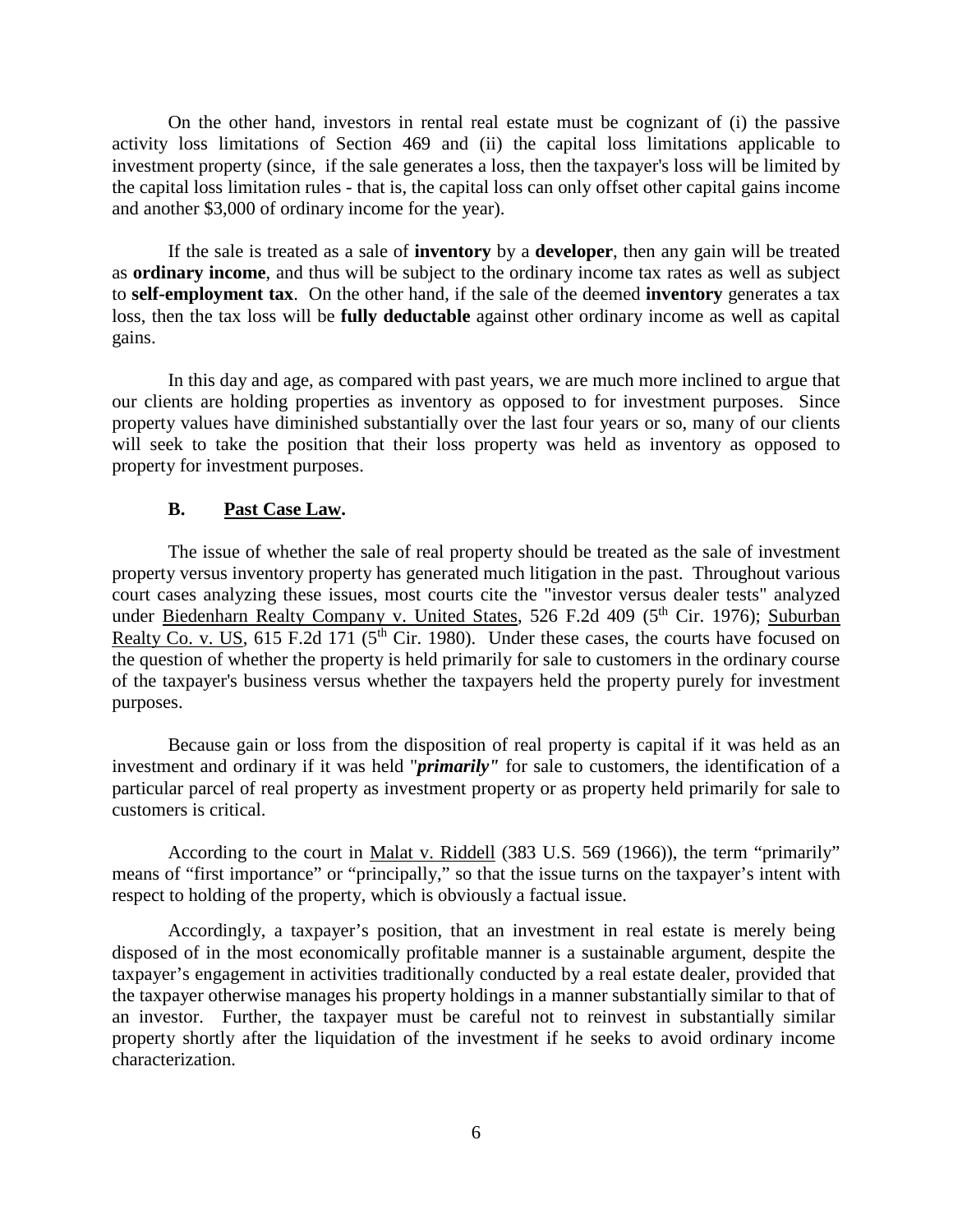Unfortunately, no definitive trend has arisen that identifies which factors will guarantee investor treatment. As the court in Biedenharn Realty Co., Inc. v. U.S. (526 F.2d 409 (1976)) noted, resolving this question is often a "vexing and ofttimes elusive" task. Obviously, however, the greater the degree of development and sales activities undertaken by the taxpayer, the more likely the taxpayer will be unsuccessful in sustaining its argument that the property is investor rather than dealer property.

Cases that have addressed the issue have emphasized various factors in different contexts, in a manner that makes it difficult to construct a pattern from which outcomes in other situations can be predicted with any degree of confidence. For example, the court in Kirschenmann v. Comr. (24 T.C.M. 1759 (1965) held that frequent sales of lots undertaken by the taxpayer because the property was no longer suited for its intended purpose did not make the property investment property, while the court in Austin v. U.S. (116 F. Supp. 283 (1953) reached the opposite conclusion on similar facts. Similarly, capital gain treatment was allowed to the taxpayer in Brenneman v. Comr. (11 T.C.M. 628 (1952)), who sold his lots after an ordinance was enacted that barred the taxpayer's original plans, while the taxpayer in Shearer v. Smyth (116 F. Supp. 230 (1953)) was required to pay tax at ordinary rates under similar circumstances.

**C. Factors Reviewed By The Courts.** The Court in Ada Belle Winthrop*,* (CA-5) 24 AFTR 2d 69-5760, rev'g (DC) 20 AFTR2d 5477, (October 22, 1969) established a set of criteria which have been cited frequently by the courts addressing these dealer vs. investor arguments. In the order of frequency cited in other cases, these seven factors, known as the "seven pillars of capital gain," are as follows:

- 1. Nature and purpose of the acquisition and duration of ownership.
- 2. Extent and nature of the efforts of the owner to sell the property.
- 3. Number, extent, continuity and substantiality of the sales.
- 4. Extent of subdividing, developing and advertising to increase sales.
- 5. Time and effort devoted to sales.
- 6. Character and degree of supervision over sales representatives.<br>7. Use of a business office to sell the property.
- Use of a business office to sell the property.

Other courts have applied a nine (9) factor test as follows:

- 1. The taxpayer's purpose in acquiring the property;
- 2. The purpose for which the property was subsequently held;
- 3. The taxpayer's everyday business and the relationship of the income from the property to the total income of the taxpayers.
- 4. The frequency, continuity, and substantiality of sales of property;
- 5. The extent of developing and improving the property to increase sales revenue;
- 6. The extent to which the taxpayer used advertising, promotion, or other activities to increase sales;
- 7. The use of a business office for sale of the property;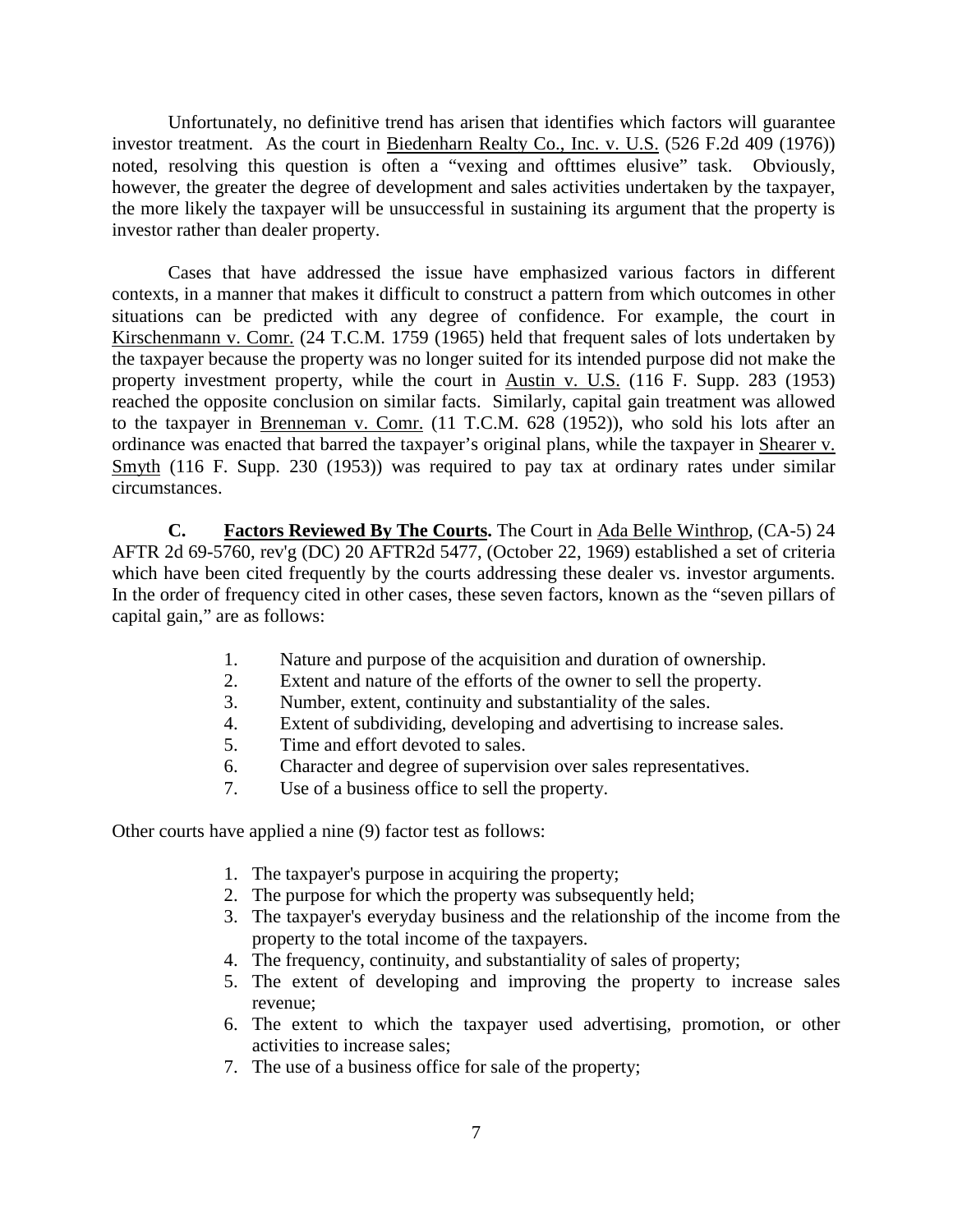- 8. The character and degree of supervision or control the taxpayer exercised over any representative selling the property; and
- 9. The time and effort the taxpayer habitually devoted to sales.

Moreover, the Court of Appeals for the  $5<sup>th</sup>$  Circuit has noted that "frequency of sales" is especially important to review because "the presence of frequent sales ordinarily runs contrary to the taxpayer's position" for investment. Suburban Realty Company.

# **II. Partnership's Sale of Real Property Generates Ordinary Income and Not Capital Gain.**

In Fargo v. Commissioner, TC Memo 2015-96 (May 26, 2015), Mr. and Mrs. Fargo were the majority partners of a partnership (GDLP) that owned a leasehold interest in certain property located in La Jolla, California that it leased from La Jolla Country Club. GDLP entered into various agreements with related parties to develop the La Jolla Property.

In 1997, GDLP purchased the La Jolla Property from the La Jolla Country Club. Between 1997 and 2001, GDLP made some minimal efforts to develop the La Jolla property for residential use. At all times before 2001, the La Jolla property merely generated rental income to the GDLP partnership. Prior to 2001, the GDLP partnership never attempted to sell any of its property.

In 2001, an unrelated entity made an unsolicited offer to purchase the La Jolla real property from the GDLP partnership for \$16 Million. Initially, the purchase price paid by the buyer was set at a fixed price of \$16 Million. However, the parties later re-negotiated the deal for a purchase price of \$14.5 Million plus a share of future home sales profits. And, under the sales contract, the GDLP partnership was obligated to continue efforts to develop the La Jolla Property. And, the GDLP partnership incurred significant expenses in further development of the La Jolla Property although these costs were reimbursed by the buyer.

The closing of the sale of the GDLP property occurred in 2002.

The court ruled that the entire gain recognized by the GDLP Partnership from the sale of the La Jolla Property was ordinary income and not capital gain, based upon the following factors:

**1. The Purpose For Which The Property Was Initially Acquired.** The parties agreed that the GDLP partnership initially acquired the La Jolla Property for development purposes. Here, however, the taxpayers argued that their purposes of acquiring the property was to benefit from its appreciation in value. Nevertheless, and unfortunately for the taxpayers, the taxpayers spent significant amounts of money and time trying to develop the La Jolla Property. This factor weighed in favor of the IRS.

**2. The Extent Of Improvements On The Property.** The Court noted that the GDLP partnership never substantially improved its property. And so, this factor weighed in favor of the taxpayer.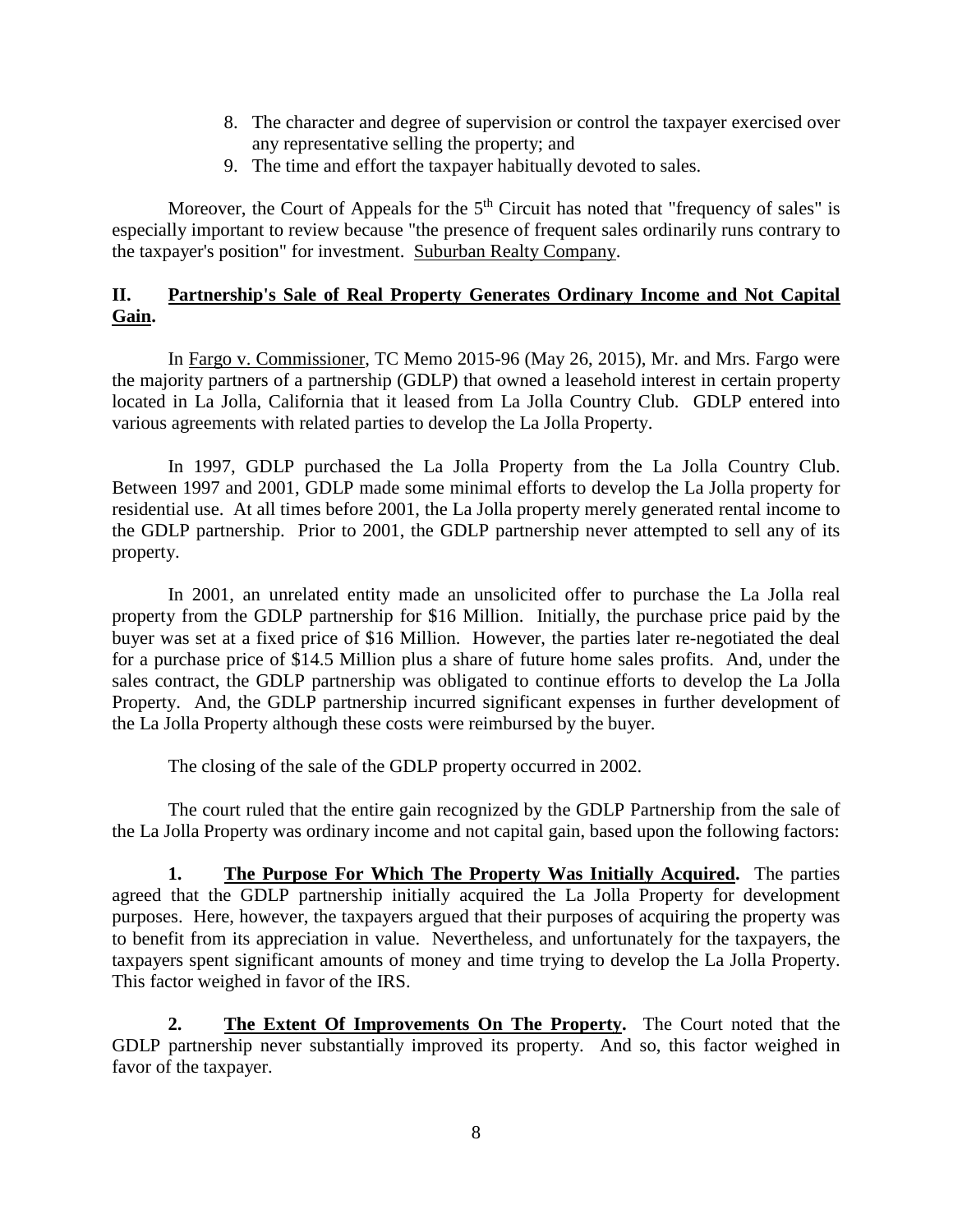**3. Frequency, Number and Continuity of Sales.** The Court found that this factor was in favor of Mr. and Mrs. Fargo. Although Mr. Fargo was actively engaged in the real estate development business, the Court nevertheless found that his prior sales activities could not be attributed to the GDLP Partnership. Thus, this factor was in favor of the Fargos.

**4. The Extent and Nature of the Transactions Involved.** Here, there was only one sale of property associated with the transaction. However, because Mr. Fargo had agreed to work for the buyer in developing the property, and since the GDLP partnership would share in resulting profits from sold lots, this factor was in favor of the IRS.

**5. Efforts to Advertise and Solicit Sales of the Property.** Here, it was clear that the GDLP partnership never engaged in any efforts to sell or market the property.

**6. The Purpose For Which The Property Was Held Until The Time Of The**  Sale. At the time the GDLP partnership sold the La Jolla property, it had incurred significant sums of money to attempt to develop the property. This factor weighed in favor of the IRS.

**Summary.** Based upon all of the foregoing facts, the Court held that the GDLP partnership at all times had held this property to generate sales to its customers and not for investment purposes.

# **III. Partnerships Held Real Estate as Inventory and Thus Were Not Eligible for Capital Gains Tax Treatment on the Sale of Properties.**

In SI BOO, LLC TC Memo 2015-19 (February 4, 2015), the Tax Court held that three (3) related partnerships, that acquired Certificates of Purchase of Tax Liens from the local property tax collector, were engaged in the "trade or business" of selling real estate to customers.

In SI BOO, three partnerships actively sought out, and purchased, Certificates of Purchase of Tax Liens from the local county property tax collector. When the real property owners failed to pay delinquent county property taxes, the partnerships then acquired Tax Deeds for the real estate that were then sold in a relatively short period of time (i.e. within one or two years). One partnership had seventy (70) sales transactions over the two tax years at issue, the second partnership sold one hundred eleven (111) tracts and the third partnership sold seventy eight (78) properties.

All three (3) partnerships reported capital gains on the sales transactions. In addition, many sales were treated as installment sales -- where the purchase price was paid over multiple years.

Although the partnerships argued that their real estate sales were relatively modest, when compared to their overall purchases of Tax Lien Certificates, the Tax Court nevertheless held that the large number of real estate sales indicated that the taxpayers were in the "trade or business" of selling real estate to customers in the ordinary course of their business.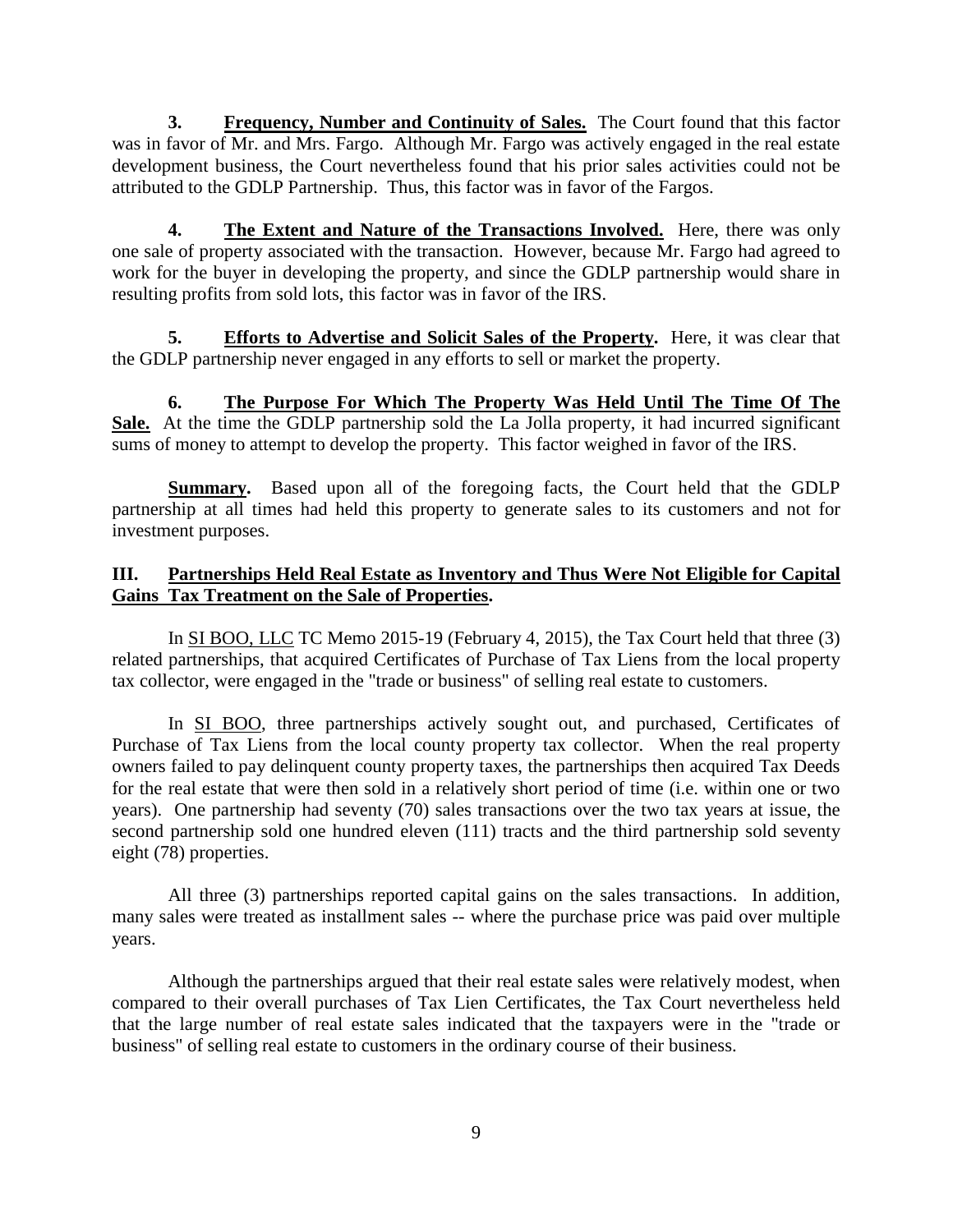Therefore, the partnerships were not eligible for capital gains tax treatment, and could not use the installment method for the sales. The Tax Court further held that the profits from the sales were subject to self-employment taxes.

# **IV. Eleventh Circuit Reverses The Tax Court and Holds That Sale of "Lawsuit Rights" by Real Estate Developer Generate Capital Gain and Not Ordinary Income;** *Long vs. Commissioner***, 114 AFTR 2d 2014-5446 (11th Circuit, November 20, 2014).**

#### **A. Background Facts.**

Mr. Long was involved in several real estate development activities in Florida. In 2002, Mr. Long entered into a Contract (the "Contract") to purchase real estate located on Las Olas Boulevard (the "Property") from Las Olas Riverside Hotel ("LOR") in 2002.

When the Contract was executed, Mr. Long intended to build a condominium building on the Property and he then intended to sell off the condominium units to various purchasers.

The closing on the Property sale was scheduled to occur on December 31, 2004, but before the closing date, the president of LOR died, and his heirs decided that they did not wish to go through with the Contract sale.

In March 2004, Mr. Long sued LOR for "specific performance" and for monetary damages.

By the time Mr. Long filed the lawsuit however, Mr. Long had decided that he no longer wished to construct the condominium project on the Property; but instead he had decided to sell the Property, which was ready for construction, to another party, so that the buyer could complete construction of the condominium project.

The State Court ordered that LOR must perform its obligations under the Purchase Contract. During the appeal of that State Court case in September 2006, Mr. Louis Ferris purchased Mr. Long's "position in his lawsuit against LOR" for a purchase price of \$5.75 Million.

In his 2006 tax return, Mr. Long filed a Schedule C reporting that he was a "real estate developer". However, Mr. Long reported the gain on the sale of the Property as a "capital gain" transaction. The IRS, however, took the position that the gain on the sale of the lawsuit rights should be taxed to Mr. Long at the ordinary income tax rates.

## **B. Tax Court Rules in Favor of the IRS.**

In the Tax Court proceeding (TC Memo 2013-233, October 21, 2013), Mr. Long argued that he should be entitled to capital gains tax treatment on the sale of his lawsuit claim to Mr. Ferris on the basis that, at the time of filing his original lawsuit, he had decided to forego development of the condominium project, and instead had decided to sell the Property to one single purchaser.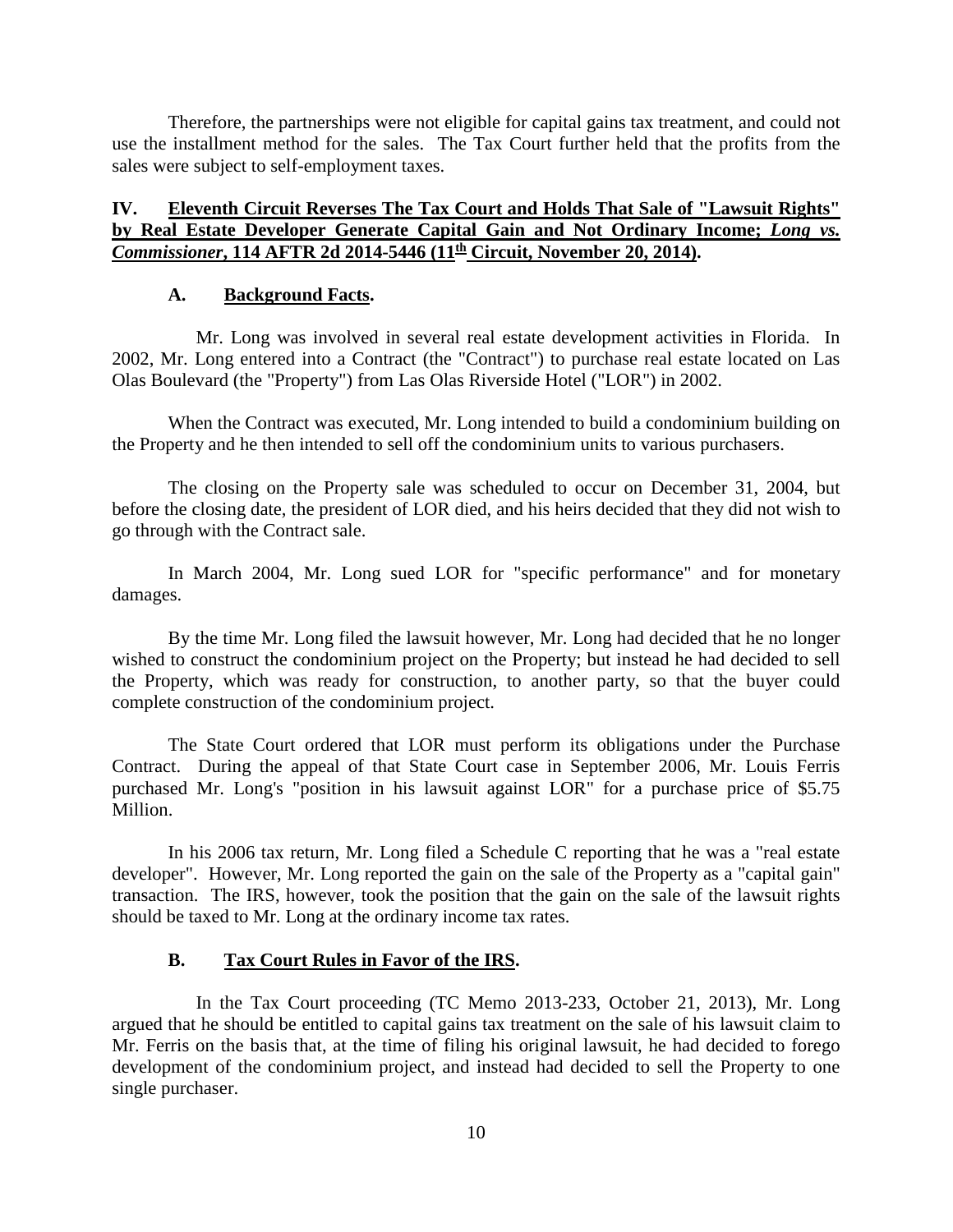The Tax Court then reviewed Section 1221 to determine whether Mr. Long's gain, from the sale of his lawsuit rights, should be taxed at the ordinary tax rates, versus the favorable capital gains tax rates.

The Tax Court noted that the purpose of Section  $1221(a)(1)$  - which excludes inventory from the definition of a "capital asset" - is to "differentiate between gain arrived from the everyday operation of a business and gain derived from assets that have appreciated in value over a substantial period of time." *McManus vs. Commissioner*, 65 TC 197 (1975); and *Malat,* 383 U.S. 569 at 572 ( $9<sup>th</sup>$  Cir.). The Tax Court noted that, in determining whether or not property is "a capital asset" or "stock in trade" under Section 1221(a), courts often apply the nine factor test set forth in *Biedenharn*, *Winthrop* and *Suburban Realty Co.*

The Tax Court noted that the proper analysis focuses on Mr. Long's intention at the time the Property was disposed of in determining whether the Property was held for investment purposes or as inventory for sale in the ordinary course of the taxpayer's business. See, for example, *Rice v. Commissioner*, TC 2009 – 142; Raymond v. Commissioner, TC Memo 2001- 96.

So, according to the Tax Court, the key analysis was whether, at the time that Mr. Long decided to sell the Property to another developer, was he intending to sell the Property to customers in the ordinary course of his business? Here, even though Mr. Long decided to sell the Property in one transaction, the Tax Court nevertheless held that the Property was "inventory," and not a capital asset, based upon the following factors:

- 1. The intent of Mr. Long at the time he acquired the Property. At the time he filed the original lawsuit, Mr. Long's intentions were to acquire the Property, design a condominium building, secure zoning approval, and then sell the undeveloped Property to another purchaser.
- 2. The Nature of the Taxpayer's Business. Mr. Long's fulltime business activity was developing real estate. And, at the time that he attempted to acquire the LOR Property, his fulltime activity was working on developing that Property for the condominium building.
- 3. Frequency, Continuity and Substantiality of Property Sales. Mr. Long had already received deposits from 20% of condominium purchasers, and therefore the Tax Court ruled that, although Mr. Long had changed his plans and decided to sell the Property ready for construction, this did not alter the Tax Court's view that Mr. Long held the Property primary for "sale to customers in the ordinary course of his business." Indeed, the sale of the Property would have generated a large profit which would have been the result of Mr. Long's effort to develop the Property -- and not the result of the mere passage of time.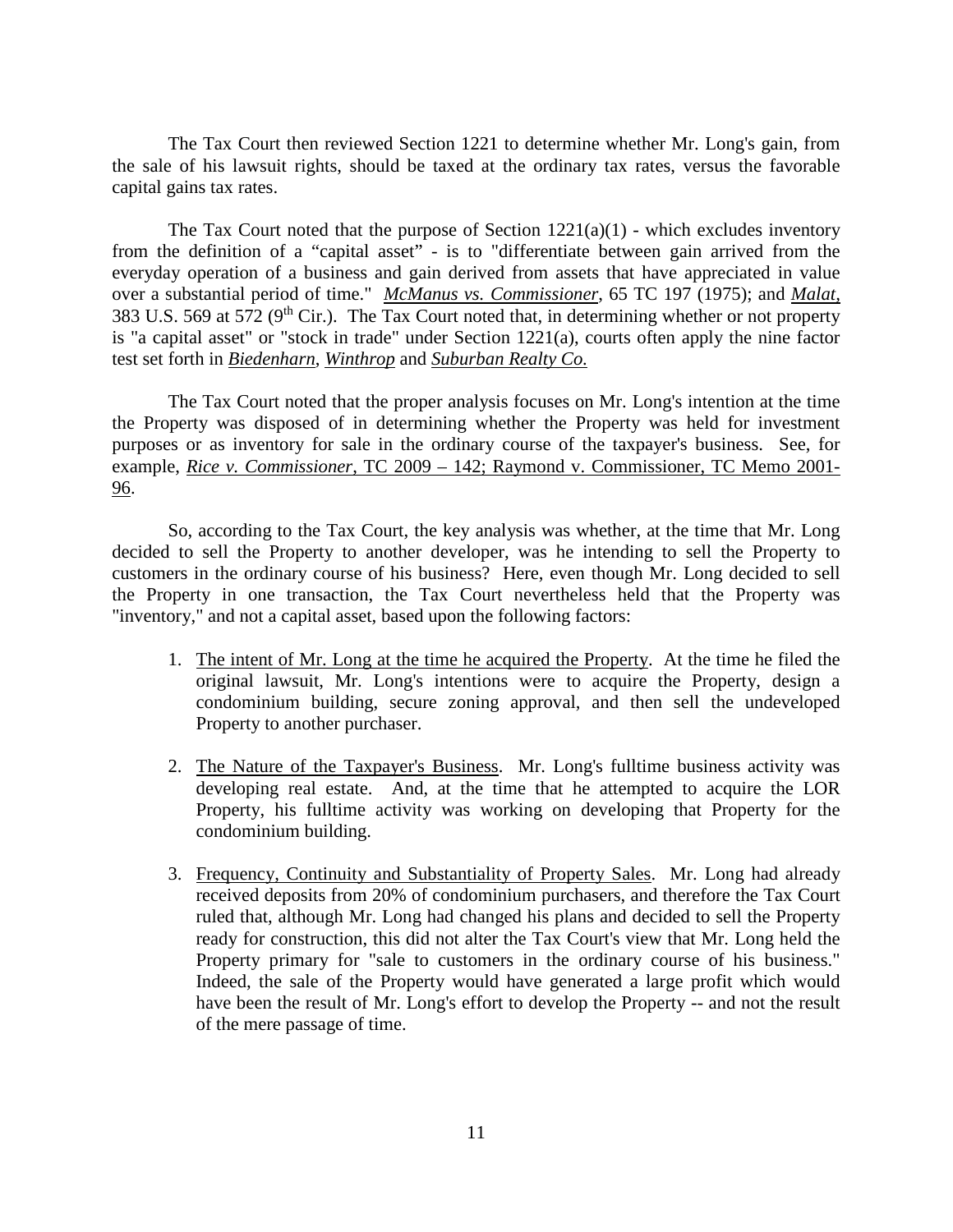- 4. Extent to which the Taxpayer Developed and Approved the Property. Here, Mr. Long hired architects, obtained zoning permit and printed promotion materials and negotiated contracts with Unit customers.
- 5. The Extent to which the Taxpayer Used Advertising. Through Mr. Long's own sales efforts, he had already received deposits on 20% of the Units.
- 6. Use of A Business Office. Mr. Long used a business office to sell the condominium units.
- 7. Character and Degree of Supervision or Control Exercised by the Taxpayer over any Representatives on the Property. The court said that, if Mr. Long had not sold his rights under the lawsuit to Mr. Ferris, then he would have been primarily responsible for selling the Property.
- 8. Time and Effort the Taxpayer Devotes to Sales of Property. Here, Mr. Long was a professional real estate developer, and his full time business was developing and selling condominium properties.

Based upon the foregoing, the Tax Court held that the gain from the sale of Mr. Long's rights under the Purchase Contract should be "ordinary income," as he would have earned ordinary income on the sale of the Property. The Tax Court also upheld assessment by the Section 6662(a) "accuracy-related" penalty.

# **C. Eleventh Circuit Court of Appeals Reverses The Tax Court.**

Previously, the Tax Court agreed with the IRS that the sale of "lawsuit rights" generated ordinary income, and not capital gain, to Mr. Long. The Tax Court first addressed whether the "property" Mr. Long intended to sell (as defined in Section  $1221(a)(1)$ ) was (1) the land, (2) the land plus the building, or (3) the individual condominium units. The Tax Court had determined that the "property" -- for purposes of Section  $1221(a)(1)$  -- was land ready for construction, but nevertheless held the profit from the sale was ordinary income to Mr. Long.

Ultimately the Tax Court ruled that, if Mr. Long had not sold his lawsuit rights, then he would have earned ordinary income through the sale of developed condominium units after the state court ordered specific performance of the Purchase Contract with LOR.

The 11<sup>th</sup> Circuit Court of Appeals took a much different approach than the Tax Court did.

The 11<sup>th</sup> Circuit Court of Appeals held that the Tax Court misapplied Code Section  $1221(a)(1)$  by construing that the "property" at issue here was the land, rather than the "right to" acquire the land." Indeed, Mr. Long did not sell the land itself, but instead he sold his rights in a lawsuit to acquire the land. Here, Mr. Long never owned the Property.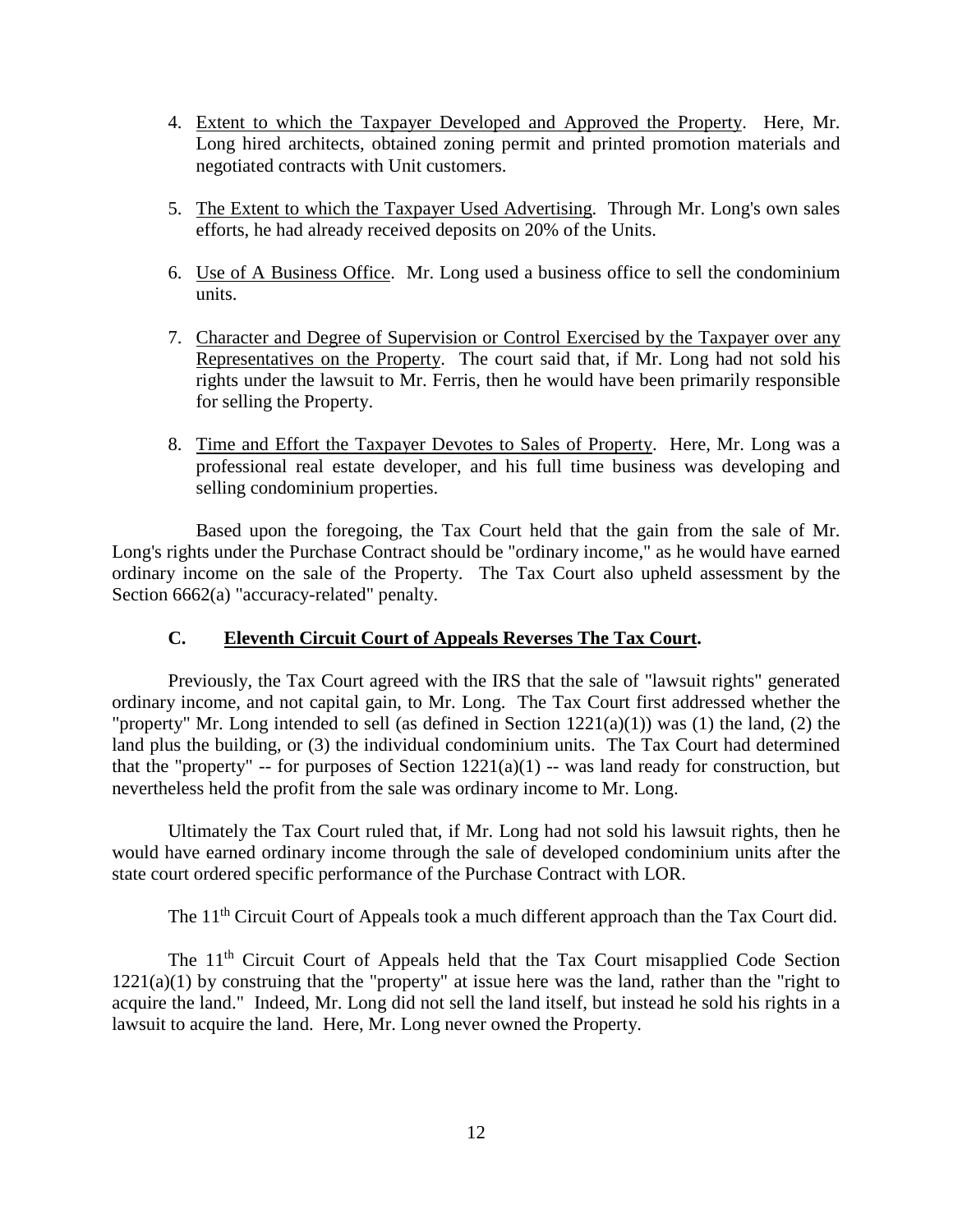Also, Mr. Long did not sell his right to future income, but instead he simply sold his right to "attempt to finish developing" a large residential project that was far from complete. Citing previous case law, the Court noted that selling a right to "earn" future undetermined income, as opposed to selling a right to "earned" income, is a critical feature of a capital asset. *United States vs. Dresser Industries, Inc., 324 F2d 56, 59 (5<sup>th</sup> Cir. 1963).* 

Therefore, since Mr. Long was selling his right to a lawsuit, it was irrelevant that the income from developing the project ultimately would have generated ordinary income to Mr. Long. So, the "property" at issue was the lawsuit itself and not the "undeveloped property." Here, the "property" -- subject to analysis under Section  $1221(a)(1)$  -- was Mr. Long's exclusive right to purchase the Property by virtue of the Florida state court judgment.

And, at the time that Mr. Long entered into the Purchase Contract, he did not have any intent to "assign his contractual rights in the ordinary course of his business" nor was there any evidence that, in the ordinary course of his business that he obtained the Florida court judgment for the purpose of assigning to a third party his business position as plaintiff in a lawsuit.

## **V. One Single Lump Sum Sale of Property Generated Ordinary Income And Not Capital Gain:** *Allen v. US***, 113 AFTR 2d 2014-873 (DC CA May 28, 2014)**.

In Allen, the District Court for California was called upon to determine whether Mr. Allen was entitled to treat his sale of 2.63 acres of undeveloped real estate as capital gain or as ordinary income.

Mr. Allen was a civil engineer who primarily worked for developers. In 1987, Mr. Allen purchased 2.63 acres of undeveloped real estate in Palo Alto, California. Previously, under oath and in an IRS deposition, Mr. Allen testified that he purchased the property for the purpose of developing the property himself for sale. Later, Mr. Allen contended that he purchased the property as "investment" property."

In his testimony, Mr. Allen admitted that, between 1987 and 1995, he undertook significant efforts to develop the property on his own. However, from 1995 through 1999, Mr. Allen attempted to find investors and partners to take over the project because he needed to sell the property. During the entire time that Mr. Allen owned the 2.63 acres, his own engineering firm developed approximately 10 set of plans for development of the property as he continued to seek to find a partner or investor to develop the project.

In 1999, Mr. Allen sold the property to Clarum Corporation for installment payments over time. In 2004, Mr. Allen received a final installment payment and reported this payment as capital gain.

However, Mr. Allen admitted that, when he received payments from Clarum Corporation in prior years before 2004, he reported these payments as "other income" on his tax return. Later, Mr. Allen changed his testimony and asserted that, in prior years, he treated the gain as capital gain and not as ordinary income.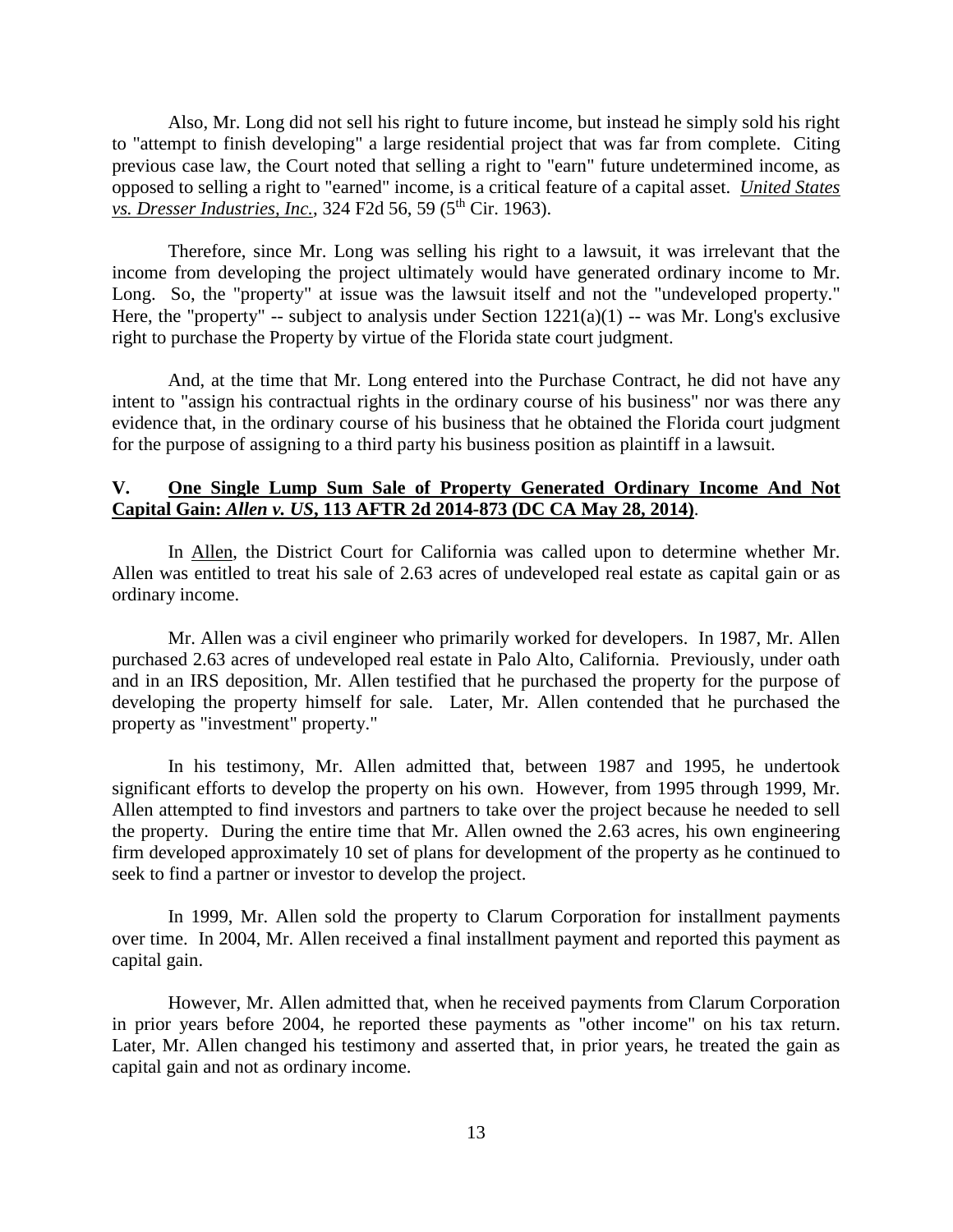The California District Court held that Mr. Allen's gain in 2004 was ordinary income and not capital gain. The court found that, during the entire time that Mr. Allen owned the property and beginning when he purchased the property, he always intended to develop the property and that he undertook substantial efforts to develop the property during the entire time he owned it.

Also, there was no doubt that Mr. Allen was very active in his efforts to develop the property – for example, his company created around 10 different sets of plans for development.

Mr. Allen, however, argued that his intent with respect to the property **changed over time** when it became clear to him that he did not have the experience, expertise or ability to develop the property himself. The court ruled, however. that while a purchaser may be able to prove that his intent with respect to holding certain property has changed over time, in this case, Mr. Allen was not able to show when, how or why his intent in holding the property changed over time.

Perhaps Mr. Allen's best argument, that he was an investor and not a dealer, was the fact that Mr. Allen ultimately sold the property all in one transaction rather than in separate multiple transactions. The court looked to the factor of "extent and substantiality" of the transactions, as Mr. Allen argued that he had only purchased one piece of investment property and that he had eventually only sold that property once, and therefore that single transaction could not amount to a sale "in the ordinary course" of Mr. Allen's trade or business.

However, the court felt that this fact was not determinative. According to the court, in determining whether someone is an investor versus a developer, there is no "one bite" rule. Thus, a taxpayer -- who only engages in one venture -- can still be held to be in a trade or business as to that one business venture or as to that one property sale.

Finally, Mr. Allen also argued that he was a civil engineer and not a real property dealer. However, the court said that a taxpayer can be engaged in more than one trade or businesses.

Thus, Mr. Allen was found to be a developer by virtue of his extensive efforts and attempts to develop the property in question, even though those development efforts ultimately were unsuccessful.

# **VI. Husband and Wife Were Deemed Dealers Rather Than Investors In Real Property, So Gain On Sale of Land To A Developer Was Taxable As Ordinary Income And Not Capital Gain.**

The case of *Boree v. Commissioner*, TC Memo 2014-85 (May 12, 2014), involved the issue of whether Mr. and Mrs. Boree could treat gains on their sale of real property to a developer as capital gains, rather than as ordinary income.

**A. Background of Facts.** In 2002, Mr. Boree and Daniel Dukes formed Glen Forrest, LLC and purchased almost 2,000 acres of land in Florida for a purchase price of approximately \$3.2 Million. The purchase price was funded with almost \$1.9 Million in loans from a local bank in addition to \$250,000 of funds that they had borrowed from their parents.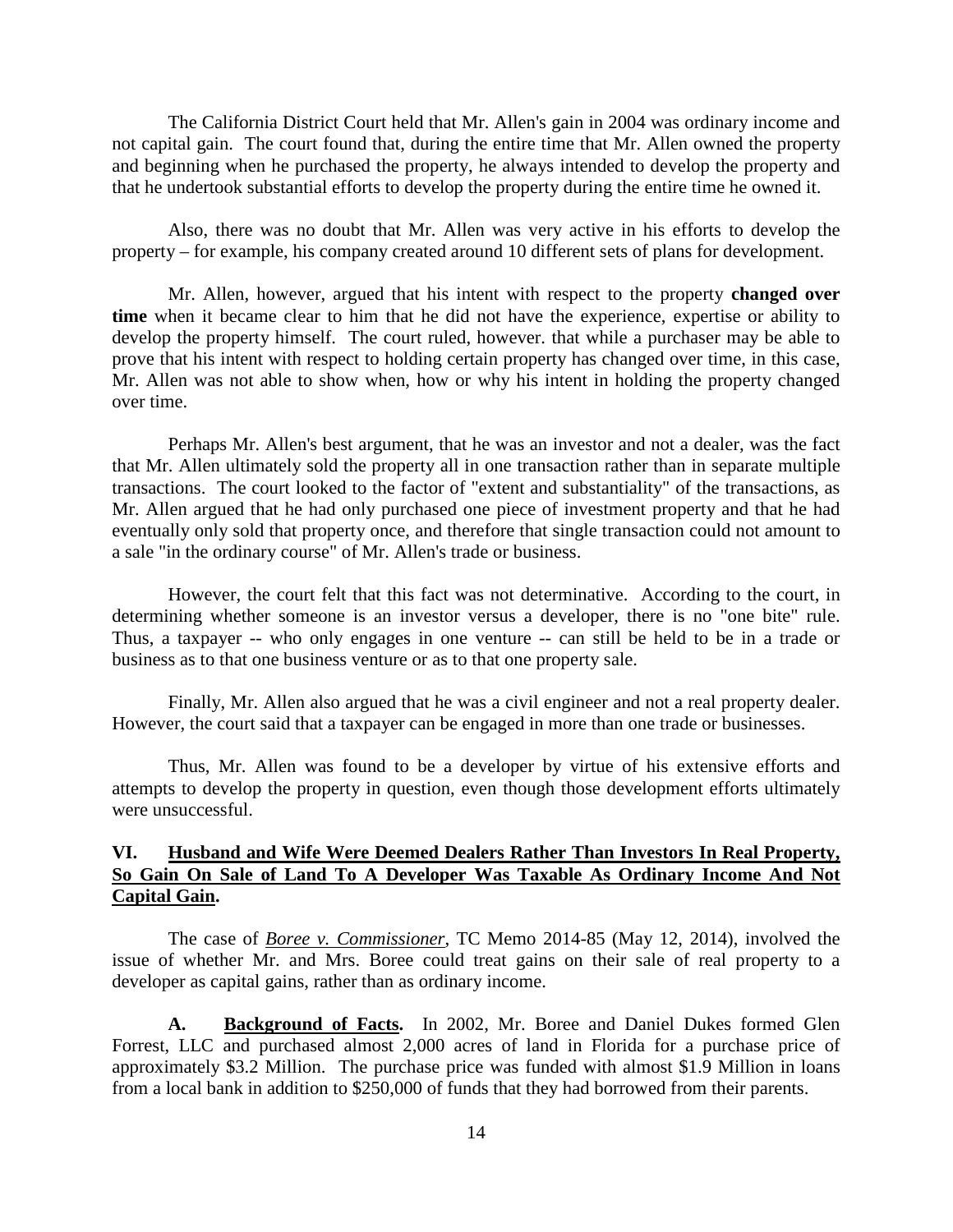Immediately after the closing of the purchase of the 2,000 acres, the LLC sold approximately 280 acres of the Glen Forrest property to eight (8) purchasers.

In 2003, Glen Forrest sold approximately 15 lots of the Glen Forrest property and began building an unpaved road on the property. Glen Forrest, LLC then began planning a residential development community on the Glen Forrest property which would consist of over 100 lots.

Glen Forrest, LLC then applied for, and received exemptions for, subdivision requirements that allowed Glen Forrest to sell lots without completing the interior roads or submitting plats to the local governing board.

In 2003, Glen Forrest executed a Declaration of Covenants and created a homeowners association to enforce the Declaration and to maintain the common area. The Declaration referred to "Glen Forrest" as the developer.

During 2004, Glen Forrest sold approximately six (6) lots of the Glen Forrest property. During 2005, Glen Forrest sold approximately 17 lots.

In March 2005, Mr. and Mrs. Boree purchased Mr. Duke's interest in the LLC and then became the sole owners of Glen Forrest. In May 2005, Glen Forrest submitted a proposal that the Glen Forrest property be rezoned as a planned unit development (PUD). In September 2006, Glen Forrest withdrew its PUD application and instead requested non-PUD zoning changes.

In February 2007, Glen Forrest sold over 1,000 acres of the Glen Forrest property to Adrian Development for \$9.6 Million.

On their 2005, 2006 and 2007 tax returns, Mr. and Mrs. Boree reported on their Schedule C tax returns that their principal business was being "Land Investors." However, for 2005 and 2006, Mr. and Mrs. Boree reported income from Glen Forrest sales of lots in 2005 and 2006 as ordinary income and they deducted (rather than capitalized) expenses relating to the Glen Forrest property.

However, on their 2007 tax return, Mr. and Mrs. Boree indicated that Mr. Boree's occupation was that of a "Real Estate Professional" and for 2007 they reported a long-term capital gain of almost \$8.6 Million relating to the Adrian transaction. The IRS challenged the Boree's characterization of the 2007 sale of their remaining Glen Forrest property as long term capital gain and contended that the Borees should recognize ordinary income on the transaction.

**B. Tax Court Decision.** The Tax Court noted that, prior to the large sale in 2007, Mr. and Mrs. Boree subdivided the Glen Forrest property, built a road and spent significant time and money in zoning activities in pursuing their continuing development activities. In addition, between 2002 and 2006, Mr. and Mrs. Boree sold approximately 60 lots which consisted of almost 600 acres of the Glen Forrest property. The sales of these lots, up until 2007, reflected their intent to develop the Glenn Forrest property and sell sub-divided lots to customers.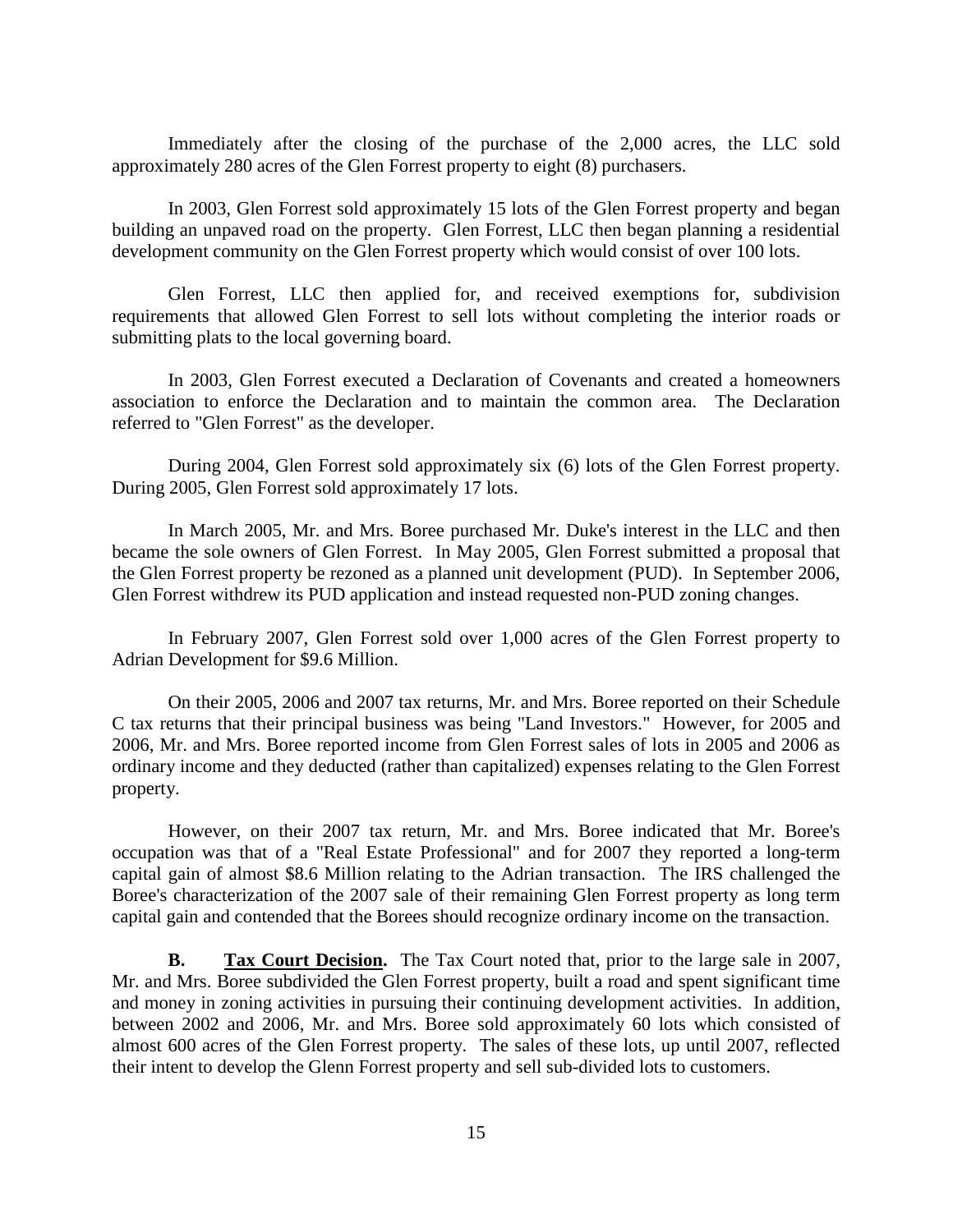In addition, after Mr. and Mrs. Boree purchased the interest of Mr. Duke, the Borees continued to engage in significant sales and development activities with respect to the Glen Forrest property. For example, Mr. and Mrs. Boree reported their sales of lots in 2005 as ordinary income and they deducted (rather than capitalized) expenses related to their real estate activities.

Also, they did not "segregate" the property sold to Adrian Development from the rest of the Glen Forrest property.

Accordingly, the sale of the remaining acreage in 2007 generated ordinary income and not capital gains to the Borees. The court also upheld the assessment of the substantial understatement penalty under §6662(a).

#### **PART THREE DEDUCTIONS**

# **I. Sister Was Not Entitled to a Mortgage Interest Deductions for Payments On Brother's Mortgage.**

In Puentes v. Commissioner, TC Memo 2013-277 (December 9, 2013), Ms. Puentes lived with her brother in a home that was titled solely in the brother's name. After losing his job, the brother could no longer make his mortgage payments. Although Ms. Puentes was not liable on the mortgage debt, she started making the brother's mortgage payments and then claimed a mortgage interest deduction for the mortgage interest paid to the lender. The IRS disallowed Ms. Puentes' mortgage interest deductions.

The brother was the sole legal and beneficial owner of the residence and Ms. Puentes could not prove that she was the legal or "beneficial" owner of the residence. Indeed, there was no agreement between Ms. Puentes and her brother that gave her any ownership interest in, or beneficial rights to, the house or from the proceeds from the sale of the home. Therefore, all beneficial interest and burdens of the home rested solely in the brother. Also, Ms. Puentes was not liable in any way for the mortgage debt as this was a debt solely of Ms. Puentes' brother.

Here, the Court noted that a taxpayer may become the "equitable owner" of property where the facts demonstrate that he or she assumes the benefits and burdens of ownership of the property. Baird v. Commissioner, 68 TC 115 (1977) and Blanche v. Commissioner, TC Memo 2001-63. A court would consider certain factors to determine whether a taxpayer has assumed the benefits and burdens of ownership of the property, including the following:

(1) whether the taxpayer had the right to possess the property and to enjoy its use, rents and profits thereof;

- (2) whether the taxpayer had the duty to main the property;
- (3) whether the taxpayer was responsible for insuring the property;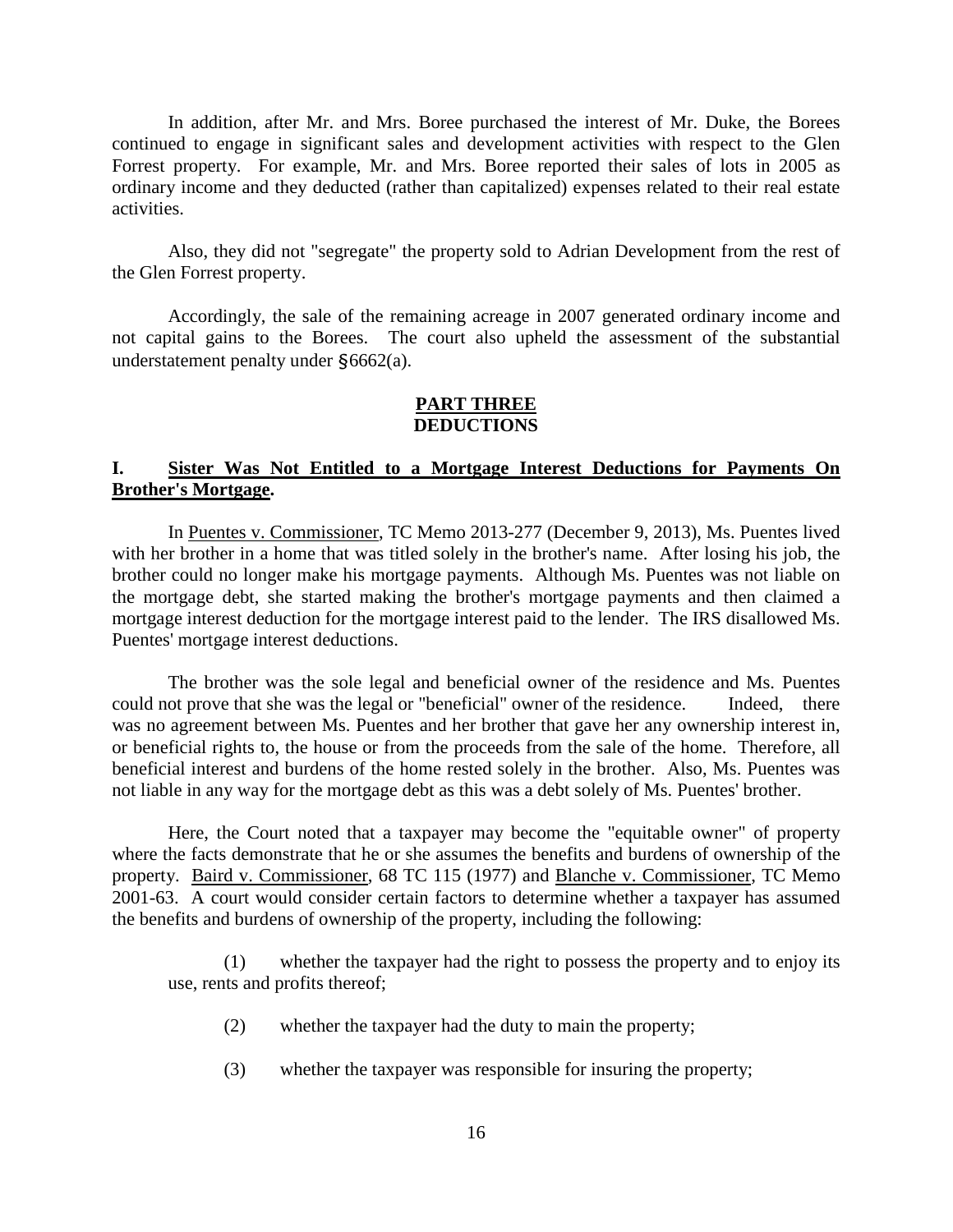(4) whether the taxpayer bore the risk of loss of the property;

(5) whether the taxpayer was obligated to pay taxes, assessments and charges against the property;

(6) whether the taxpayer had the right to improve the property, and

(7) whether the taxpayer had the right to obtain legal title to the property at any time by paying the balance of the purchase price.

Here, Ms. Puentes was not able to offer any evidence that she had any agreement with her brother entitling her to an ownership interest in the home or any beneficial rights to its rents or the proceeds from its sale, or the right to purchase the property later on. Moreover, there was no evidence that Ms. Puentes was legally obligated to bear any significant burdens of ownership.

Therefore, Ms. Puentes was not able to establish that she ever had gained beneficial or equitable ownership interest in the home. Therefore, since she was not in any way liable for the debt and since she was not a beneficial or equitable owner of the home, she was not entitled to any mortgage interest deduction for her mortgage loan repayments.

# **II. A Tenant's Large Lease Termination Payment For a Lease Buy-Out Results In An Ordinary Income Deduction Even Though The Tenant Purchased The Subject Property From The Landlord.**

In *ABC Beverage Corporation v. US*, 113 AFTR 2d 2114-934 (June 13, 2014), the Court of Appeals for the Sixth Circuit allowed a tenant, that exercised an option to purchase property that it was leasing from the landlord, to deduct a portion of the amount tendered in the transaction as a deductible lease termination payment. The IRS had previously argued that the full amount paid by the tenant to purchase the property and to terminate the lease must be capitalized as part of the overall purchase price for the leased property.

Code  $\S167(c)(2)$  provides that where real property is acquired subject to a lease, the purchaser is not allowed to allocate any basis to the leasehold interest.

**A. Background Facts.** In 1987, ABC Beverage Corporation signed a lease that, initially, was to last for 300 months but the lease provided for five (5) successive five year renewal options.

Under the terms of the lease, the tenant had the option to purchase the leased property for an amount equal to the "fair market value" of the leased property. The lease defined the "fair market value" of the property as the fair market value of the leased premises which would include the value of the lease that encumbered the property.

In 1996, ABC notified the landlord that it was exercising its right to purchase the property. However, the landlord and ABC could not agree on the fair market value of the leased property under the terms of the lease. In 1999, the parties entered into an agreement in which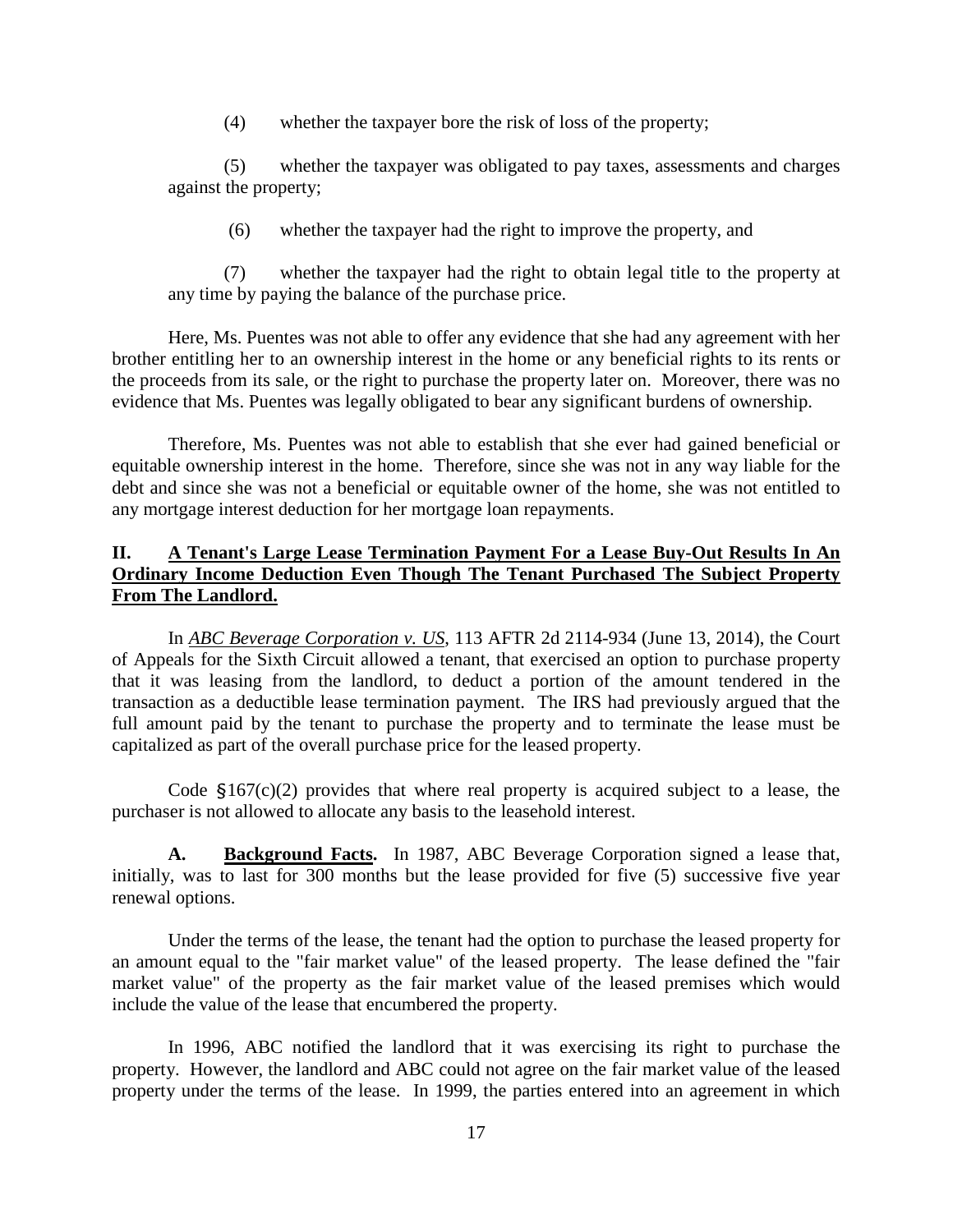they agreed that the fair market value of the property would be at least \$9 Million, but no more than \$11.5 Million.

Ultimately, the parties entered into an agreement in 1999 and ultimately ABC purchased the property from the landlord for \$11 Million.

On its 1997 tax return, the tenant (ABC Beverage Corporation) claimed a lease termination deduction expense of \$6.25 Million and capitalized the leased property for \$2.75 Million. Based upon appraisals obtained by ABC, ABC determined that the fair market value of the property was \$2.75 Million, but that based upon terms of the lease, ABC would have to pay at least \$9 Million to acquire the Property subject to the lease. Thus, ABC concluded that the cost of buying-out the lease was \$6.25 Million.

**B. Decision of Sixth Circuit Court.** The IRS had argued that Code §167(c)(2) prohibits any allocation of the purchase price of the property to a leasehold interest. Accordingly, the IRS contended that ABC could not claim any of the cost of terminating the leasehold as a business expense.

However, the  $6<sup>th</sup>$  Circuit Court noted that, previously, the Court of Appeals held that §167(c)(2) did not apply where the property was subject to a lease, already with the tenant as the lessee before the tenant acquired the property. Allerton,  $166$  F.2d  $805$  ( $6<sup>th</sup>$  Cir. 1948). Therefore, according to the Court, when ABC acquired the property it was already leasing, the leasehold interest would merge with the "larger estate" so that the property would no longer be subject to the lease. This meant that ABC could currently deduct the entire \$6.25 Million lease termination payment.

# **III. No "Business" Bad Debt Deduction Allowed For a Real Estate Dealer.**

In Langert v. Commissioner, TC Memo 2014-210 (October 8, 2014), Mr. Langert was a real estate developer and property manager. Mr. Langert bought, sold and rented real estate property and also engaged in the business of providing real estate management services for certain rental properties.

At various times during his career, Mr. Langert made six (6) different loans on different occasions. However, Mr. Langert did not advertise himself to be a money lender and Mr. Langert did not keep a separate office or maintain separate books or records relating to any of the loans that he had made.

In 2003, Mr. Langert borrowed almost \$200,000 from Merrill Lynch and he secured that loan with a lien on rental property that he owned in Maryland. In that same year, Mr. Langert loaned \$157,000 of the Merrill Lynch loan proceeds to Mr. Gordon and Mr. Gordon issued an unsecured promissory note to Mr. Langert for the balance of the loaned funds. Mr. Gordon then used the proceeds of the unsecured loan from Mr. Langert to purchase certain real property also located in Maryland.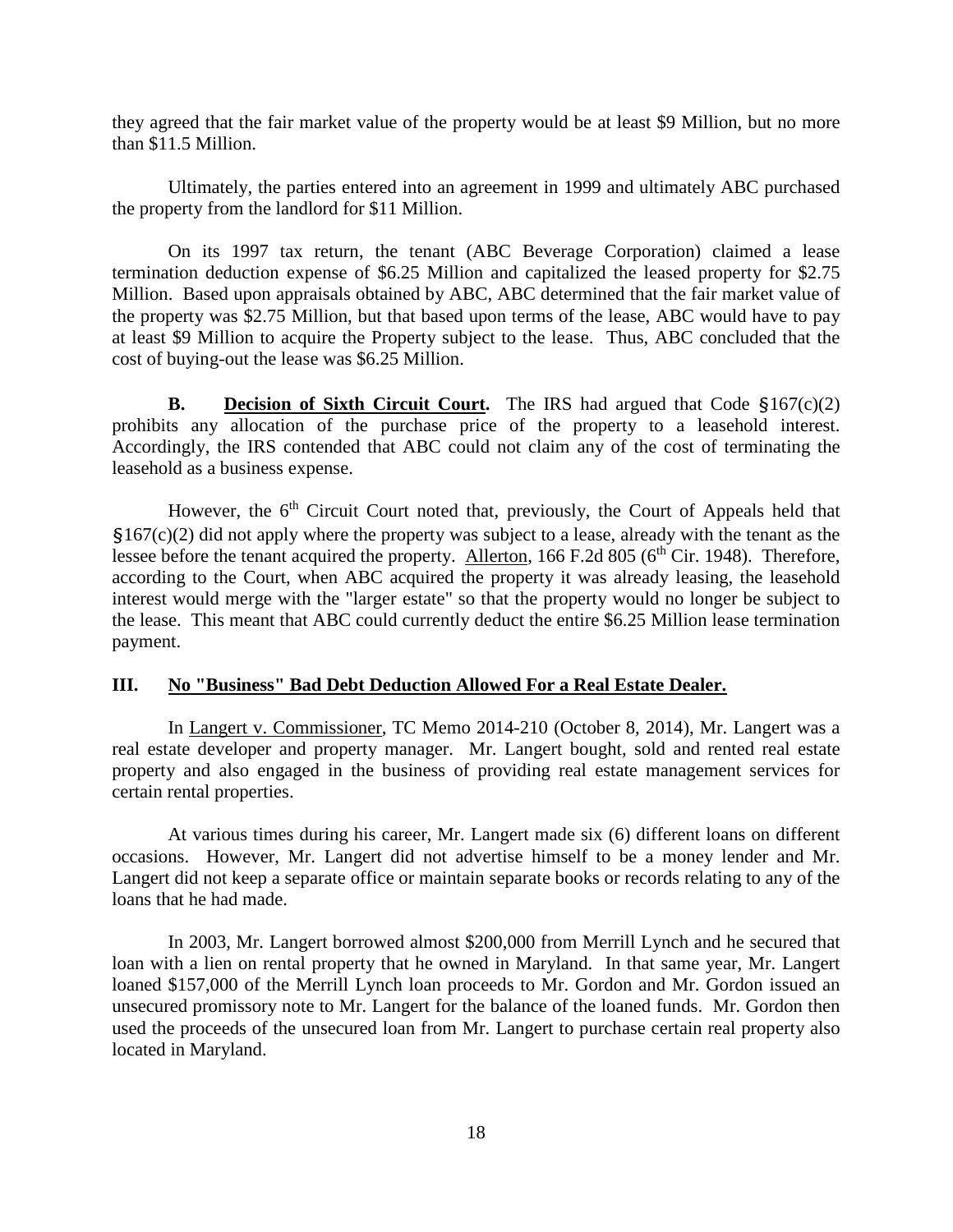After Mr. Gordon defaulted in his loan obligations to Mr. Langert, Mr. Langert unsuccessfully attempted to recover the loan balance owed by Mr. Gordon. Mr. Langert then attempted to claim a Section 166 business bad debt deduction for the worthless loan owed by Mr. Gordon.

The Tax Court held that Mr. Langert was not able to establish that he was in the "trade or business" of making loans or that the loan furthered his real property business endeavors. Mr. Langert contended that his purpose in making the loan was to obtain interest income, but the court held that this was insufficient to establish that the loan was made in connection with Mr. Langert's trade or business. The Court noted that, in past cases, the courts have held that, in order for a taxpayer to be entitled to a bad debt deduction under Section 166(a) in connection with the taxpayer's trade or business of lending money, the debt must have been sustained in the course of the taxpayer's activity of making loans that was "so expensive and continuous as to elevate that activity to the status of a separate business." Imel v. Commissioner, 61 TC 318, 323 (1973).

The Court held that making approximately six (6) loans to individuals over a thirty (30) year period did not elevate that activity to the status of a separate business enterprise. Therefore, the Court ruled that Mr. Langert was not able to establish that the transfer of the funds to Mr. Gordon constituted (1) a debt created or acquired in connection with Mr. Langert's trade or business or (2) a debt the loss from the worthlessness of which was incurred in Mr. Langert's trade or business.

## **PART FOUR PASSIVE LOSS CASES AND "AT RISK" RULES**

**I. Background of Passive Activity Loss's Rules.** Section 469 denies passive activity losses to an individual, an estate or trust, a C corporation or a personal service corporation. Under Section 469(a), a "passive activity" is defined as any activity involving the conduct of a trade or business in which the taxpayer does not materially participate. The term "passive activity" however, generally includes any rental activity, regardless of material participation. Section  $469(d)(2)$ . The Code defines "rental property" as "any activity where payments where payments are principally for the use of tangible property".

 Congress enacted Section 469 to prevent taxpayers from applying losses from rental properties and other passive business activities to offset and shelter non-passive income such as wages, dividends or profits from non-passive activities. See S. Rep. No. 99-313, at 716-18 (1986).

## **II. Special Rules for Real Estate Professionals.**

**A. Background of Real Estate Professional Rules**. A "rental activity" is generally treated as a passive activity regardless of whether the taxpayer materially participates in that rental activity. Section 469(c)(2). However, pursuant to Section 469(c)(7)(B), the rental activities of a "real estate professional" are not per se "passive activities" under Section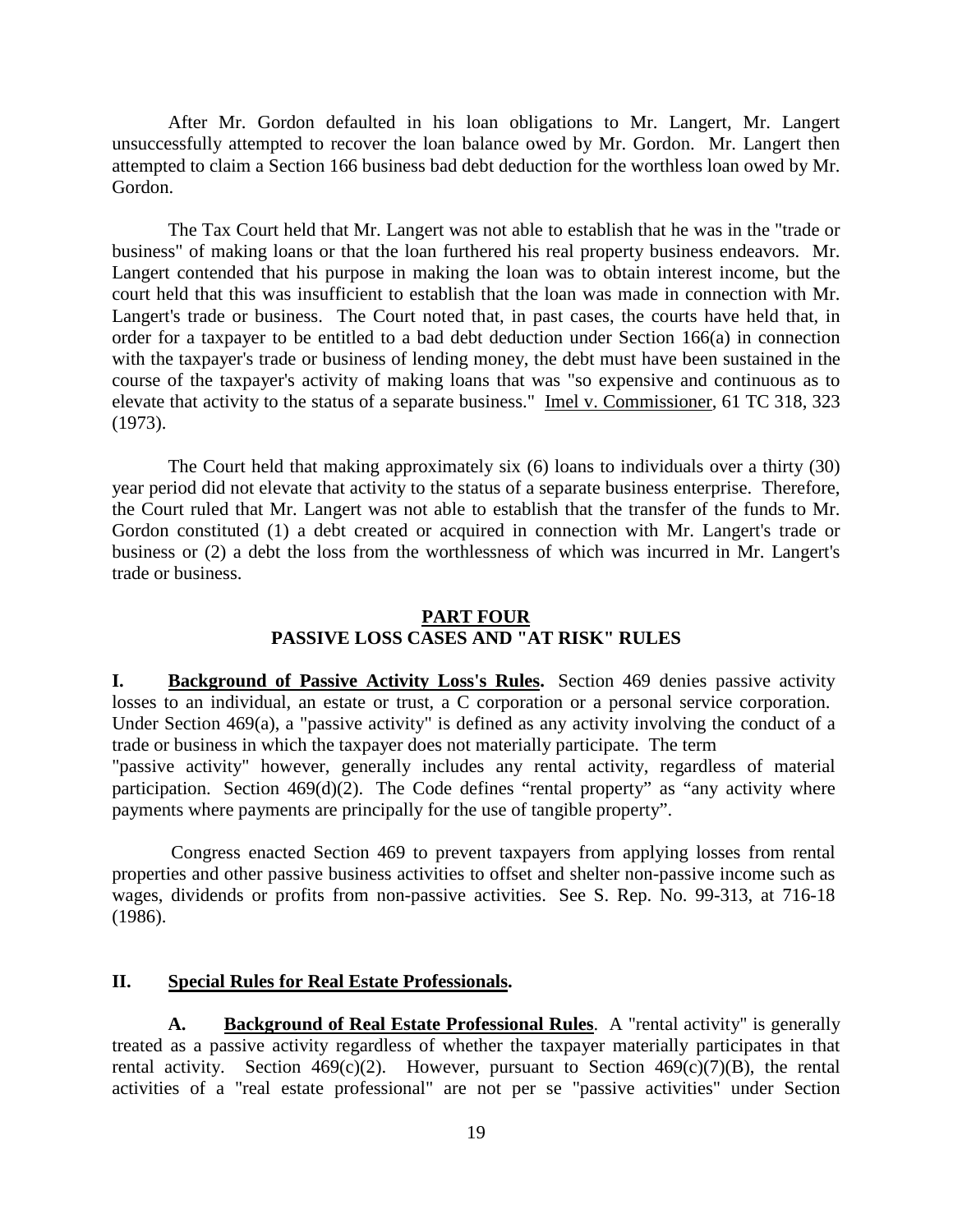$469(c)(2)$ , but instead are treated as a trade or business subject to the "material participation" requirements of Section 469(c)(1). Reg. Section 1.469-9(e)(1).

Under Section  $469(c)(7)(B)$ , a taxpayer qualifies as a "real estate professional," and thus is not engaged in a passive activity under Section 469(c)(2), if:

- (1) more than half of the personal services performed in trades or businesses by the taxpayer during such taxable year are performed in real estate property trades or businesses in which the taxpayer "materially participates;" **and**
- (2) such taxpayer performs more than 750 hours of services during the taxable year in real property trades or businesses in which the taxpayer materially participates.

However, even if the requirements of Section  $469(c)(7)(B)$  are met, and even if the taxpayer qualifies as a real estate professional, a taxpayer's rental activity will be treated as a "passive activity" under Section 469(c)(1), **unless** the real estate professional taxpayer materially participates in the activity.

Moreover, in determining whether a taxpayer materially participates in a trade or business, the participation requirements must be met with respect to **each interest** in rental real estate **unless** the taxpayer makes an election to treat **all** interests in rental real estate as a single real estate activity (the "aggregation/grouping election"). Section  $469(c)(7)(A)$ . Thus, a qualifying taxpayer may elect to aggregate or group **all** of his activities and treat them as one activity for purposes of applying the material participation tests. Sec.  $469(c)(7)(A)$ . However, once the election is made, it applies for that tax year and for all future tax years. Reg. 1.469-  $9(g)$ .

**B. How to Make The Grouping Election for a Real Estate Professional.** Reg. Section 1.469-9(g)(3) provides that a qualifying taxpayer (a real estate professional) makes the election to treat all interest in rental real estate as a single rental activity – for purposes of determining if they have materially participated in the activity - by filing a statement with the taxpayer's **original** income tax return for the taxable year (the "grouping election"). IRC Reg.  $§1.469-9(g)(3)$  describes the information that must be contained in the grouping election statement. Pursuant to Reg. Sec.  $1.469-9(g)(3)$ , the statement must contain a declaration that the taxpayer is a qualifying taxpayer for the taxable year and is making the election pursuant to Section  $469(c)(7)(A)$ .

**C. Rev. Proc. 2011-34 (May 26, 2011).** Until recently, once the due date for filing the original return had expired, the taxpayer would have to apply for a Private Letter Ruling request under Reg. Sec. 301.9100-1(c) (and pay a use fee) in order to request an extension of time to make a late aggregation election for that tax year. Now, under the new Revenue Procedure, real estate professionals may make a late grouping election by filing an Election Statement with an amended return for the most recent tax year. The Election Statement must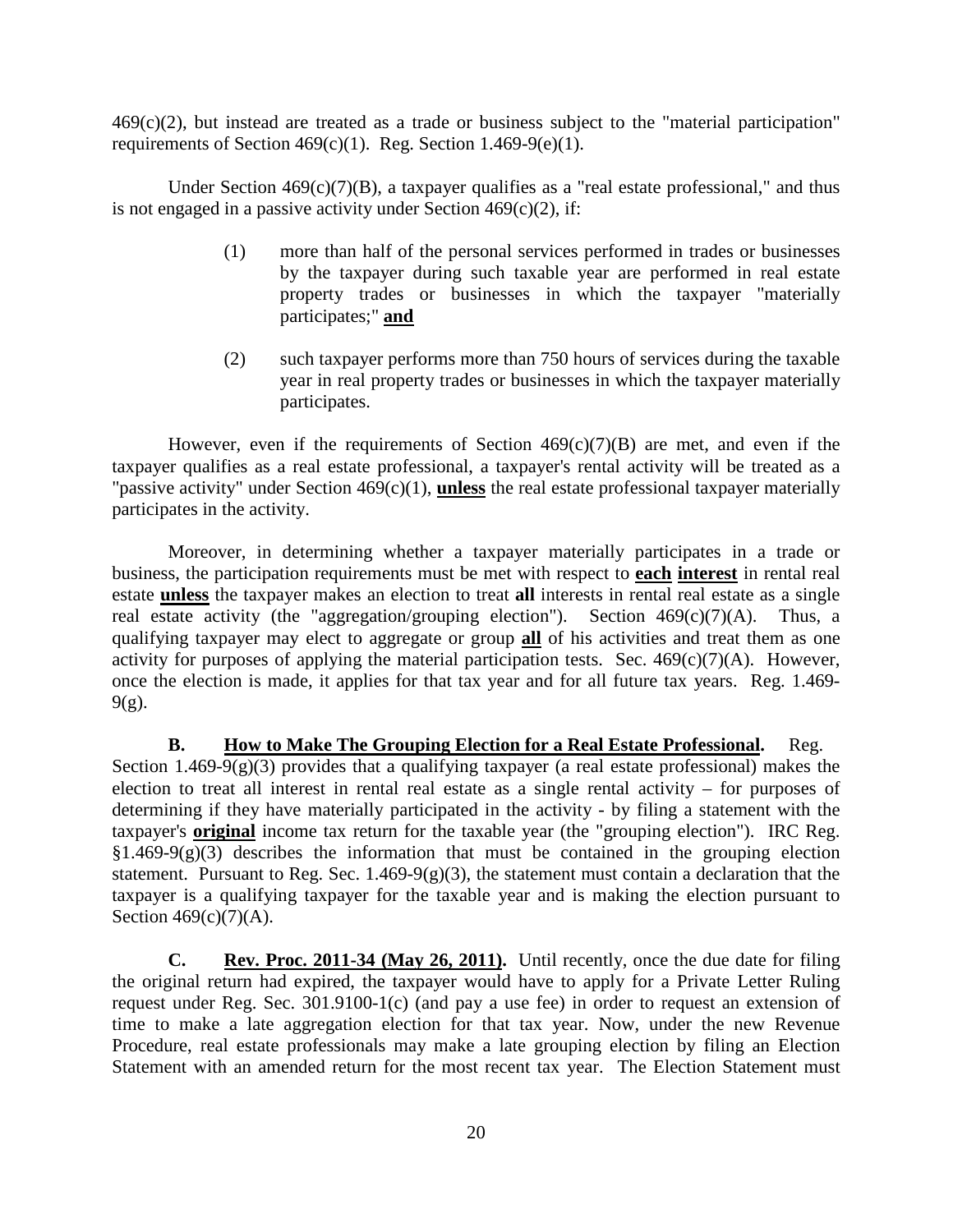**identify the tax year** for which the taxpayer seeks to make the aggregation election effective, and the Election Statement must state at the top that is "Filed Pursuant to Rev. Proc. 2011-34".

In this Election Statement, the taxpayer must make the following representations under penalties of perjury:

- 1. The taxpayer failed to make the election solely because the taxpayer failed to timely meet the requirements of Section 1.469-9(g);
- 2. The taxpayer filed consistently with having made an election under Reg. 1.469-9(g) on any return that would have been affected if the taxpayer had timely made the election. The taxpayer must have filed all required federal income tax returns consistent with the requested aggregation for all of the years including and following the year the taxpayer intends for the requested aggregation to be effective and no tax returns contain positions inconsistent with the requested aggregation have been filed with respect to any of those tax years;
- 3. The taxpayer **timely filed each tax return** that would have been affected by the election if it had been timely made; and
- 4. The taxpayer has "reasonable cause" for its failure to meet the requirements of Reg.  $1.469 - 9(g)$ .

**Note:** So, as indicated above, not only can the aggregation election be made with respect to the most recent tax year, but the aggregation election will be effective as of the first tax year in which the taxpayer seeks to have the election apply.

# **III. Taxpayer Could Not Provide Adequate Documentation To Substantiate Status as a Real Estate Professional;** *Merino v. Commissioner, TC Memo 2013-167 (July 16, 2013).*

Mr. Merino was the President and sole shareholder of One Stop Home Loans, Inc., an S Corporation. In addition, during 2007 Mr. Merino operated a business known as Mona Vie, Inc., which involved the sale and distribution of a berry drink.

Mr. Merino also operated a real estate rental activity in 2007 involving seven (7) rental properties. One property was located out of state and Mr. Merino used a management company to manage that property. With respect to the other properties, Mr. Merino paid an assistant an hourly rate to handle property management services.

The rental activity generated a loss for 2007 and Mr. Merino took the position that the losses were deductible under Section  $469(c)(7)$  on the basis that Mr. Merino qualified as a real estate professional. The Tax Court determined that Mr. Merino could not meet either (1) the "one-half of services" test or (2) the "750 hour" test.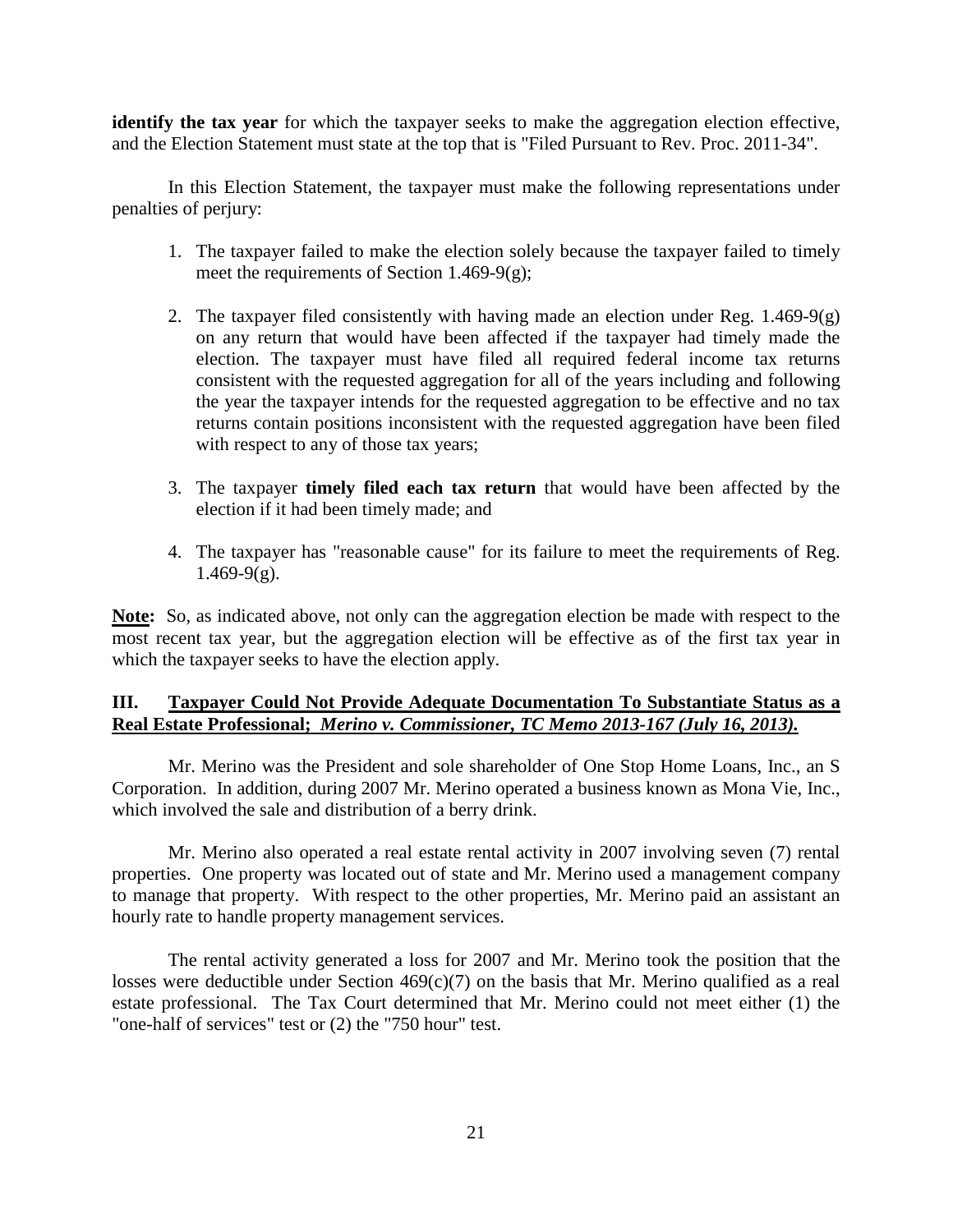The problem here was that Mr. Merino did not present any evidence at trial as to how many hours he spent working at One Stop and at Mona Vie. Since Mr. Merino could not meet the "one-half-of-services" test of Section  $469(c)(7)$ , the rental activity was deemed passive.

The Court went further on to say that Mr. Merino also failed to substantiate the "750 hour requirement." The Court noted that a taxpayer may substantiate that he meets the "750 hour test" by "any reasonable means," and "any reasonable means" does not require that the taxpayer have contemporaneous records compiled on a daily basis. Reg. Section  $1.469-5T(f)(4)$ . Instead, the taxpayer may use any reasonable method, such as identifying specific services performed over a period of time by using appointment books, calendars or narrative summaries and then estimating the approximate number of hours spent on these activities. Reg. Section 1.469- 5T(f)(4). However, the IRS regulations do not allow the taxpayer to use a post event "ball park guesstimate." Moss v. Commissioner, 135 TC 365 (2010).

Here, the Court found that Mr. Merino's time summary relied upon his estimates and memory as to how much time he spent on certain tasks, and that his summary was less of an approximation and more of a "ball park guesstimate." The Court also upheld assessment of negligence penalties.

# **IV. IRS States that Mortgage Brokers Are Not "Real Estate Professionals" For Purposes of Section 469.**

In Internal Legal Memorandum 201504010, the IRS issued its opinion that a mortgage broker is not engaged in a real property "trade or business" for purposes of qualifying as a "real estate professional" under Section  $469(c)(7)$ . However, the ILM indicates that a real estate broker may be able to qualify as a real estate professional.

## **V. Tax Free Gain on Sale of Primary Residence Will Not Offset Suspended Passive Activity Losses Generated From Rental Of Former Primary Residence.**

In Chief Council Advice 201428008 (July 11, 2014), the taxpayer purchased a primary principal residence for \$700,000 and used it as a principal residence for two years before converting the residence to rental property. Then, the taxpayer rented the residence and generated passive activity losses for the next two years. The taxpayer did not deduct these losses as they were passive activity losses and thus were carried forward as suspended passive losses for purposes of Section 469.

Within three (3) years of converting the property to rental property, the taxpayer sold the residence for \$800,000, which generated a \$100,000 gain that was excludable under Section 121 of the Internal Revenue Code, since the residence was used as a primary personal residence for two (2) out of the last five (5) years.

The question here was what happens to the taxpayer's suspended Section 469 Passive Activity Losses? Would the non-taxable gain upon disposition of the residence absorb the losses? Or, would the taxpayer be able to exclude the \$100,000 gain under Section 121 and then use the suspended passive activity losses for possible future tax purposes?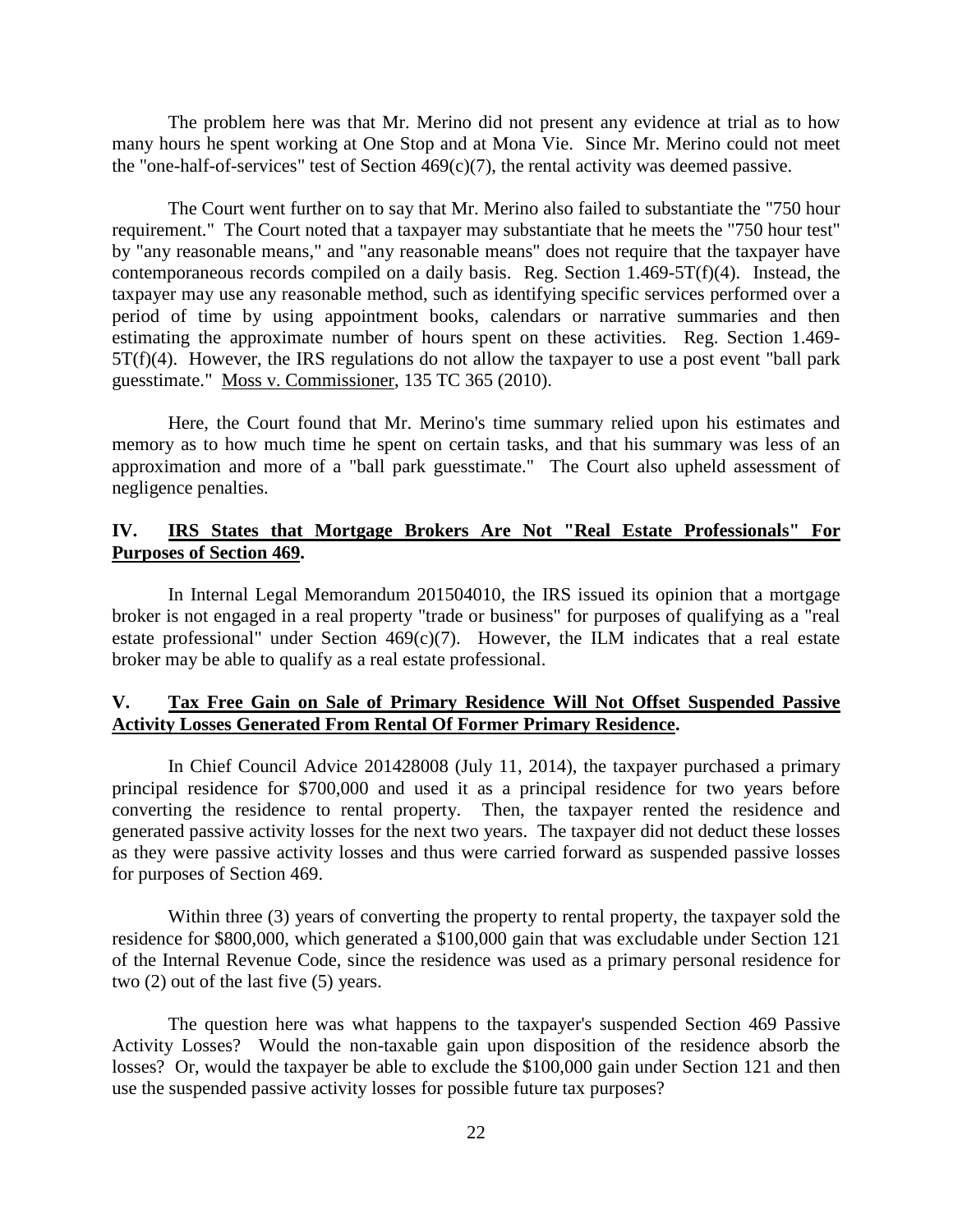The IRS noted that, when a passive activity is disposed of, any gain from the sale of the passive activity is treated as passive activity gross income for the taxable year of disposition under Reg.  $$1.469-2T(c)(2)(i)(A)$ , such that any gain from the disposition of the passive activity would be treated as passive activity gross income which would then be offset by any suspended passive activity losses. However, if the activity was not a passive activity of the taxpayer at the time of disposition, then the gain is treated as not from a passive activity.

Here, since Mr. Taxpayer owned the residence for two of the last five years as his principal residence, the residence was not a "passive activity," but instead was a principal residence. So, any gain on the sale of the residence would be treated as a §121 item, and not as gain from the disposition of a passive activity. This meant that the taxpayer would be allowed to (1) exclude the \$100,000 gain under §121 without reduction for any passive activity losses from prior years and (2) continue to carry the suspended passive activity losses forward to future years when he might have passive income that could be reduced and offset by the suspended passive activity losses.

# **VI. The "At Risk" Rules and Guarantees of LLC Debt.**

Internal Revenue Legal Memorandum 201308028 discusses when an LLC member will be "at risk" with respect to guaranteed LLC debt. This ILM reminds us that, if a member of an LLC personally guarantees debt of the LLC, but has rights of subrogation or contribution or indemnity from other third parties, then the LLC member will not be "at risk" under Section 465 unless and until the rights of subrogation, contribution or indemnity are waived or until the coguarantors and indemnitors become insolvent.

# **PART FIVE**

# **NOMINEE, TRANSFEREE AND SUCCESSOR TAX LIABILITY CASES**

# **I. Transferee, Successor and Nominee Liability Rules.**

**A. Background of Section 6901 Transferee Liability Rules**. Under the Code Section 6901 "transferee liability" rules, there are three (3) types of transferee liability that can arise when someone acquires assets from a taxpayer that owes taxes to the IRS:

1. Contractual transferee liability – which arises where the transferee assumes a tax paying obligation of the transferor;

2. Statutory transferee liability – which is usually imposed by federal or state law (often known as fraudulent conveyance statutes); or

3. Equitable transferee liability (also called the "trust fund" theory) - which is assessed for example when a corporation (owing taxes) distributes its assets to its shareholders who are then jointly and severally liable for the unpaid taxes of the transferor corporation to the extent of assets received from the corporation.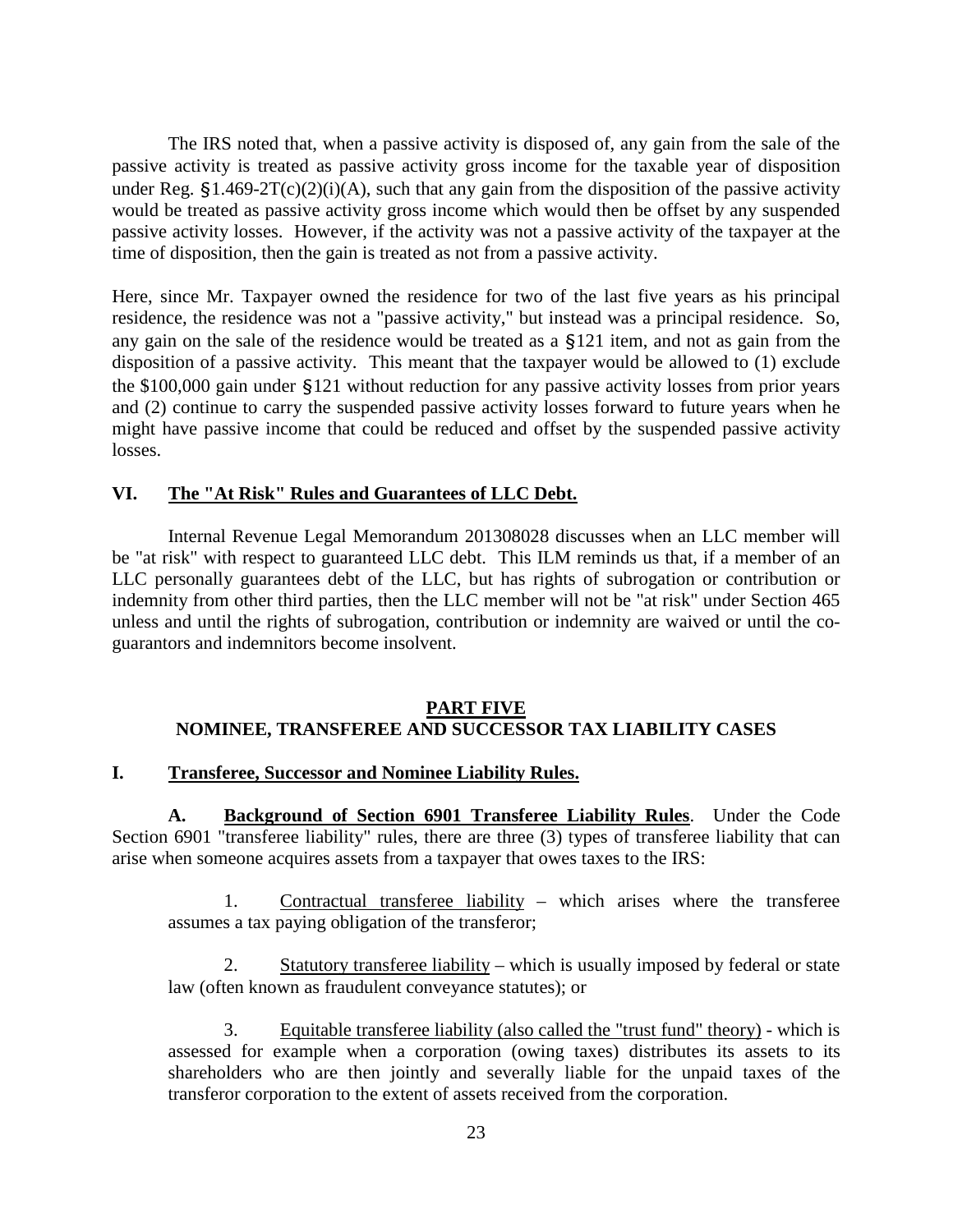**B. "Alter Ego" and "Successor Liability" Theories for Pursuing IRS Collection Actions Against a Transferee.** IRS Internal Legal Memorandum 200847001 (released November 21, 2008) provides a thorough explanation of theories the IRS may advance in seeking to hold a transferee of assets liable for taxes owed by the transferor-taxpayer. In this ILM, the IRS National Office thoroughly examines the "alter ego" and "successor liability" theories for pursuing collection activities against a transferee who receives assets from a taxpayer-transferor.

**1. Alter Ego Theory.** As discussed in the ILM, the "alter ego theory" usually involves the "piercing of the corporate veil" to hold a shareholder liable for the debts of a corporation, or the "reverse piercing" to hold the corporation liable for the debts of a shareholder. The ILM cites a number of past court cases which have imposed "alter ego" liability against a transferee corporation - even without a formal stock ownership relationship between the transferee corporation and the taxpayer. In these cases, courts looked to control, and not the mere "paper ownership," to determine whether to apply the alter ego theory.

**2. Successor Liability Theory.** In addition, the ILM also discusses the "successor liability" theory for imposing liability on the transferee. Under the state law of most states, "successor liability" imposes liability upon a transferee in the following circumstances:

- 1. When a successor expressly assumes the liabilities of the transferor;
- 2. When the transaction amounts to a defacto merger;
- 3. When the successor is a "mere continuation" of the seller corporation; and
- 4. When the transaction is entered into fraudulently to escape liability.

The "defacto merger" and the "mere continuation" exceptions both generally look to whether the successor corporation shares common officers, directors and shareholders with the transferor corporation. Other factors to be considered include the continuity of business operations, management, assets, personnel and physical location. Also, courts will consider whether there was sufficient consideration paid by the buyer to the seller in exchange for the transferred assets.

**3. No New Assessment Required Against Transferee.** Finally, the Chief Counsel advised that the IRS is not required to make an additional assessment against the transferee where there was already a preexisting assessment against the transferor. Since the successor corporation steps into the shoes of the transferor corporation, a new assessment against the transferee corporation is not required.

# **C. Nominee Liability: Taxpayer Could Not Escape Tax Lien by Transferring Property to a "Nominee;" U.S. vs. Jones, 109 AFTR 2d 2012-1072 (February 17, 2012).**

In U.S. vs. Jones, 109 AFTR 2d 2012-1072 (February 17, 2012), Mr. and Mrs. Jones owed millions of dollars of tax debts. The IRS ultimately filed tax liens against the Jones' property. At various times, Mr. and Mrs. Jones transferred various properties to certain trusts and to other nominees.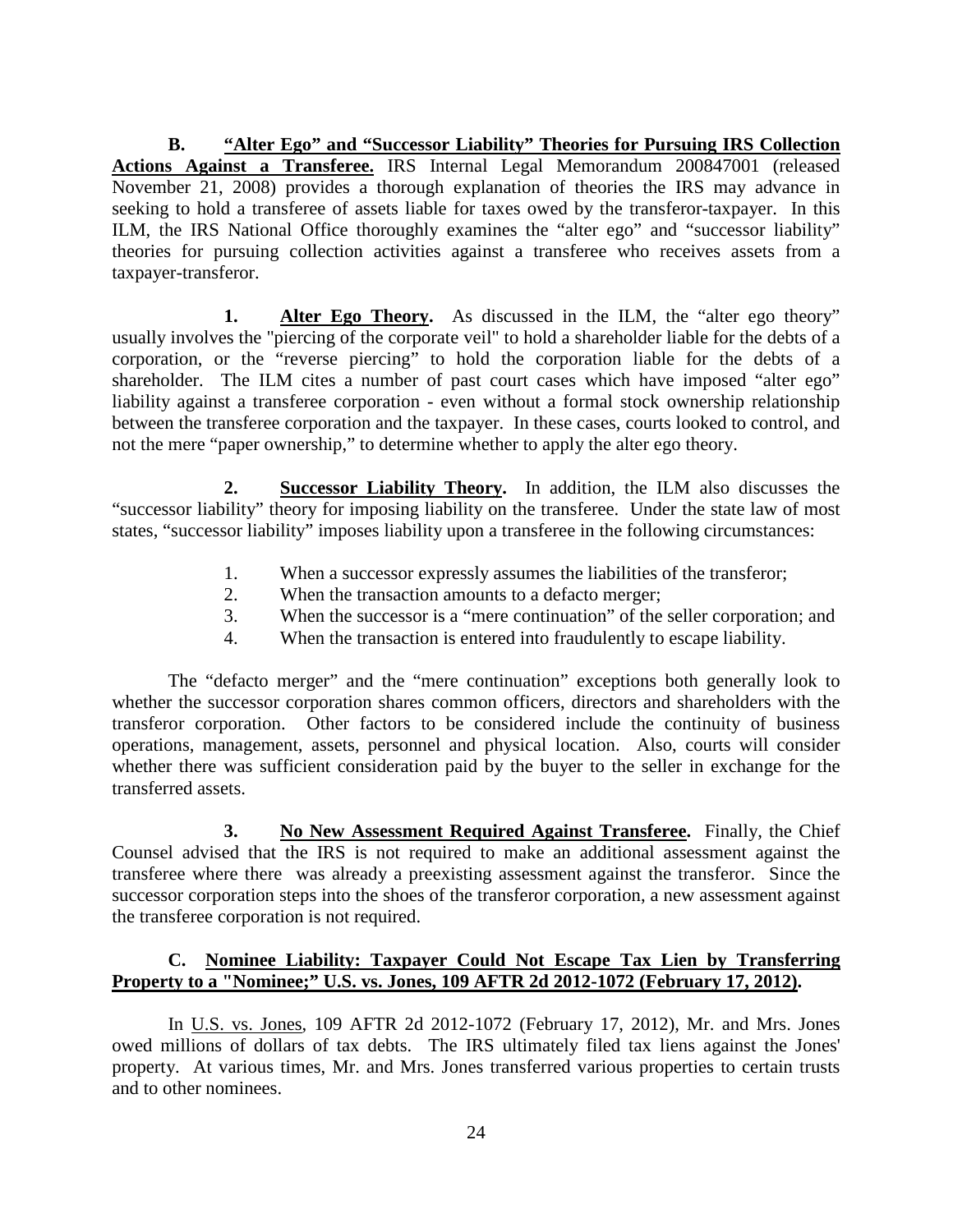The IRS then filed federal "nominee" tax liens and the IRS then sought to foreclose on the properties. In allowing the foreclosure sale to proceed against the nominees, the Court noted that, notwithstanding the Jones' transfer of the properties:

- (i) the Joneses still acted and operated as the owners of those properties;
- (ii) many of the transfers happened after the tax liens were already filed; and
- (iii) worse, many of the transfers were made for no adequate consideration and the transfers were made to family members or to entities controlled by family members.

This case is notable in that it articulates a six (6) factor test often applied by the courts to review whether the IRS can assert **nominee liability**:

- (1) No consideration paid by the nominee;
- (2) Debtor continues to exercise control over transferred property;
- (3) Close relationship between transferor and nominee;
- (4) Failure to record conveyance;
- (5) Retention of possession by debtor; and
- (6) Continued enjoyment of property by debtor.

Note: Also, the transferee-nominees could not qualify as Code Section 6323(a) "protected" purchasers. Section 6323(a) protects a "purchaser" who pays full and adequate consideration for a taxpayer's property prior to the IRS filing a Notice of Federal Tax Lien. For this purpose, the term "adequate and full consideration" means consideration that has a "reasonable relationship to the true value of the interest in the property acquired." Section 301.6323(h)-1(f)(3); U.S. vs. McCombs 30 F3d 310 (2nd Cir. 1994).

# **II. IRS Asserts Nominee Tax Lien on Assets of a Single Member LLC;** *Berkshire Bank v. Town of Ludlow, 111 AFTR 2d 2013-498, 708 F3d 249 (January 11, 2013).*

Mr. Livermore owned 15 acres of undeveloped land that he wanted to develop as a residential subdivision.

Ultimately, Mr. Livermore formed a single-member LLC, called WAL Development, LLC ("WAL"), and transferred the property to the new LLC. Later, Mr. Livermore racked up huge tax deficiencies, due in part from income generated from WAL.

In 2009, the IRS assessed a "nominee tax lien" against the assets of WAL, and in 2010, the City of Ludlow recorded a judgment lien against the assets of WAL. The Court concluded that the nominee tax lien was valid and thus had priority over the judgment lien in favor of the City of Ludlow.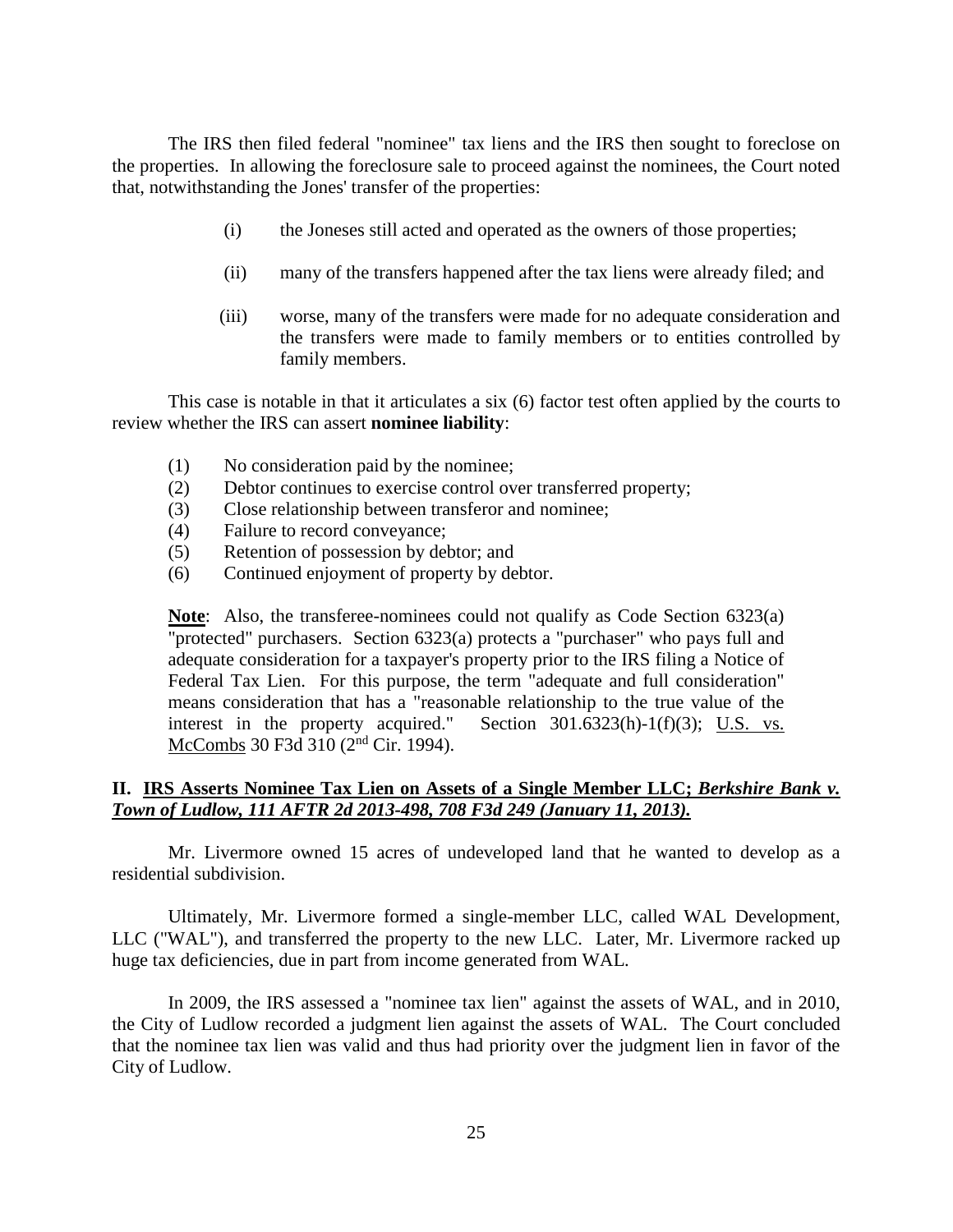The Court looked at the following factors, often applied by the Courts, to determine whether the owner of the property (WAL) could be treated as the "nominee" of the taxpayer as follows:

- (1) The lack of consideration paid by the titleholder;
- (2) A close relationship between the taxpayer and the title holder;
- (3) The control exercised over the property by the taxpayer while title is held by another;
- (4) The use and enjoyment by the taxpayer of the property titled to another;
- (5) Lack of interference in taxpayer's use of property by titleholder;
- (6) The use of property or funds titled to another to pay the taxpayer's personal expenses;
- (7) Whether the taxpayer exercises dominion and control over the property, or treats it as if it belongs to him; and
- (8) Whether title was placed in the record owner's name as a result of or in anticipation of the taxpayer's liability.

Here, the Court noted that Mr. Livermore had properly recorded a deed transferring the property to WAL, that WAL had always been maintained as a valid Massachusetts LLC, that Mr. Livermore had kept records of WAL's transactions and that he kept these records separate from his personal records. Also, Mr. Livermore's attorney kept a "corporate book" for the LLC and Mr. Livermore had maintained a separate bank account for WAL.

The problem here was that many of the other factors favored the IRS. For example, Mr. Livermore kept the WAL bank account titled in Mr. Livermore's name, and he frequently transferred funds from this account to his personal bank account. The Court stated:

We do not wish to suggest, as Ludlow fears, that a single-member, single-purpose LLC can never escape nominee status for purposes of a federal tax lien. But under the circumstances presented here, there was simply too much intermingling of funds and too close of a relationship between Livermore and WAL for us to conclude that WAL was anything other than "a legal fiction."

**Note:** This case reminds us of how critically important it is that we meticulously maintain the separate existence and observe corporate formalities.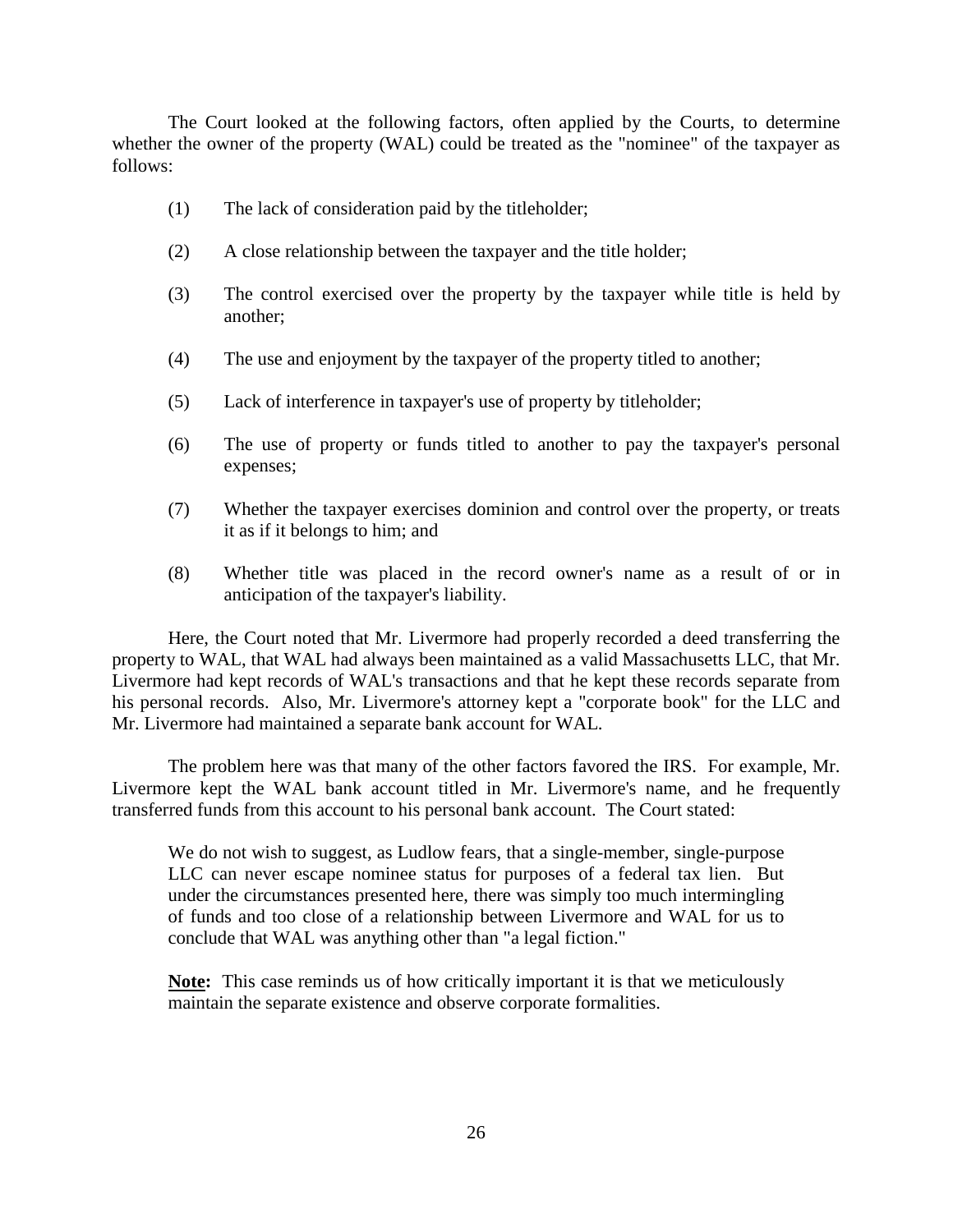## **III. Successor Liability Must be Determined by State Law, Rather Than By General Federal Common Law**

In *TFT Galviston Portfolio, Ltd. vs. Commissioner*, 144 TC No.7 (February 26, 2015), the taxpayer was a Texas limited partnership that acquired a number of apartment projects from other Texas entities. Several of the selling entities had IRS tax liabilities for unpaid income and employment tax withholdings.

The IRS sought to hold TFT responsible for the income and employment tax liabilities of the prior owner entities on the basis that TFT was the "successor in interest" of the those other entities. The IRS contended that the Tax Court should apply broad federal common law in determining whether TFT was a "successor in interest" to the prior entities.

TFT, however, argued that, since the transactions all were based in Texas, the Tax Court should apply Texas state law to determine whether TFT, under Texas law, could be held liable for debts and obligations of the prior entities under Texas law.

The Tax Court ruled that specific Texas state law, rather than federal common law, should be applied to determine whether TFT was a "successor in interest" to the prior selling entities. Next, in applying Texas state law, the court noted that the Texas Business Organization Act specifically states that a person "acquiring property ... may not be held responsible or liable for a liability obligation of the transferring domestic entity that is not expressly assumed by that person."

The Tax Court then noted that other states -- having state laws similar to Texas -- will occasionally apply three (3) narrow exceptions to the "non-liability" rule.

First, there is an exception where the transaction is tantamount to a "de facto merger." But, Texas law did not recognize the concept of a "de facto" merger doctrine.

The second exception is when the successor entity is a "mere continuation" of the seller. But again, this also was a doctrine that Texas courts had refused to apply.

And finally, the third exception is where the transaction was entered into fraudulently (i.e., under a fraudulent conveyance theory). Here, however there was no evidence of a fraudulent conveyance.

So, the court refused to hold TFT liable for the outstanding tax debts of its predecessors.

**North Carolina Successor Liability Rule.** The NC Court of Appeals case Joyce Farms vs. Van Vooren Holdings, Inc., 756 S.E. 2d 355 (March 4, 2014) sets forth the general rule in NC relating to "no successor liability" and the four (4) exceptions thereto.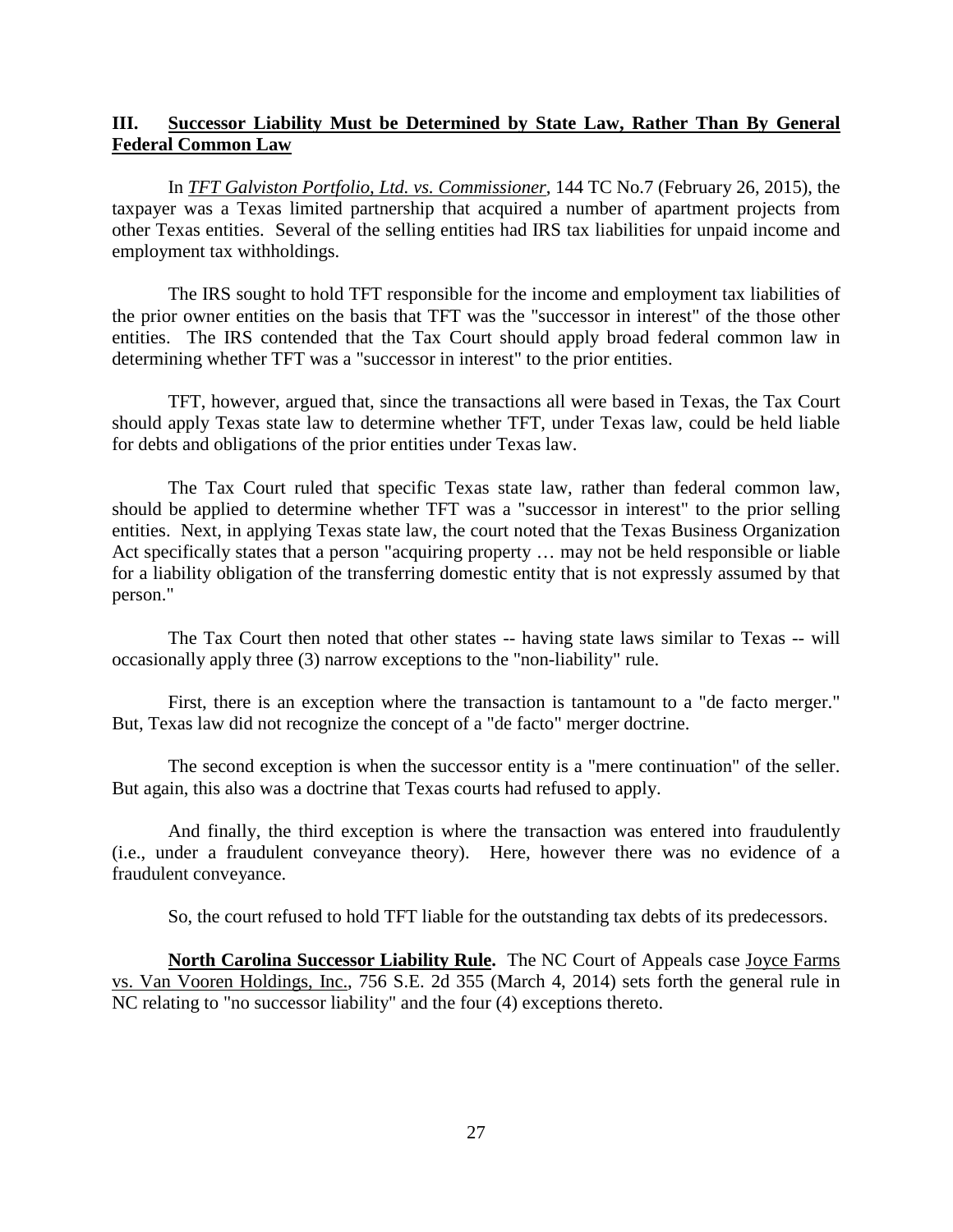Under the general "no successor liability rule," a corporation which purchases all or substantially all of the assets of another corporation is not liable" for the transferor's liabilities. Budd Tire, 90 N.C. App. At 687, 370 S.E. 2d at 269. However, the Court held that the general "no successor liability" rule does **not** apply where:

(1) there is an express or implied agreement by the purchasing corporation to assume the debt or liability;

(2) the transfer amounts to a de facto merger of the two corporations;

(3) the transfer of assets was done for the purpose of defrauding the corporation's creditors; or

(4) the purchasing corporation is a "mere continuation" of the selling corporation in that the purchasing corporation has some of the same shareholders, directors, and officers.

## **IV. Again, State Law, and Not Federal Law, Determines Transferee Liability**.

Also, in William Stewart v. Commissioner, 114 TC No. 12 (April 1, 2015) the Tax Court rejected the IRS' attempted use of the federal "substance over form" doctrine for purposes of applying Section 6901 transferee liability theory, and instead ruled that, to determine whether a transferee is liable under Section 6901, the Court must review the state law of the state in which the transfer occurred.

Nevertheless, the Tax Court held that under Nebraska law, since the transfer occurred in Nebraska, the transferee faced liability exposure under Section 6901 under Nebraska state law, and not under the federal common law concept of "substance over form."

## **V. An Estate Disclaimer by An Heir Is Not Effective to Avoid Tax Liens.**

In the Estate of Deinlein v. U.S., 114 AFTR 2d 2014-5390 (July 23, 2014), the Kentucky District Court held that the tax liens of an heir attached to proceeds of a condominium devised to the heirs.

Mrs. Deinlein died in 2001, survived by her sons. At the time of her death, Mrs. Deinlein owned a condominium located in Kentucky.

One son, Chris, had outstanding federal tax liabilities and tax liens at the time of Mrs. Deinlein's death. Chris disclaimed his interest in the condominium.

The Court held that the disclaimer did not prevent Chris' interest in the condo from being attached by the federal tax lien. See Drye v. U.S., 528 US 49 (1999).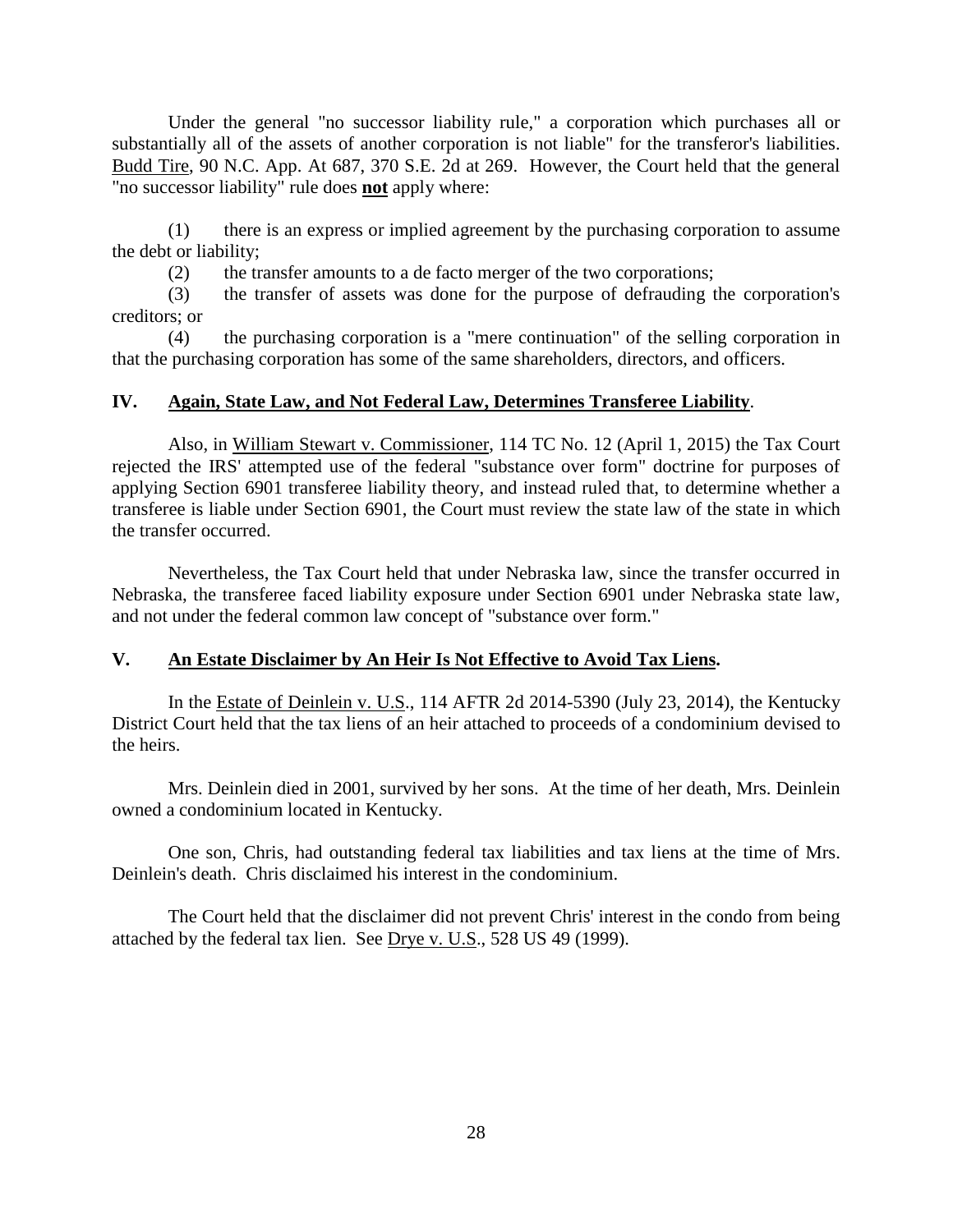## **PART SIX IRS LIENS AND FORECLOSURES**

# **I. When Can The IRS Foreclose on Jointly-Owned Property To Satisfy Liens of One Property Owner?**

**A. Background.** IRC Section 7403 allows the IRS to apply to the court for permission for a foreclosure sale in order to sell jointly-owned property partially owned by an IRS tax debtor. Once the IRS secures a federal tax lien against the taxpayer's real property, the IRS generally has ten (10) years to foreclose upon its federal tax lien. If the taxpayer attempts to sell his real property during the ten (10) year lien period, the IRS will collect some or all of what it is owed at the time the sale occurs. However, the IRS does not have to wait for a sale to enforce its tax lien. Indeed, under § 7403, the IRS can file a civil action in district court to enforce the tax lien.

Once the IRS has commenced its civil action in District Court under § 7403, it can then proceed to foreclose on the subject property. However, once the case is filed, the District Court is not *required* to allow the IRS to proceed with the foreclosure sale. Instead, under  $\S$  7403(c), the district court is required to "finally determine the merits of all claims" and after doing so the court "may decree" a sale. In other words, the District Court has **some discretion** in deciding whether or not to allow a foreclosure sale to proceed.

Also, the IRS is limited to the extent to which it can exercise its foreclosure powers to foreclose on property that is **jointly owned by a taxpayer and another third party**. In the case of United States vs. Rogers, 461 US 677 (1983), the US Supreme Court placed limitations on the IRS' ability to foreclose on **jointly owned property** subject to a tax lien.

In the Rogers case, the U.S. Supreme Court discussed four (4) factors that govern whether the U.S. may use its limited discretion to foreclose on property that is also jointly owned by an "innocent third party." The Rogers Supreme Court articulated four (4) factors that the Tax Court should consider when deciding whether to foreclose on property that is jointly owned with an innocent third party:

1. The extent to which the IRS would be prejudiced if it were relegated to make a forced sale of the partial interest actually liable for the delinquent taxes;

2. Whether the innocent third party joint owner had a legally recognized expectation that the separate property would not be subject to forced sale by the taxpayer or by a creditor to satisfy the legal obligations owed by the taxpayer;

3. The potential prejudice to the third party, both in terms of personal dislocation costs and under compensation; and

4. The relative character and value of the non-liable and liable interests held in the property.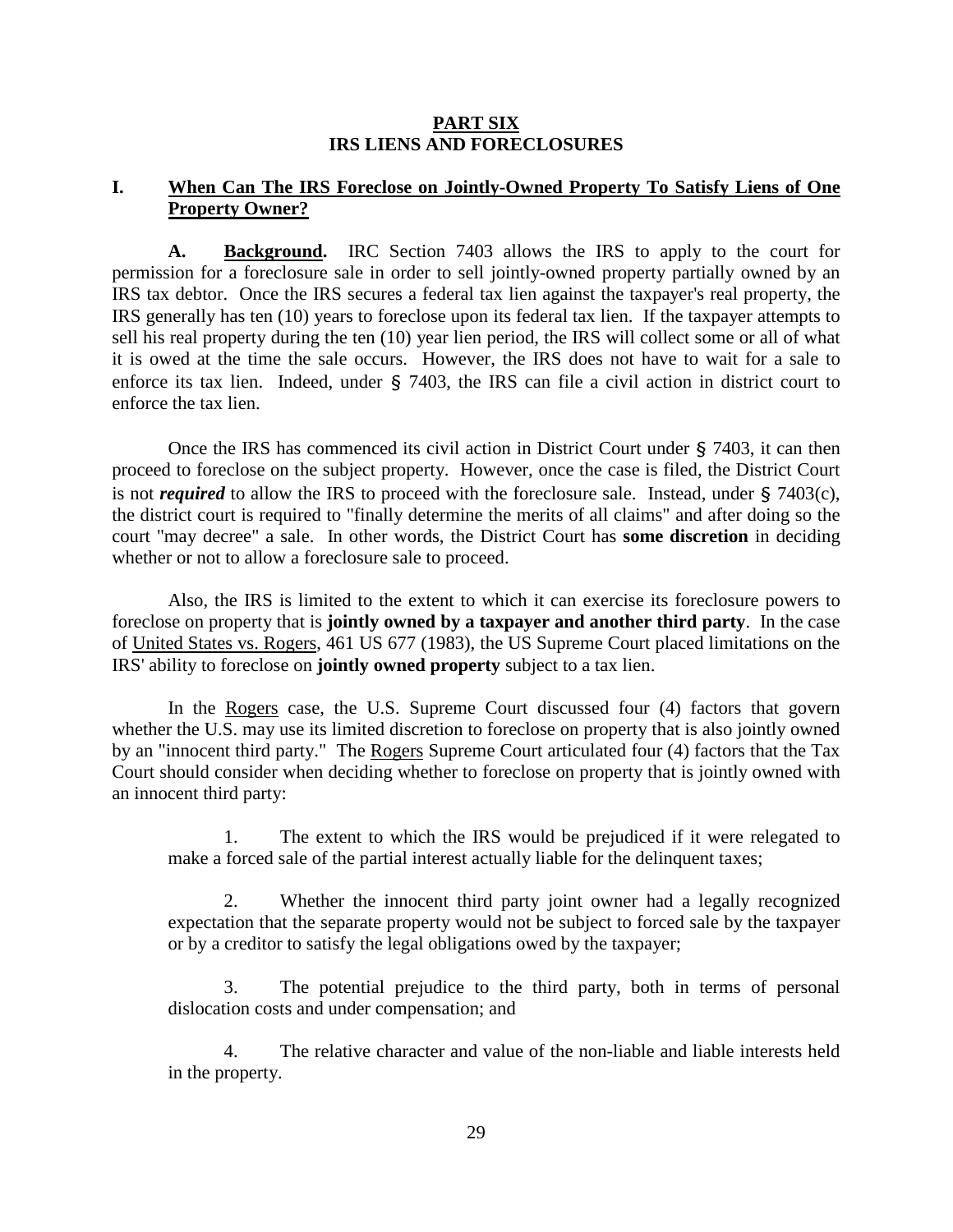# **II. The 6th Circuit Court Of Appeals Allows The IRS To Foreclose Upon "Tenants By The Entirety" Real Property To Satisfy The Tax Liabilities Of Only One Spouse. U.S. vs. Winsper.**

In Winsper, Mr. and Mrs. Winsper owned joint real property located in Kentucky. The IRS held a federal tax lien against Mr. Winsper for unpaid federal income taxes of over \$900,000. The IRS sought to foreclose upon Mr. Winsper's one-half interest in the property pursuant to Section 7403 and sought permission of the District Court to force a foreclosure sale.

**A. The Tax Court Trial; Winsper, 106 AFTR 2d 2010-6945 (November 3, 2010).**  The Tax Court refused to allow the IRS to foreclose on Mr. Winsper's interest in the property to satisfy his tax liens. Here is how the District Court applied § 7403 in light of the four (4) factor test set out in the U.S. Supreme Court case in Rogers:

## *First Factor: The extent to which the IRS would be prejudiced if it were relegated to make a forced sale of the partial interest actually liable for the delinquent taxes.*

The *Winsper* Court noted that there was significant disagreement as to the value of the property. The higher the value of the property, then there would be a greater prejudice against the IRS if it was not allowed to foreclose. The IRS argued the property was worth \$300,000 (but offered no appraisal) while the taxpayer presented an appraisal of the property at \$136,000. Both the taxpayer and the IRS agreed that a foreclosure sale would only bring about 80% of the appraised value.

The Court determined that the actual value of the property was closer to \$200K and that, if it had allowed a foreclosure sale, the foreclosure sale would only bring in around \$160,000 upon a foreclosure sale. And, after prior first mortgages were satisfied, only around \$145,000 would be left. After other foreclosure expenses, this would leave only around \$71,500 of funds to pay Mr. Winsper's tax liabilities (since he only owed half  $(\frac{1}{2})$  of the property) which only represented about 8% of his total tax liability at the time.

The Court also noted that, if the foreclosure sale was further delayed, then this would work against the interest of the IRS. On the other hand, Mr. Winsper had owed taxes for almost ten (10) years before the potential foreclosure sale and the foreclosure sale would only render a small portion of funds that could be used to pay against Mr. Winsper's tax liability. Thus, the Tax Court viewed that, by forestalling the foreclosure sale until some later time, this would not prejudice the interest of the IRS.

# *Second Factor: Did the Other Joint Owner Have An Expectation That The Jointly Owned Property Would Not Be Foreclosed Upon?*

Next, the Court reviewed Kentucky law to determine whether a spouse would have a reasonable expectation that jointly-owned property would not be foreclosed upon to pay the tax debts of a spouse. In reviewing Kentucky law, the Court determined that the Kentucky courts had previously held that a spouse would not have a reasonable expectation that her property interest could be foreclosed upon to pay the debts of a spouse.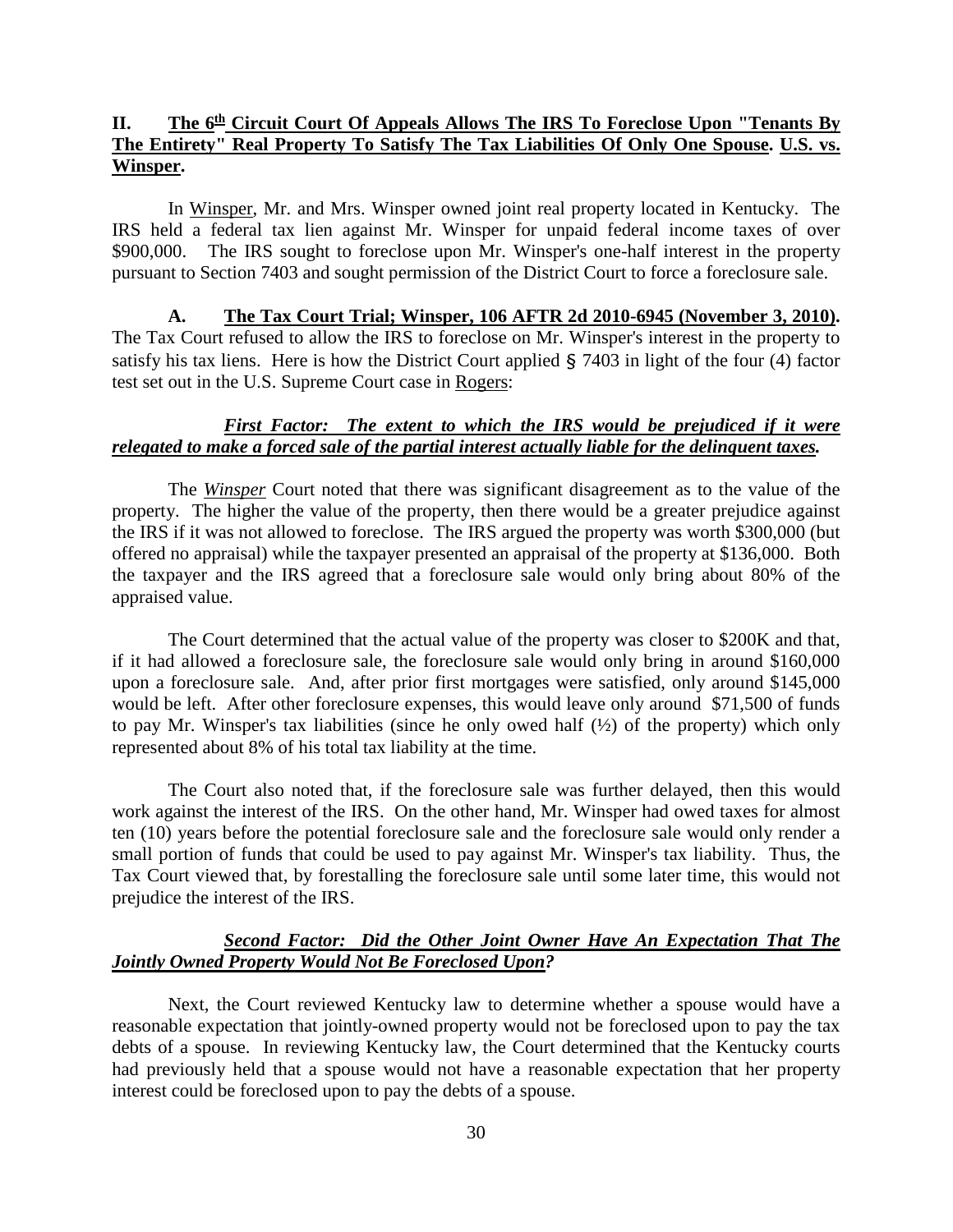**Note:** This is very similar to North Carolina law which provides that tenancy-bythe-entirety real estate, owned between a husband and wife, cannot be used to pay off debts of one spouse. On the other hand, under North Carolina law, "tenants in common" ownership interests are subject to debts of either co-owner. Likewise, under North Carolina law, if co-owners own real estate, even with rights of survivorship, North Carolina law does not protect non-spouses from creditor foreclosure.

#### *Third Factor: The Likely Prejudice to the Third Party Co-Owner.*

The Court next determined that, if the IRS foreclosed on the real property, then Mrs. Winsper would only receive around \$71,500 from her sale of the one-half interest in the property. This amount was so small that Mrs. Winsper would not be able to relocate her principal residence to another property or even to other reasonable housing. So, this factor favored against foreclosure of the property.

## *Fourth Factor: The Relative Character and Value of the Non-Liable and Liable Interests in the Property.*

The Court determined that Mr. and Mrs. Winsper appeared to own a 50/50 interest in the home and the Court concluded that this was a substantial ownership interest by Mrs. Winsper. So, if the IRS foreclosed on this property, then the IRS's foreclosure would detrimentally affect Mrs. Winsper since she owned a full 50% ownership interest in the home.

Based upon all these facts, the Court refused to allow the IRS to foreclose upon the home owned by Mr. and Mrs. Winsper.

# **B. Sixth Circuit Court of Appeals Overturns the Winsper Decision and Allows Foreclosure Sale of "Tenants by the Entirety" Marital Home and Found That The District Court Had Misapplied The Rodgers Equity Test; U.S. v. Winsper, 109 AFTR 2d 2012-2069 (May 10, 2012).**

On appeal, the  $6<sup>th</sup>$  Circuit Court of Appeals overturned the District Court on the basis that the District Court had misapplied the Rodgers' equity test. According to the  $6<sup>th</sup>$  Circuit Court of Appeals, the District Court based its earlier decision on a mischaracterization and misapplication of the four (4) factor "balancing test" in Rogers as requiring that the Government must prove factors *supporting* the Government's discretion to force a foreclosure sale; instead, however, the proper test was to determine when the Court should **not** have discretion to force a foreclosure sale.

According to the Court of Appeals, under the Barr decision, the Rogers case "did not mandate application of the four factor balancing test before a District Court could order a sale under Section 7403." Barr, 617 F3d at 375-76.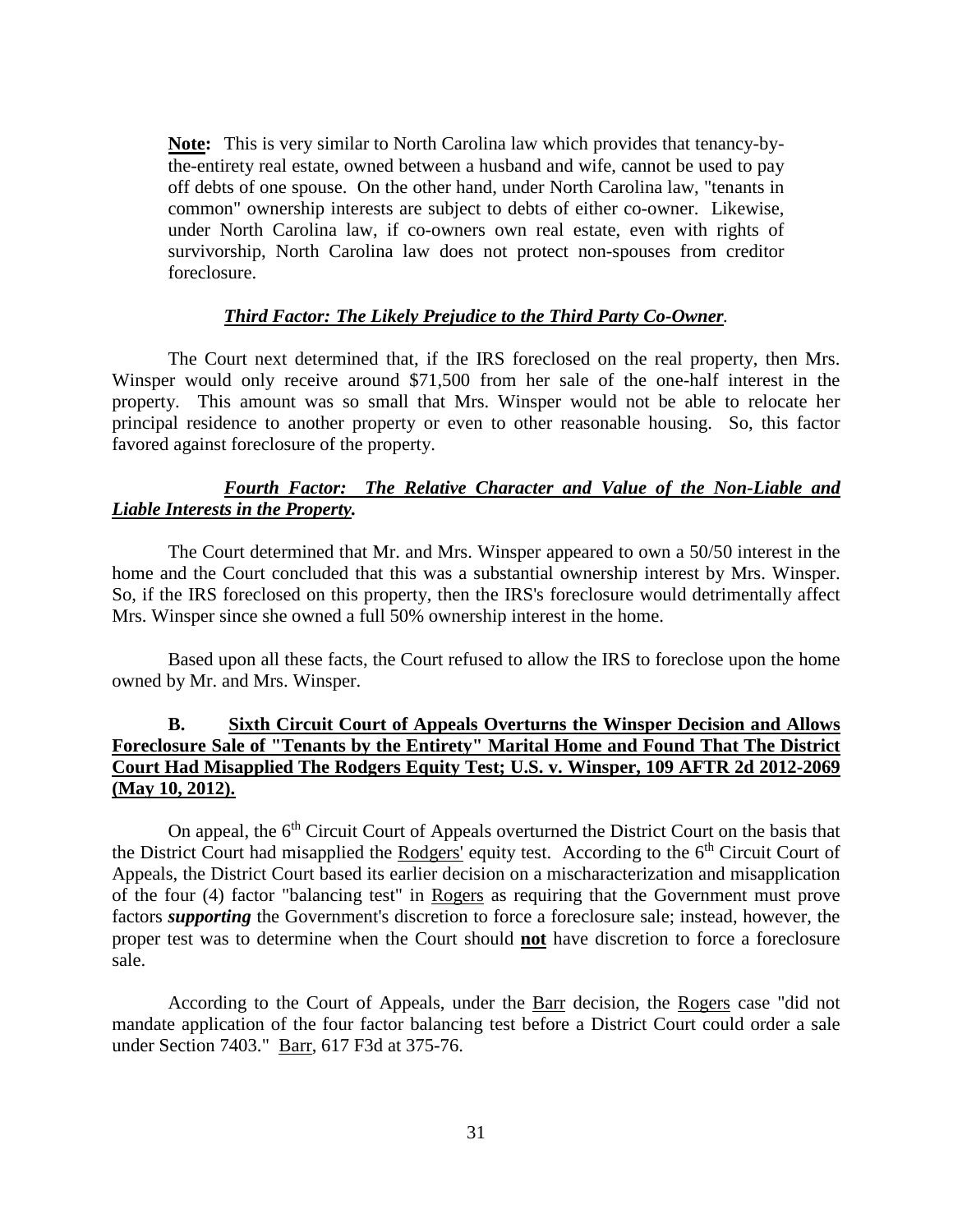The Court of Appeals also noted that, in looking at the underlying factors of Winsper, the District Court had wrongly focused on the fact that only a small percentage of Mr. Winsper's tax debt would be satisfied in determining that the Government would suffer little prejudice if limited to selling only Mr. Winsper's partial interest in the marital home. And indeed, such an analysis would favor a taxpayer who has significant tax debts.

Also, the Court of Appeals noted that, while the District Court properly found that Mrs. Winsper had a legally recognized expectation of no "forced sale" under state law, the Court record failed to show that Mrs. Winsper would actually suffer prejudice from a forced sale.

Ultimately, the Court of Appeals ordered the District Count to remand the case for further discussion to re-evaluate whether to exercise its limited discretion to **not order** a foreclosure sale based upon all the relevant factors.

# **C. Winsper; On Remand, The District Court Of Kentucky Allows the IRS To Foreclose On "Tenants-By-The-Entirety" Real Property To Satisfy Husband's Tax Debts; Winsper, 114 AFTR 2d 2014-5218 (DC KY), 07/15/2014**.

Previously, the 6<sup>th</sup> Circuit Court of Appeals held that the District Court originally abused its discretion in not allowing the IRS to foreclose on the Winsper's marital residence to satisfy Mr. Winsper's tax debts. The  $6<sup>th</sup>$  Circuit then remanded the case back to the District Court in light of the United States Supreme Court's decision in Rogers, 461 U.S. 677 (1983). The  $6<sup>th</sup>$  Circuit had ruled that the District Court had misapplied three (3) of the four (4) Rogers factors and noted that "the Rogers factors did not address the scope of the government's discretion to foreclose but, rather, the District Court's discretion not to foreclose."

Accordingly, on remand, the District Court re-examined the Rogers four-factor balancing test to determine whether or not it should exercise its discretion to deny the IRS's motion to foreclose on the Winsper's spousal property to satisfy Mr. Winsper's tax lien.

The District Court looked to the first factor of Rogers and that is "the extent to which the government's financial interests would be prejudiced if it were relegated to a forced sale of the partial interest actually liable for the delinquent taxes." If the sale of Mr. Winsper's partial interest in the spousal property could satisfy Mr. Winsper's debt owed to the government, then a forced sale of the entire property would be unnecessary.

Previously, the 6<sup>th</sup> Circuit held that, "given the minimal value of Mr. Winsper's partial interest, the government has a greater interest in a forced sale of the entire property." Here, the value of the residence was roughly \$200,000, and it was agreed that if there was a forced sale of the entire property, then the government would receive only about \$71,500.

Also, even though the unpaid tax assessment would still be very significant after applying the foreclosure proceeds, the focus should not be on the percentage of Mr. Winsper's debt that would be satisfied, but rather the focus should be on the dollar amount that would be collected. The  $6<sup>th</sup>$  Circuit had previously held that the percentage of debt to be satisfied is not important in terms of the potential prejudice to the government's financial interests.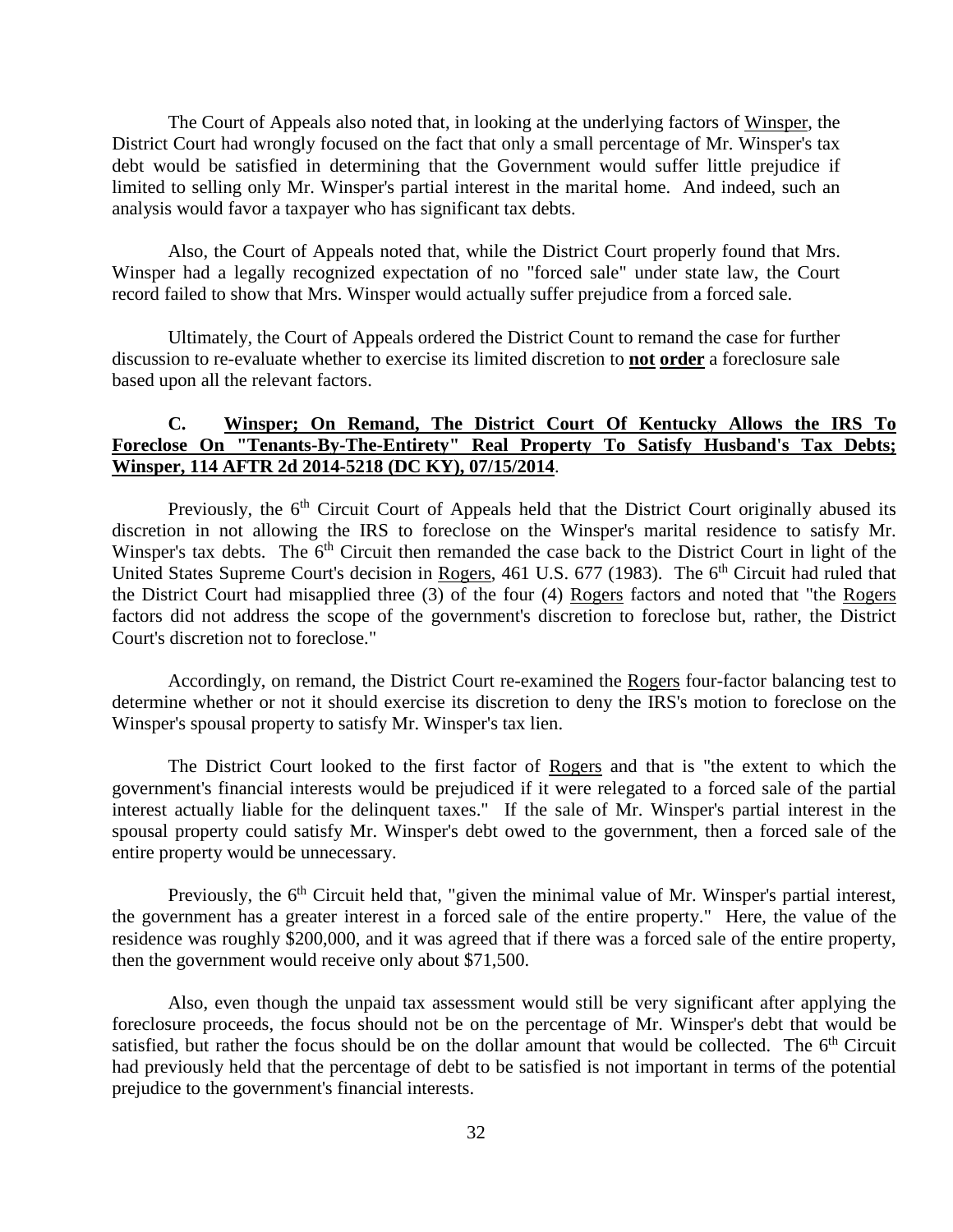Next, the District Court noted that Mrs. Winsper indeed had a legally recognizable expectation that her interest in the tenants-by-the-entirety property would not be subject to a forced sale by Mr. Winsper's creditors (the second Rogers Factor).

However, Mrs. Winsper was not able to satisfy the third factor of Rogers, and that is the likely prejudice to the non-liable third party in terms of "personal dislocation costs" and in terms of "under compensation." Previously, the Kentucky District Court found that the \$71,500 that Mrs. Winsper would receive from a forced sale of the entire residence would not allow her to find other reasonable housing. However, the 6<sup>th</sup> Circuit held that this conclusion was unsupported by any evidence submitted by Mrs. Winsper. Since Mrs. Winsper did not provide any new evidence on this issue, the District Court ruled that this factor weighed in favor of the government.

Next, the District Court looked at the fourth Rogers factor, which instructs that "a court should consider the relative character and value of the non-liable and liable interests held in the property." Rogers 461 U.S. at 711. If the non-liable third party has an interest in the property and "that interest is worth 99% of the value of the property, then there might well be virtually no reason to allow the sale to proceed." Id.

Previously, the District Court concluded that Mrs. Winsper's interest in the property was 50% or more based upon the fact that she was much younger than Mr. Winsper. But, the 6<sup>th</sup> Circuit held that "any claim that Mrs. Winsper might have an interest in the property greater than 50% based on the likelihood that she will outlive her husband is precluded by this Court's decision in Barr." Winsper 680 F.3d at 492; see Barr, 617 F.3d 370, 372 (2010). Here, under Kentucky law, tenants by the entirety have identical equal property rights and thus there will be an equal division of the rights even if the tenantsby-the-entirety was terminated. Thus, this fourth factor was neutral.

Accordingly, the District Court allowed the IRS to proceed with a forced sale of the tenants-bythe-entirety real property.

### **Conclusion: What does this court case tell us?**

We have a lot of clients out there who hold "jointly-owned" interests in real estate with other partners/investors. With respect to real estate owned by a husband and wife as "tenants-bythe-entirety," the real estate arguably should be protected under North Carolina law from IRS liens filed against only one spouse (but see Barczyk and Winsper above). In those cases, we hope the IRS (or North Carolina Department of Revenue) will not attempt to foreclose upon the real estate, but instead will wait until the real estate is sold.

In other cases, we have clients who own investment real estate (beach real estate, mountain home vacation real estate, etc.) owned by investors as tenants in common. And in some cases, we even have spouses who own real property as "tenants in common" and not as "tenants-by-the-entirety." These property interests are not protected by North Carolina state law. Instead, any such tenants in common real property will be subject to creditors' claims owed by either of the tenants in common.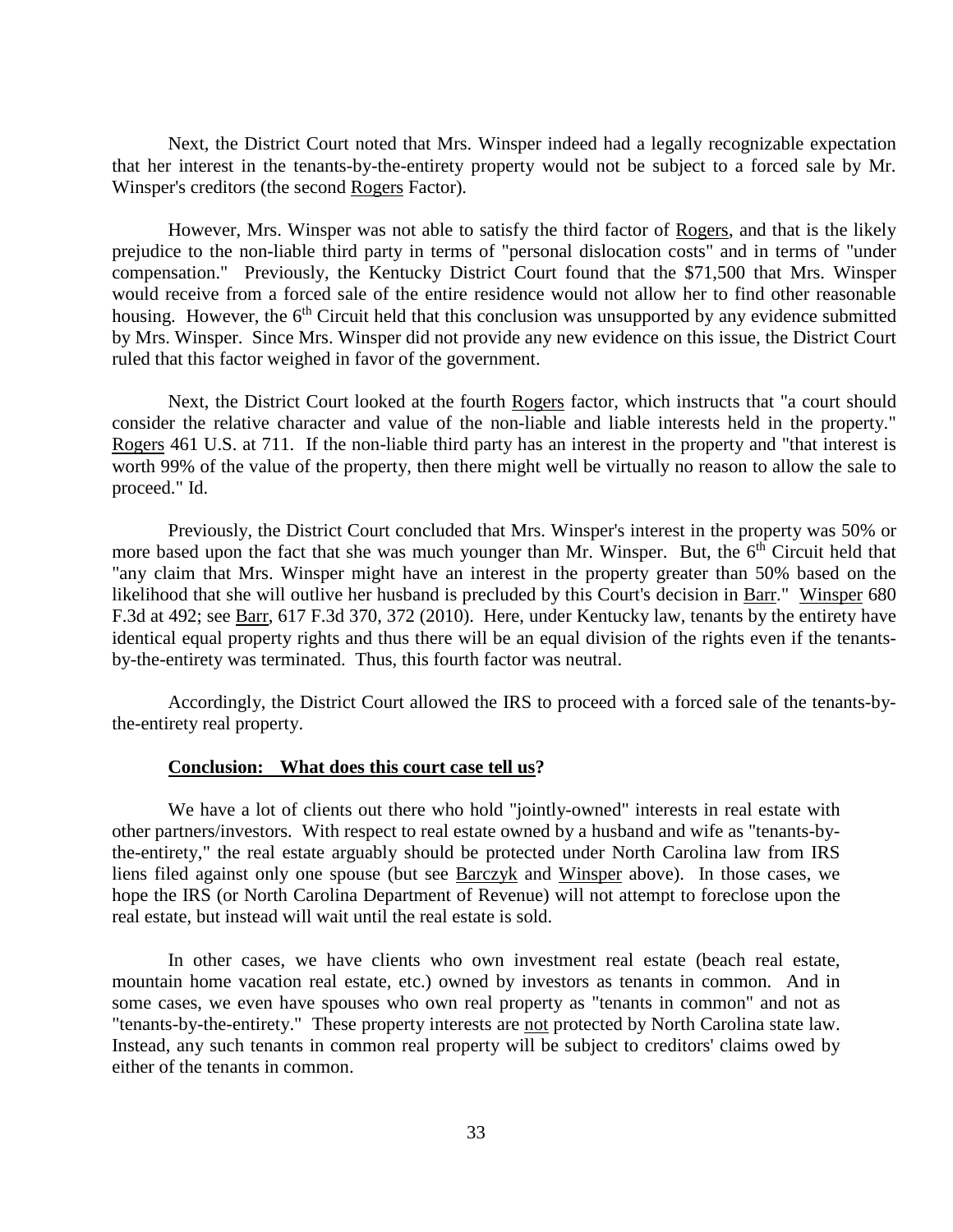So, we should not be surprised when IRS liens arise against the interests of a one-half tenants in common owner. In those cases, we need to be prepared to fight off IRS attempts to foreclose on this real property under the foreclosure powers under § 7403.

In these cases, we need to be prepared to assert that, under the Rogers case, the IRS should not be permitted to foreclose upon these partial interests under the following arguments:

1. Real Estate Property Values Are At an "All-Time" Low. So, the IRS would be much better served if it would forestall foreclosure sales until a later year after property values have increased.

2. The innocent third party would be substantially prejudiced by a foreclosure against the tax liable partner, since

- (a) a foreclosure sale rarely brings in the full value of the property; and
- (b) the ownership interests of the non-liable co-tenant usually are significant in terms of character and value.

**Also see** U.S. v. Staton, 116 AFTR 2d 2015-5947 (August 31, 2015), where the U.S. District Court of Hawaii permitted the IRS to foreclose on tenants by the entirety real property to satisfy tax debts owed only by the husband.

# **III. Federal Tax Lien Was Extinguished Upon the Death of Joint Tenant of Survivorship Property.**

In NPA Associates, LLC vs. Estate of Cunning, 114 AFTR 2d 2014-5364 (October 17, 2014), the District Court for the U.S. Virgin Islands held that the death of a joint tenant served to extinguish a tax lien on jointly-held property. In this case, Mr. Cunning and Ms. Wrenn were owners, as joint tenants with right of survivorship, of real property located in U.S. Virgin Islands. In 2010, the IRS recorded a tax lien against Mr. Cunning. Mr. Cunning died in November 2011.

After Mr. Cunning's death, the IRS attempted to enforce the tax lien against the jointlyheld survivorship property.

The Tax Court ruled that, when Mr. Cunning died, Ms. Wrenn succeeded to Mr. Cunning's interest in the property by operation of law. Here, the District Court for the Virgin Islands ruled that, based upon the earlier U.S. Supreme Court decision in U.S. v. Rogers, 461 US 677 (1983), tax liens "cannot extend beyond the property interests held by the delinquent taxpayer." And, the federal tax lien statute itself creates no property rights, but merely attaches consequences to rights created under state law.

Moreover, the Internal Revenue Manual, Section 5.17.2.5.2.2(4) states that "in most states, if the individual, against whose property a federal tax lien attaches, dies before any of the other joint tenants, then the lien ceases to attach to the property…[s]tate law should always be consulted to determine whether there is an exception to this general rule."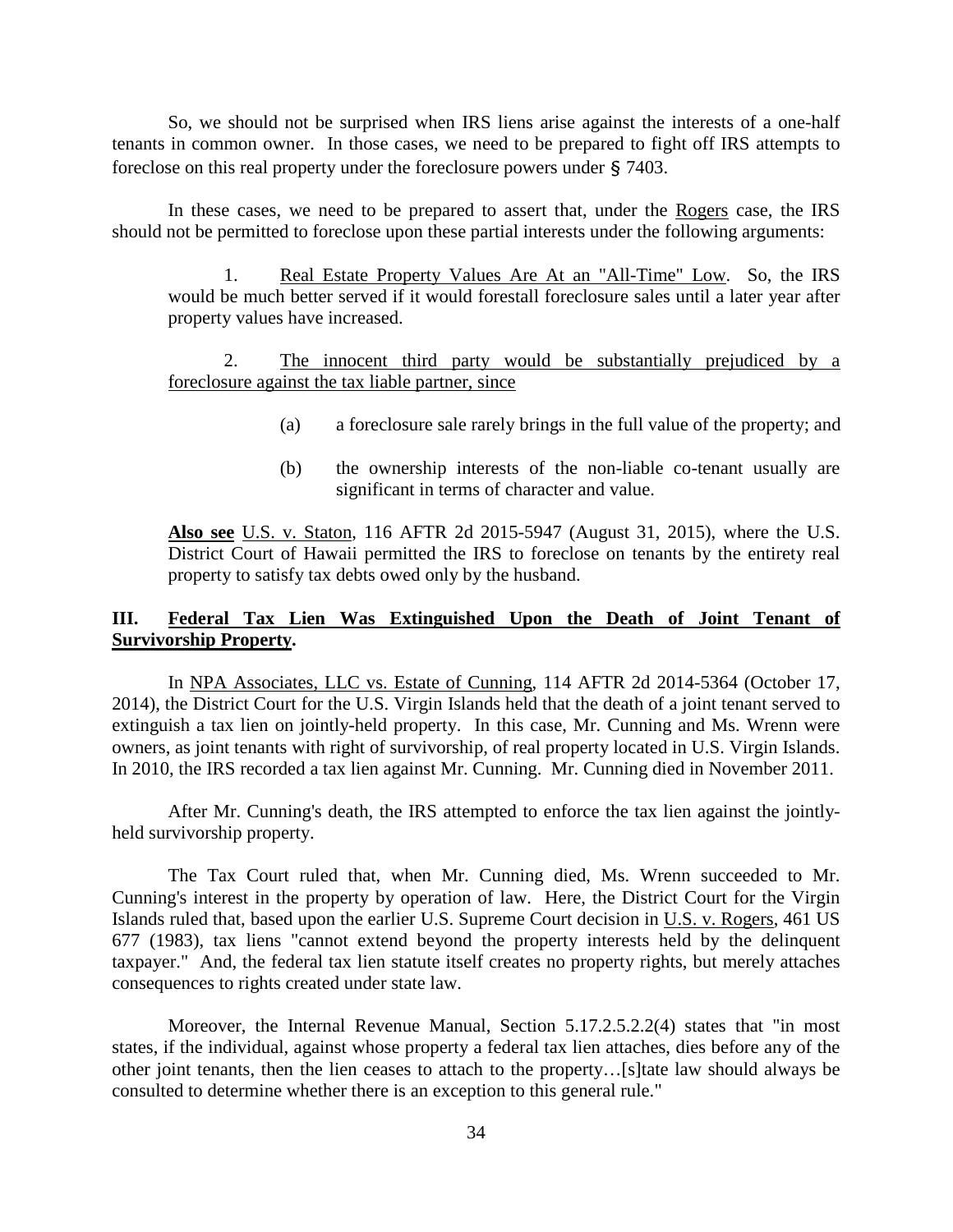The Court noted that the U.S. Virgin Islands law did not have any specific statute or case law that addressed what happens to liens if one joint tenant dies and property passes to a surviving joint tenant, but the Court concluded that the Supreme Court of the Virgin Islands would not depart from the general rule that any such liens would be extinguished upon the death of the first tenant to die.

Therefore, the Court ruled that the IRS tax lien, which attached only to Mr. Cummings' interest in the property, was extinguished upon his death.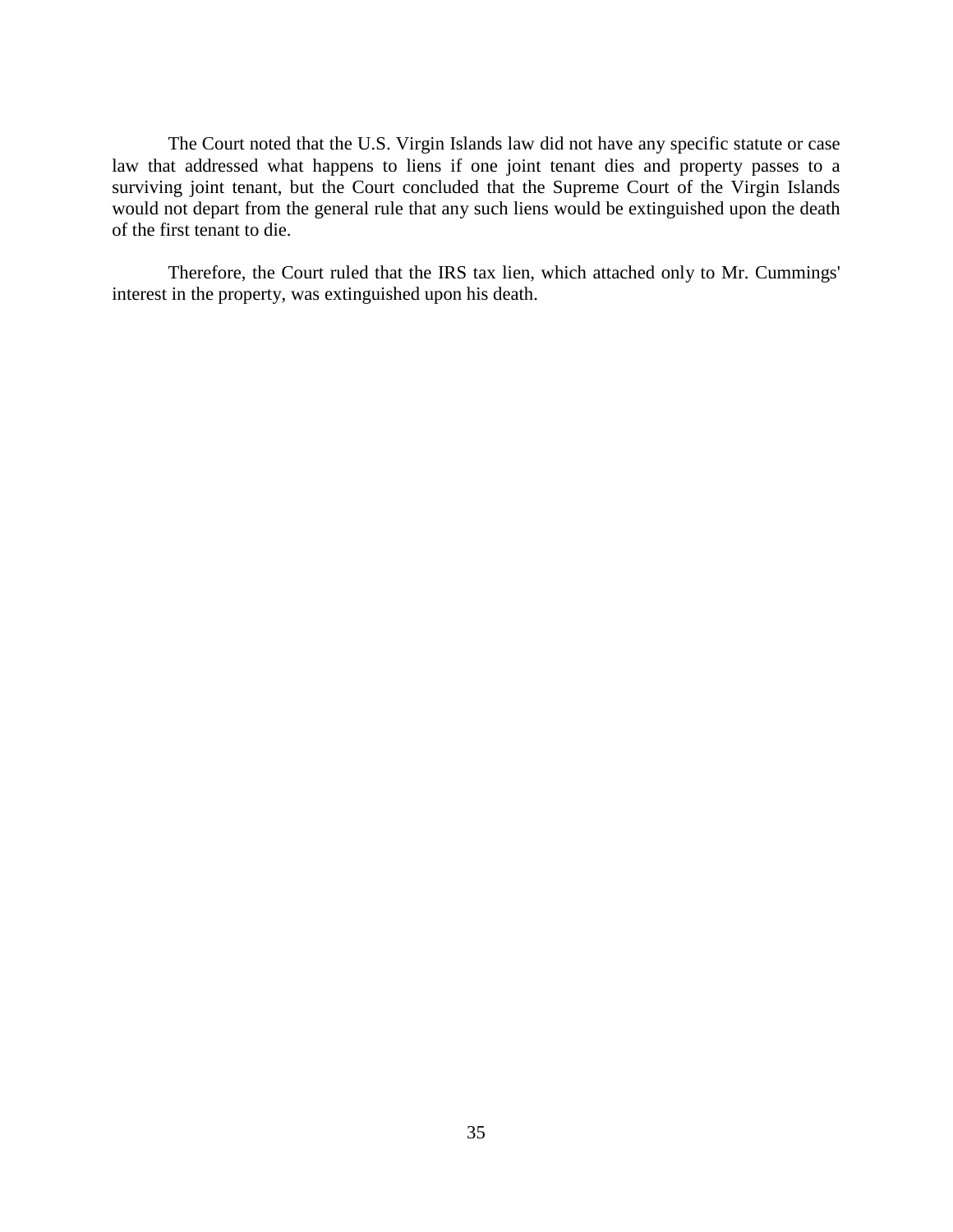## **CHAPTER TWO 2016 SECTION 1031 TAX FREE EXCHANGE UPDATE**

Keith A. Wood, Attorney, CPA Carruthers & Roth, P.A. 235 North Edgeworth Street Post Office Box 540 Greensboro, North Carolina 27402 (336) 379-8651 *kaw@crlaw.com*

**I. Introduction.** Tax free exchanges, pursuant to Section 1031 of the Internal Revenue Code, continue to be an important part of real estate practice.

In light of the deferred exchange regulations which were issued in 1991, most exchanges now are structured through a "qualified intermediary." This has brought dramatic simplification and added certainty to these types of transactions. This Article will briefly review the rules for effecting an exchange using a "qualified intermediary" and will then address some of the special issues which arise from time to time.

Finally, even though tax free exchanges under Section 1031 have been around for some time, transactions often arise which are in the "gray area" of this statute. Therefore, this Article also reviews some of the rules and some of the issues which are open in this area.

# **II. Review of Section 1031 Rules.**

Under Section 1031(a), no gain or loss is recognized on the exchange of property held for productive use in a trade or business or for investment, as long as the relinquished property is exchanged only for property of "like-kind" that likewise will be held either for productive use in a trade or business or for investment. There are five requirements for a tax-free exchange.

- (1) There must be an "exchange" of relinquished property for replacement property;
- (2) Each "property" must not be excluded by statute from potential like-kind exchange treatment; for example, stock in a corporation and partnership interests and inventory held by a dealer are excluded from possible like-kind exchange treatment;
- (3) The replacement property must be "of like-kind" to the relinquished property;
- (4) Both the relinquished property and the replacement property must be held for productive use in a trade or business or for investment; and
- (5) The acquirer of the replacement property must be the same as the seller of the relinquished property.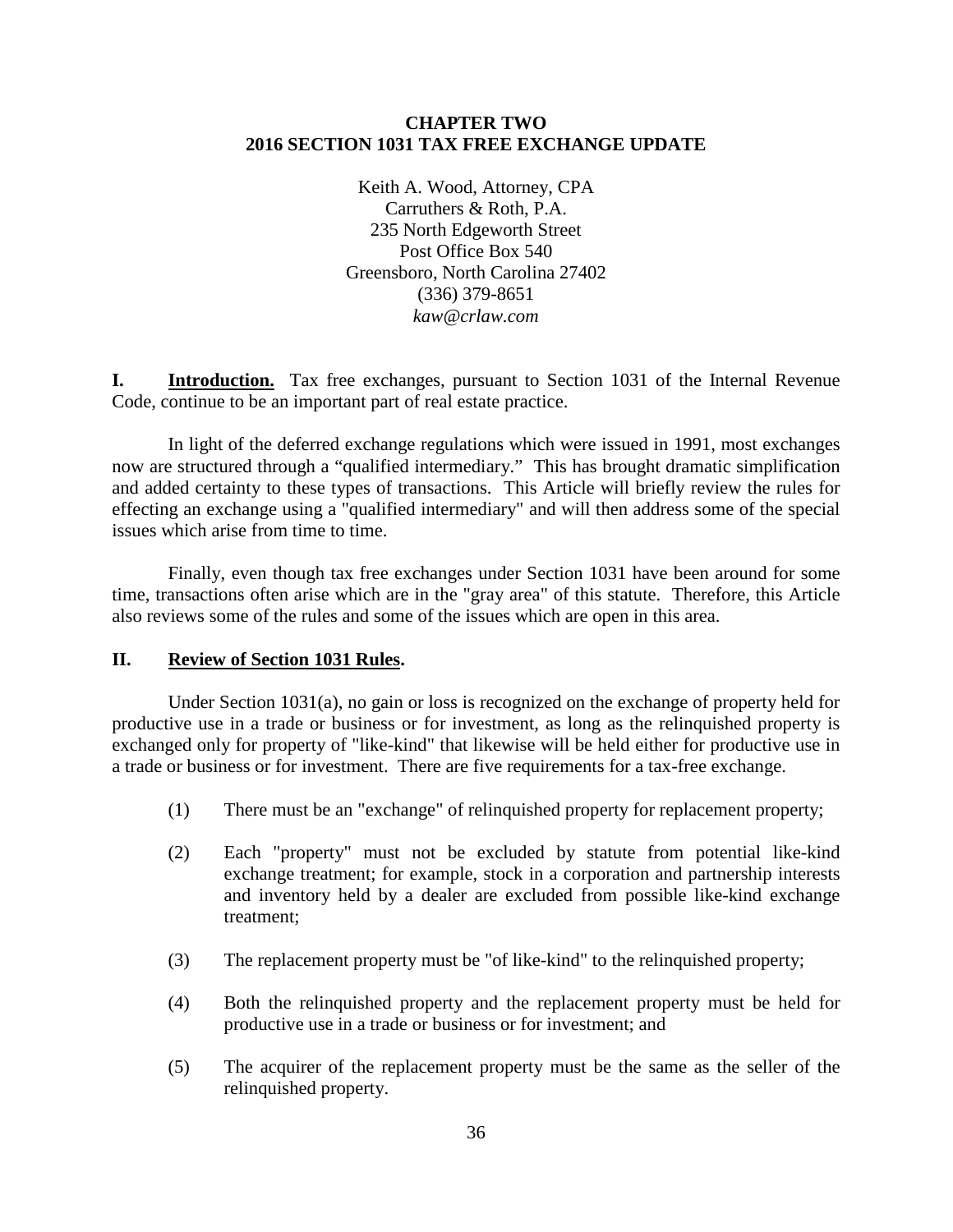## **III. Review of Qualified Intermediary Rules For "Deferred Exchanges."**

Most exchanges are "deferred" exchanges. That is, property (the "Relinquished Property") is sold by the seller, and the seller later acquires property ("Replacement Property") from someone else to constitute the exchange. The purpose of the "qualified intermediary" is to provide a "straw man" for the transaction and to hold the seller's money from the time the Relinquished Property is sold until the new Replacement Property is bought. Here are the mechanics:

Property.

1. Taxpayer enters into a Sales Contract for the sale of the Relinquished

2. Taxpayer enters into a Qualified Intermediary Exchange Agreement (before the sale of the Relinquished Property) with a qualified intermediary. (We have found that it is easy and convenient to use one of the local title insurance companies or banks as a qualified intermediary for this purpose).

3. Taxpayer assigns the Sales Contract, for the sale of the Relinquished Property being sold, to the qualified intermediary under the terms of the Qualified Intermediary Exchange Agreement.

4. Taxpayer must notify the buyer in writing (before the sale of the Relinquished Property) of the assignment of the Sales Contract to the qualified intermediary, and the buyer must acknowledge, in writing, receipt of Notice of the Assignment of the Sales Contract.

5. At the closing of the sale of the Relinquished Property, the proceeds must be paid **directly** to the Qualified Intermediary. It is very important that the proceeds are not payable to the Taxpayer or a person who might be considered the Taxpayer's agent.

6. The Taxpayer/Seller must "identify" the property the Taxpayer/Seller wishes to acquire in exchange for the Seller's property (the "Replacement Property"). This identification must be done within 45 days of the date Taxpayer/Seller conveys his Relinquished Property.

The identification must be done in writing strictly in accordance with the IRS rules. The Taxpayer/Seller may identify up to **three (3) properties** from which the Taxpayer/Seller may later choose. The Taxpayer/Seller may also identify as many properties as Taxpayer/Seller wants to identify - so long **as the "total value" of all identified properties does not exceed 200% of the fair market value** of the Relinquished Property – but, who knows what "total value" means?

7. The Taxpayer/Seller enters into a Purchase Contract for the Replacement Property that the Taxpayer/Seller desires to acquire.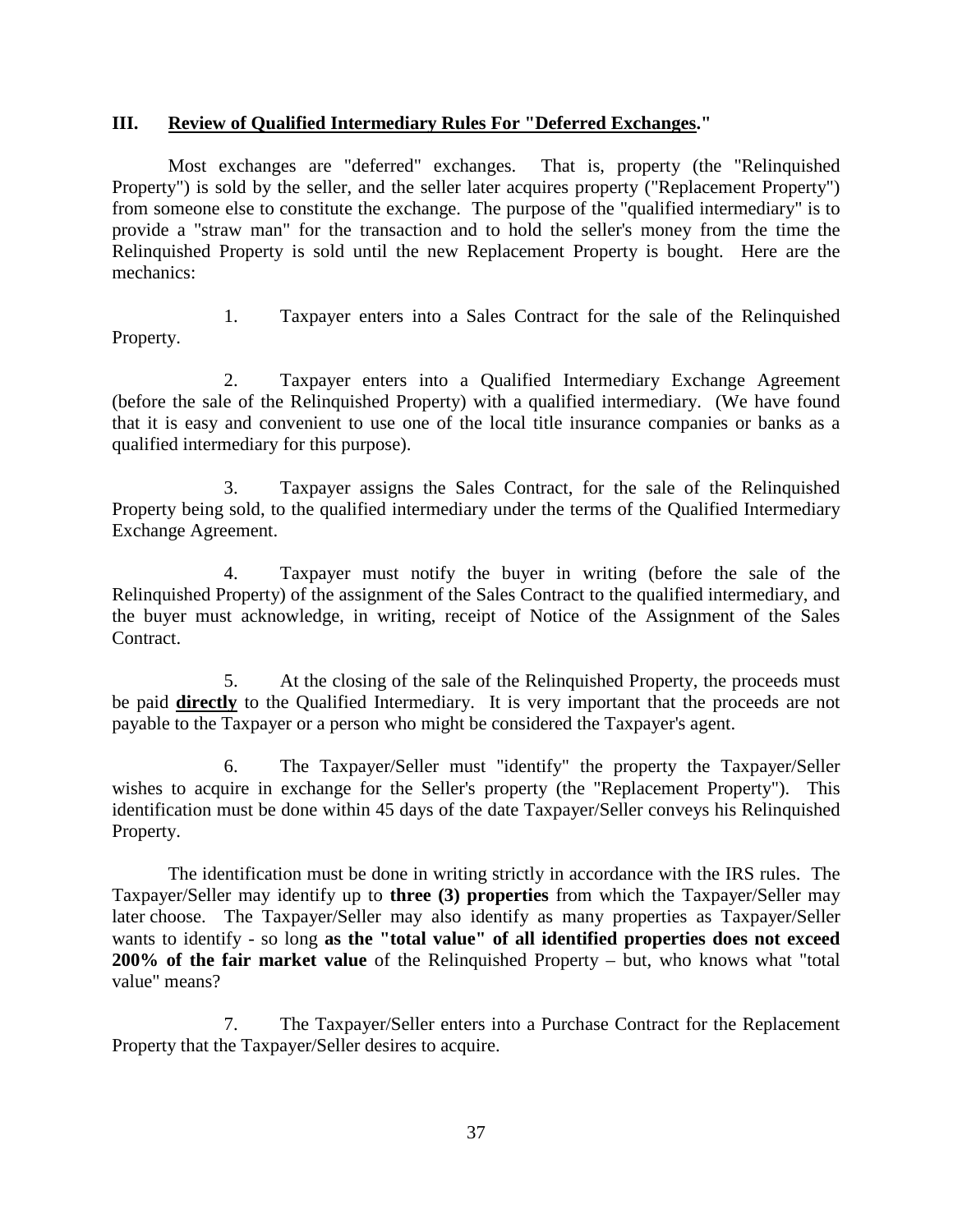8. The Purchase Contract for the Replacement Property must then be "assigned" to the Qualified Intermediary.

9. The seller of the new Replacement Property must be notified in writing (and before the sale) of the assignment of the Purchase Contract to the Qualified Intermediary, and the seller of the Replacement Property must acknowledge, in writing, receipt of the Notice of Assignment of the Purchase Contract.

10. Taxpayer closes the purchase of the Replacement Property. This must be completed by the **earlier of** the following dates: (i) 180 days after the sale of Taxpayer's property, or (ii) the due date for filing the taxpayer's tax return for that year (normally April 15 of the following year – unless the taxpayer files an Extension Application to extend the filing due date).

11. Notification is issued to the Qualified Intermediary to instruct the Qualified Intermediary to release the proceeds to the Seller to purchase the Replacement Property.

12. Title to the Replacement Property must be conveyed to the exact same person or entity that owned (and sold) the Relinquished Property. For example, if only the Husband's name was on the deed to the Relinquished Property, then the Replacement Property must not be deeded into the names of Husband and Wife; instead, the Replacement Property must be deeded to the Husband only.

13. For the tax year the Taxpayer effects the like-kind exchange, the Taxpayer must file IRS Form 8824 together with Taxpayer's tax return.

It is very important that each of these steps be timely. For example, the entry into the Qualified Intermediary Exchange Agreement must occur before the sale of the Relinquished Property. Also, the Assignments and Notices must occur before the sale or purchase of Relinquished or Replacement Properties, as the case may be.

**IV. Special Section 1031 Issues: Frequently Asked Questions (FAQs).** Here are some frequently asked questions concerning the Section 1031 rules:

**1. What if the purchase price of my replacement property is less than the sales price of my relinquished property?** In an exchange, you must pay tax on the lesser of any cash received in the exchange or the amount of the gain on the sale. This means that, where the Taxpayer's purchase price on the Replacement Property is less than the sales price of the Relinquished Property, the Taxpayer must pay tax on the difference between the sales price of the Relinquished Property and the purchase price of the Replacement Property. Also, the amount of the gain **is not reduced** by any of the Taxpayer's tax basis in the Relinquished Property.

**2. What happens to my tax basis in my Relinquished Property?** The Taxpayer's income tax basis in the Relinquished Property is "rolled into" his tax basis in the new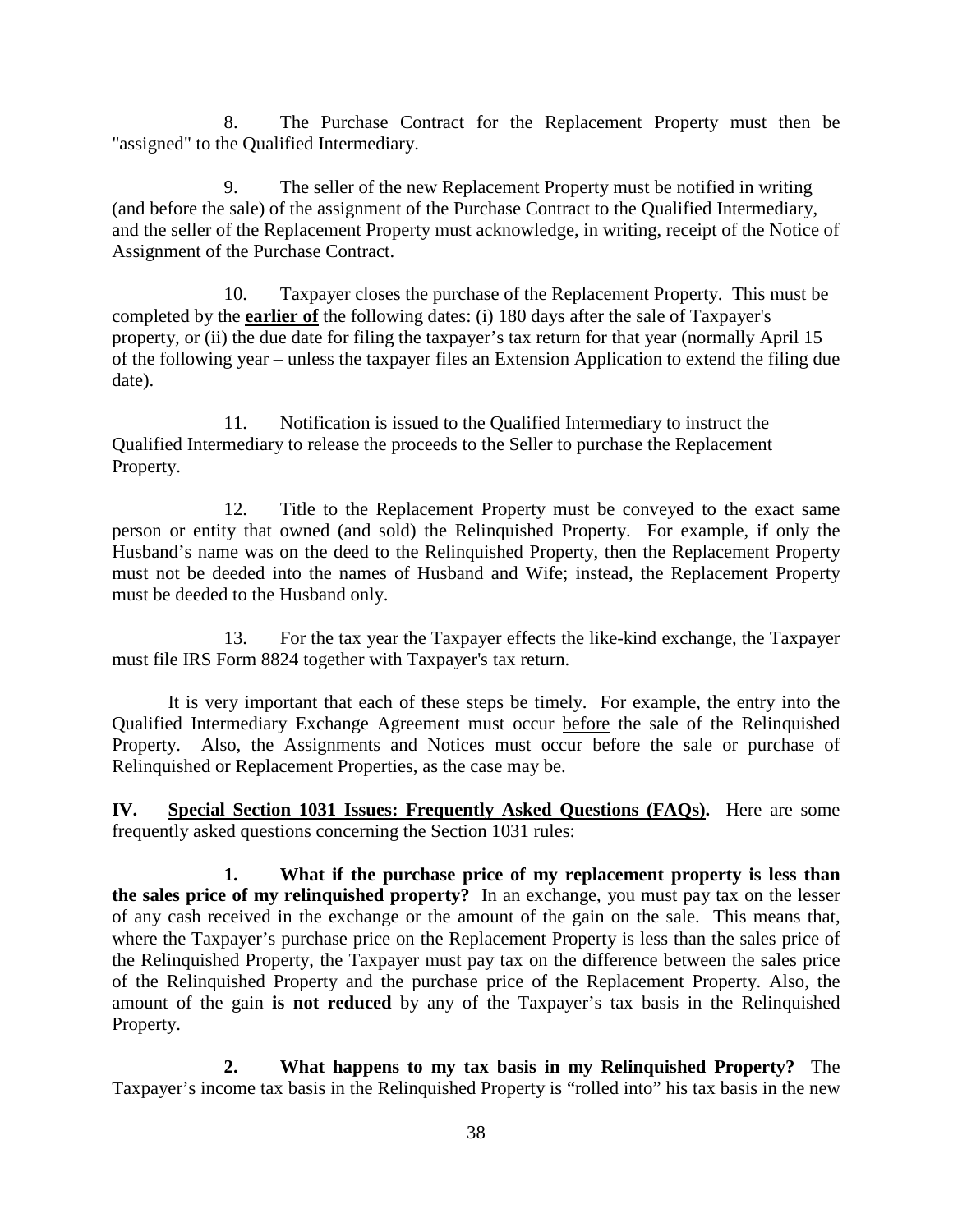Replacement Property. This means that any gain not recognized on the sale of the Relinquished Property is deferred until the Replacement Property ultimately is sold.

**3. What if the Taxpayer's mortgage is paid as part of the sale of the Relinquished Property?** Generally, when property subject to a mortgage is sold, the buyer insists that the mortgage be paid out of the sales proceeds at closing. Accordingly, a debt of the Taxpayer is paid. Does this mean the Taxpayer is in "constructive receipt" of cash?

Example: Taxpayer owns Relinquished Property with a basis of \$50,000 and a mortgage of \$250,000. The Relinquished Property is sold in an exchange transaction for \$400,000. At the closing, the mortgage is paid.

Clearly, the taxpayer will have to replace the Relinquished Property with Replacement Property costing at least \$400,000 in order to avoid the recognition of any gain. Interestingly, the regulations specifically address the situation where exchanged Replacement Property is sold subject to a mortgage, in other words, where the mortgage is assumed by the buyer. In that case, the regulations make clear that, so long as the taxpayer acquires replacement property subject to a mortgage of a like amount, the boot paid offsets the boot received. Treas. Reg. § 1.1031(b)- 1(c). Although this is helpful, it is also a fairly uncommon transaction because, as noted above, mortgages are almost always paid off. Logically, the payment of a mortgage should have the same result as the assumption of a mortgage. See Commissioner v. North Shore Bus Co., 143 F 2d 114 (Second Cir. 1974).

**4. Is it possible to receive an installment note and still do a like-kind exchange?** Sometimes, the buyer of the Relinquished Property gives the Taxpayer an installment note for part or all of the sales price for the Relinquished Property. The installment note has certain advantages in that taxation is deferred until the receipt of the note payments. However, in a Section 1031 transaction, the note represents boot, and, accordingly, the note itself (or the proceeds of the note) will cause gain to be recognized.

Example: Taxpayer's property has a basis of \$50,000. She has arranged to sell the property for \$200,000. The Taxpayer is to receive \$75,000 in cash and a note for \$125,000. The Taxpayer exchanges the property (through a qualified intermediary) for \$200,000 of Replacement Property. The Taxpayer has received \$125,000 in boot and will have to recognize gain (on the installment method) accordingly.

An interesting planning opportunity arises under a quirky regulation dealing with the interplay of the installment sales rules and Section 1031. Under Temp. Treas. Reg. § 15A.453-  $1(b)(3)(i)$ , the receipt of proceeds from a qualified escrow account or qualified intermediary in a failed exchange is treated as a payment on an installment obligation. This is the case, however, only if the taxpayer has a "bona fide intent" to exchange at the beginning of the transaction.

This is interesting, for example, where a transaction occurs in 2015 and that there is no acquisition of exchange property, and where the proceeds will be received from the qualified intermediary or from the escrow account in 2016. Accordingly, the proceeds should be taxable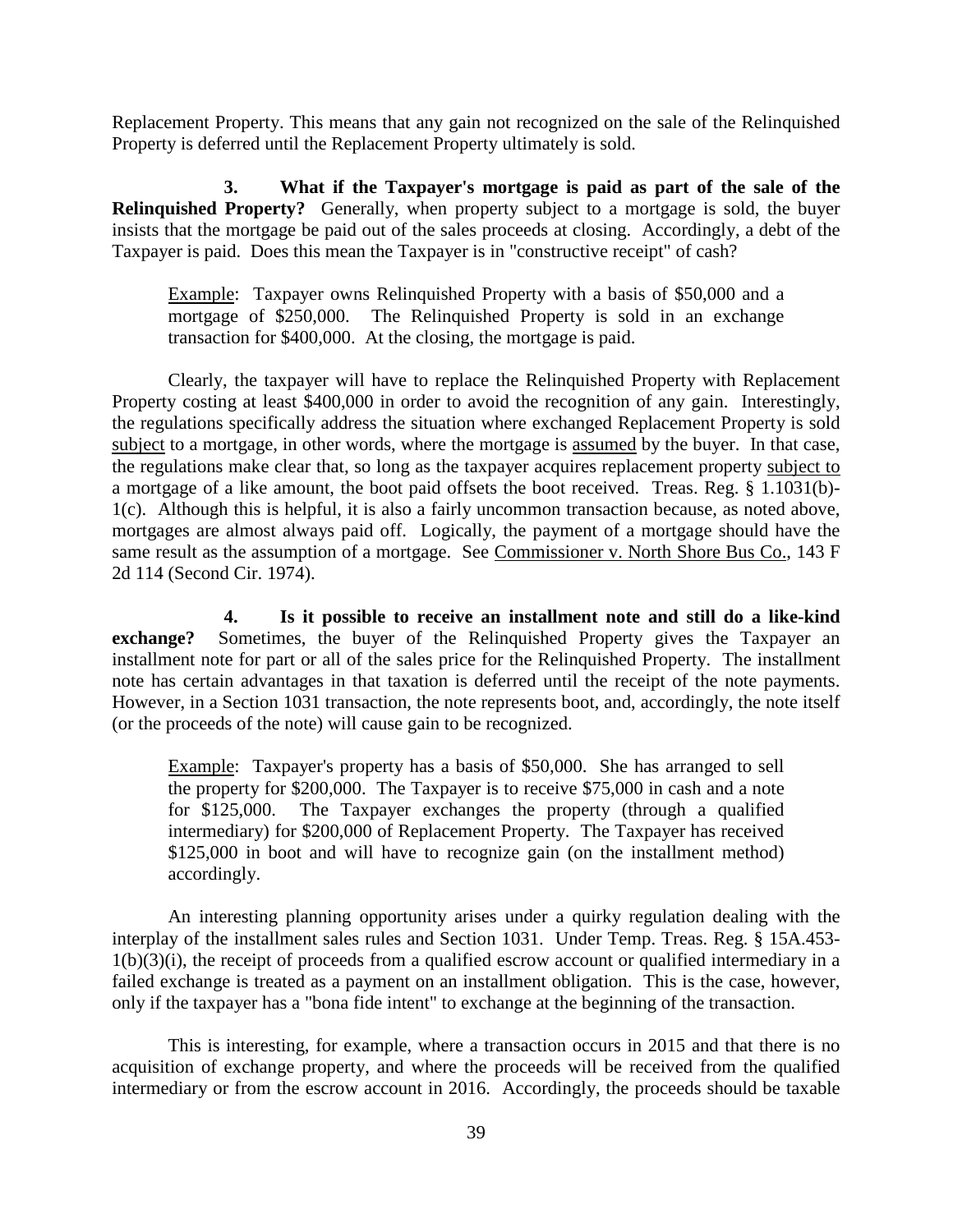in 2016. This has the effect of deferring taxation on the payment and possibly shifting the payment into a year with a lower tax rate. It is not clear how encumbered properties fit into this system.

**This is another reason why it is a good idea to structure sales as exchanges - even if the taxpayer is not sure whether she wishes to proceed with the exchange.**

# **5. Can an exchange be combined with a foreclosure situation?**

Example: Taxpayer purchased improved real property for a \$200,000 promissory note. Later, after many years of depreciation, the taxpayer's basis in the property is almost zero, and the taxpayer has elected to give the property back to the noteholder. It appears that the transfer of the property back to the noteholder can be structured as a Section 1031 exchange. However, in order to completely defer recognition of gain, the taxpayer would have to use a qualified intermediary in order to acquire Replacement Property worth at least \$200,000.

# **6. Suppose the taxpayer must acquire Replacement Property now, but is not in a position to sell his Relinquished Property until later on?**

Example: Taxpayer has identified an apartment building that he wishes to acquire in a Section 1031 exchange. Taxpayer is also planning to sell an office building he has owned for some time. For business reasons, Taxpayer must close on the purchase of the apartment building within thirty days. However, he has not yet found a buyer for the office building. What are the options?

**a. Leasing.** Where the taxpayer must acquire the replacement property first (that is, before the taxpayer is prepared to sell the exchange relinquished property), one alternative is for the taxpayer to simply lease the replacement property from the seller. The seller will generally demand a lease payment equal to his "carrying costs" for the replacement property. Of course, the seller will also want to ensure that he has a deal. One way to effect this is to grant the seller a "put" right, which allows the seller to require the taxpayer to purchase the replacement property from the Seller.

Similarly, the taxpayer will want to secure an option to purchase the replacement property. This all leaves a lease of the replacement property with a fair market rent, but allowing the taxpayer/lessee with an option to purchase the replacement property and the lessor a "put right" to require that the taxpayer/lessee purchase the property.

The concern with this is that the IRS may take the position that such a lease is, for all intents and purposes, a conveyance of the property to the taxpayer. Therefore, the same property could not be later received in an exchange. One possible technique in this situation is to grant the lessee an option to purchase the replacement property at whatever the agreed upon value is. If the taxpayer/lessee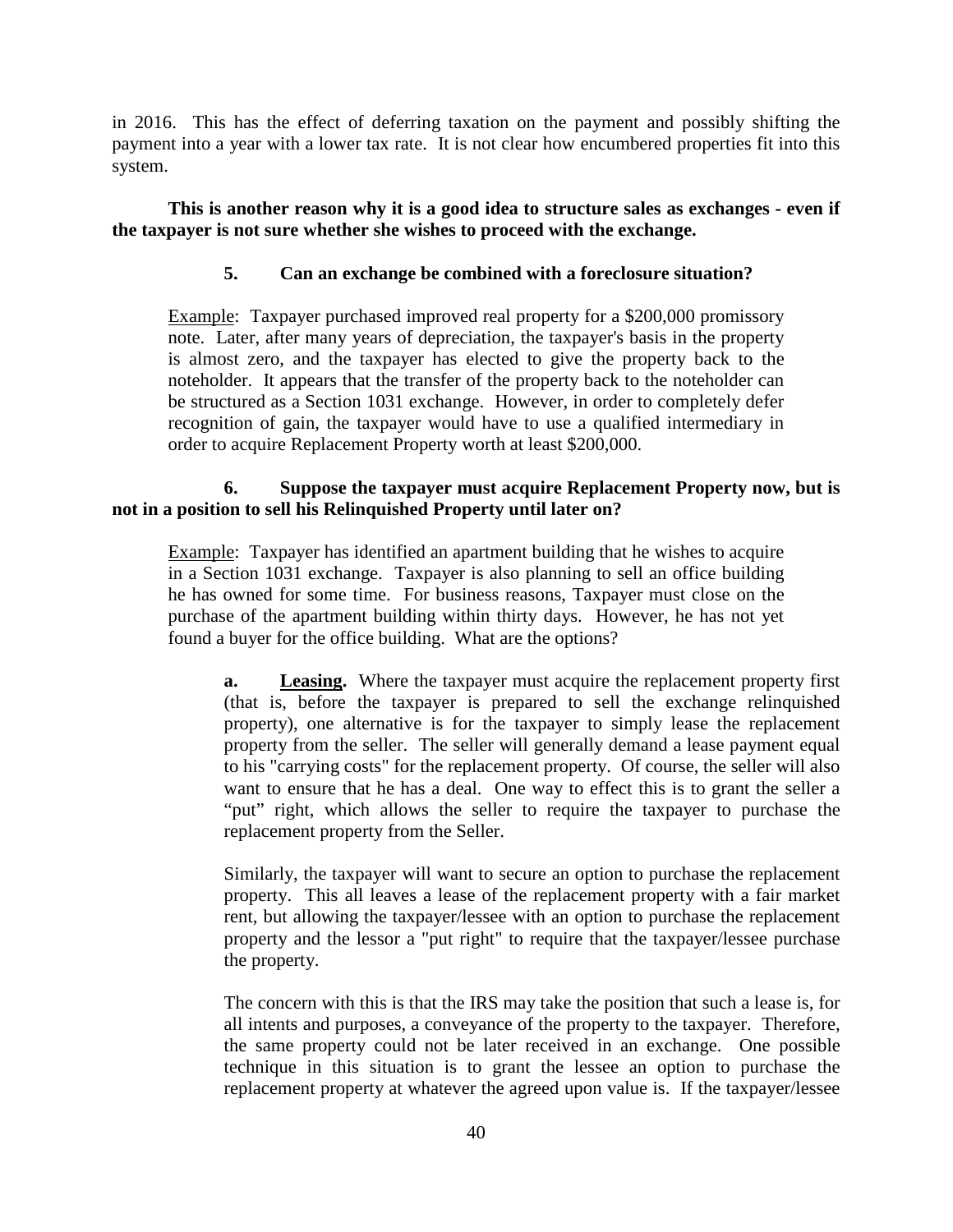does not exercise the option by a outside date, the rental is increased substantially. Hopefully, the increased rental protects the seller/lessor and also provides a motivation to the buyer/lessee to exercise the option and purchase the property.

**b. Revenue Procedure 2000-37 Now Allows A "Safe" Harbor For Reverse Like-Kind Exchanges Through The Use Of The "Qualified Exchange Accommodation Arrangement" (QEAA).** The QEAA arrangement is facilitated by a "exchange accommodation title holder" (EAT). The following steps illustrate how the QEAA arrangement with an EAT must be structured under the "reverse" exchange safe-harbor:

1. The EAT (such as a title company or other unrelated party) would create a single-member limited liability company. The seller of the replacement property would then transfer the replacement property to the LLC (or the taxpayer would transfer the relinquished property to the LLC).

2. At the time replacement property is transferred to the EAT, LLC, the taxpayer must intend to complete a Section 1031 exchange.

3. Once the EAT, LLC acquires ownership of the replacement property (or the relinquished property), that ownership must continue uninterrupted until the replacement property is ultimately transferred back to the taxpayer and, during this time, the EAT must be treated as the beneficial owner of the property for all federal income tax purposes, and both parties must report the federal income tax attributes of ownership of the property on their federal returns consistent with this arrangement.

4. Within in five business days after the relinquished or replacement property is transferred to the EAT, the taxpayer and the EAT must enter into a written QEAA which provides as follows:

(a) The EAT is the "beneficial" owner of the property for the benefit of the taxpayer to facilitate a Section 1031 exchange under Revenue Procedure 2000-37;

(b) The parties agree to report the acquisition, holding and disposition of the property as provided in Revenue Procedure 2000-37; and

(c) The taxpayer and the EAT must treat the EAT as the beneficial owner of the property for all federal income tax purposes.

5. No later than 45 days after the transfer of the Replacement Property to the EAT, the taxpayer must "identify" his Relinquished Property as property to be sold in the reverse exchange.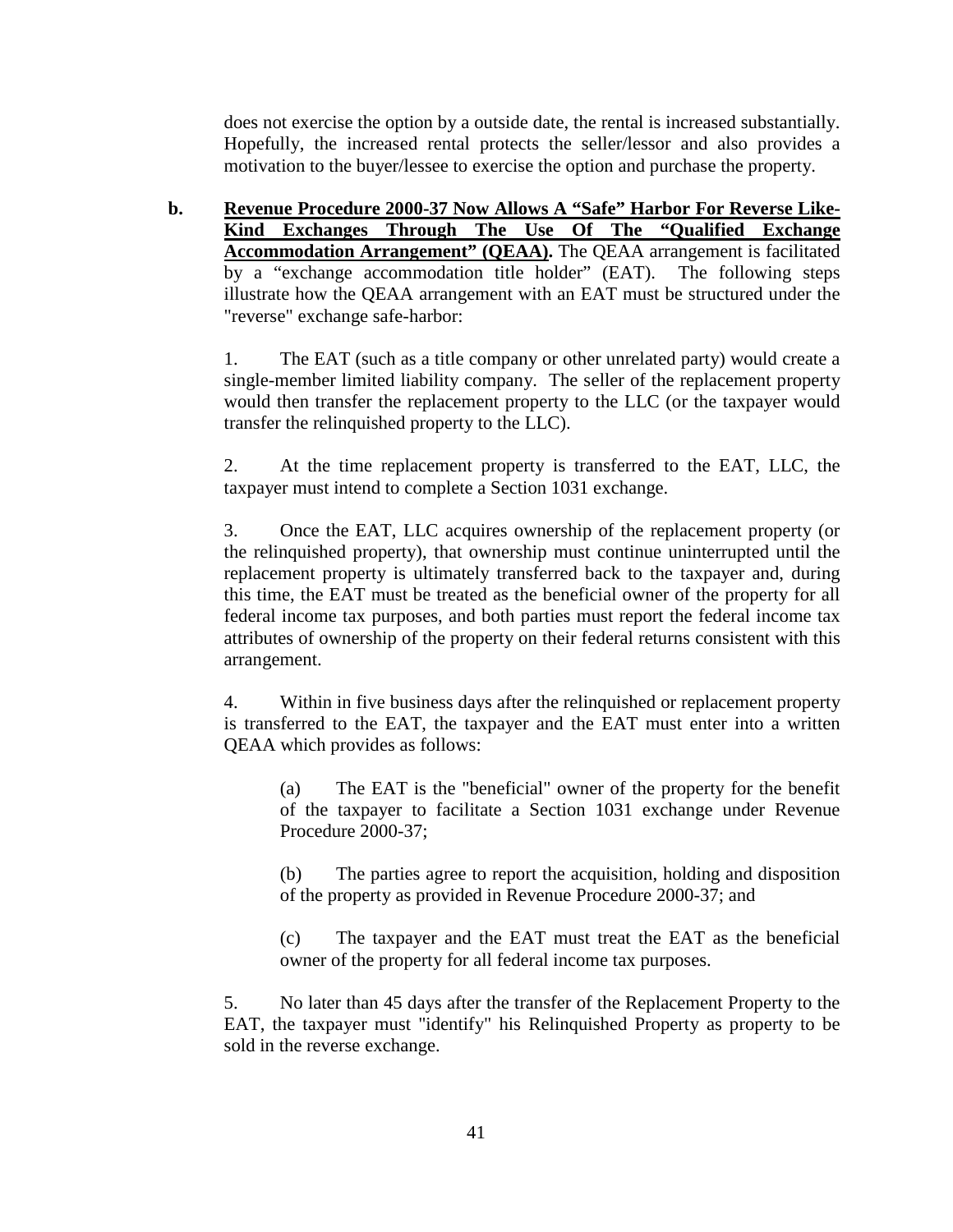6. Within 180 days after the transfer of the Replacement Property's ownership to the EAT, the taxpayer's Relinquished Property must be transferred to the purchaser; and

7. The combined time that the Relinquished Property and the Replacement Property are held by the EAT cannot exceed 180 days.

Fortunately, the new safe-harbor Rev. Proc. will permit the parties to enter into appropriate financing arrangements to facilitate the reverse exchange. For example, the taxpayer may guarantee obligations of the EAT, and may loan funds to the EAT to acquire the Replacement Property. Likewise, the EAT may lease Replacement Property to the Taxpayer during the 180 day exchange period, and during this time, the Taxpayer may manage property held by the EAT or supervise any construction of improvements on the property held by the EAT.

# **7. What if the Taxpayer desires to build Replacement Property?**

Example: Taxpayer owns an apartment complex that he wishes to exchange for a vacant lot. He then plans to construct a golf course on the vacant lot. The apartment complex will be sold for \$325,000. The Taxpayer needs \$100,000 to purchase the vacant lot and \$225,000 to complete the improvements for the golf course.

The Taxpayer can still effect a Section 1031 exchange if he allows the sales proceeds to be placed with a qualified intermediary. The vacant lot would be actually acquired by the qualified intermediary and the qualified intermediary would construct the improvements. The Taxpayer would then acquire the improved property from the intermediary. Note that this must be done before the close of the 180 day period. See PLR 9413006. Note also the complicated requirements for identifying Replacement Property to be constructed. Treas. Reg. § 1.1031(k)-  $1(c)(2)(i)$ .

Sometimes, the building of Replacement Property must be combined with the "reverse exchange" described in 6 above. That is, the client wants to acquire land and construct improvements and later sell his property. In this case, a similar analysis applies. We think that the qualified intermediary must purchase the land and also build the building. Later, after the taxpayer has completed the sale, he can exchange into the land and building then owned by the qualified intermediary. Obviously, this raises many complications.

Care must be taken in identifying property which is to be constructed. The regulations require that the constructed property be identified with particularity and that the property actually receive the "substantially the same property as identified." Reg.  $\S$  1.1031(k)-1(e)(3)(ii). It is also important to note that, once property is actually received by the taxpayer, subsequent construction does not "count" towards the exchange. Reg.  $\S 1.1031(k)-1(e)(4)$ .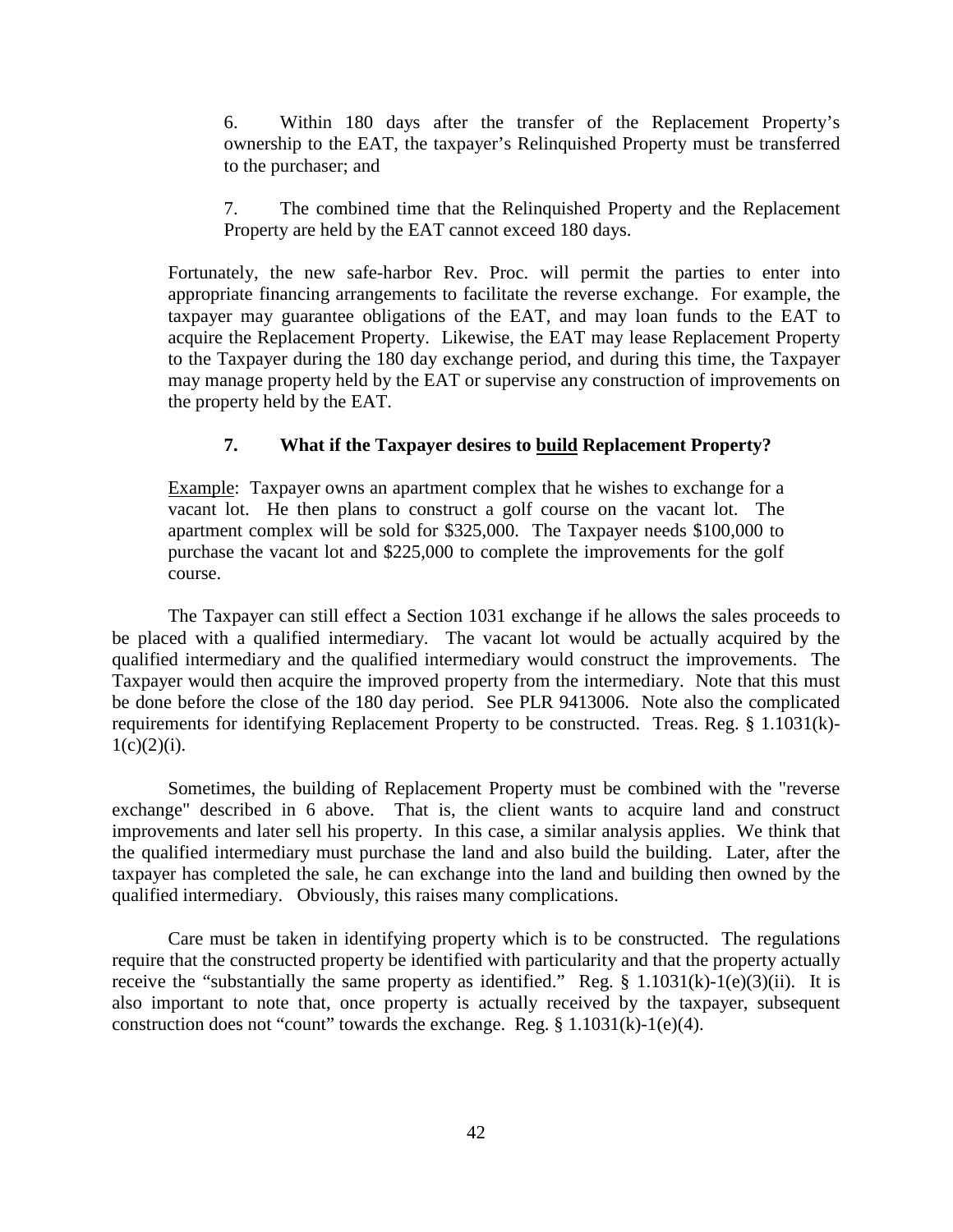**8. I already have signed a contract to sell my property. Is there anything I can do?** Yes. Especially with the qualified intermediary rules, it is still possible to enter into a qualified intermediary agreement and assign the Sales Contract to the qualified intermediary. It would be helpful if a provision allowing this were built into the Sales Contract, but if it is not, the buyer of the property should really not have an objection provided he is delivered good title. However, it is absolutely critical that the qualified intermediary arrangement be entered into before the closing of the client's sale of the Relinquished Property.

**9. What if property identified somehow changes before it is acquired?**  Sometimes, property which is received is not exactly equivalent to that which is identified. For example, where the identification is of a piece of property to be subdivided, the taxpayer may identify what he thinks will be the ultimately subdivided piece of property. However, sometimes the subdivision authority may impose requirements which requires the property to be of a different configuration of that identified.

Under the regulations, the property received must be "substantially the same property identified." In one example in the Treasury Regulations, a fence was erected on identified property between identification and receipt. Reg. § 1.1031(k)-1(d)(2). The example says that because the fence did not alter the basic "nature or character" of the property, it does not affect the identification/receipt issue. However, it is not clear what would happen if more substantial improvements were effected. Suppose, for example, the taxpayer identified a particular acre of land and after the identification a building were constructed on the land?

In another example, two identified acres were reconfigured so that only one and one-half acres were conveyed. Reg.  $\S$  1.1031(k)-1(d)(2). In this example, the IRS was OK with the identification because the one and one-half acres was "substantially the same property as identified" because the property received did not "differ from the basic nature or character" of the identified property. Thus, it seems that, for example, a particular shopping center outparcel should be identified and later received as exchange property even if it were later changed. However, it would not be possible to substitute a completely different piece of property.

**10. After an exchange, I enter into an agreement to buy property. What should I look out for?** As noted above, the contract for purchase of the Replacement Property must be assigned to the qualified intermediary. Therefore, there should be a provision in the Purchase Contract which permits this assignment. Sometimes, sellers may be reluctant to allow an assignment because they don't want the buyer to be able to get "off the hook" in the event the buyer changes his mind.

**11. I received a 1099 with regard to property I recently exchanged. How should I handle this?** The 1099 should be disclosed on the tax return in order to avoid a problem with IRS matching procedures.

**12. What are the reporting requirements?** Exchanges should be reported on Schedule D or Form 4797 (which ever is applicable). Also, Form 8824 must be completed. Form 8824 contains information with respect to deferred gain and basis.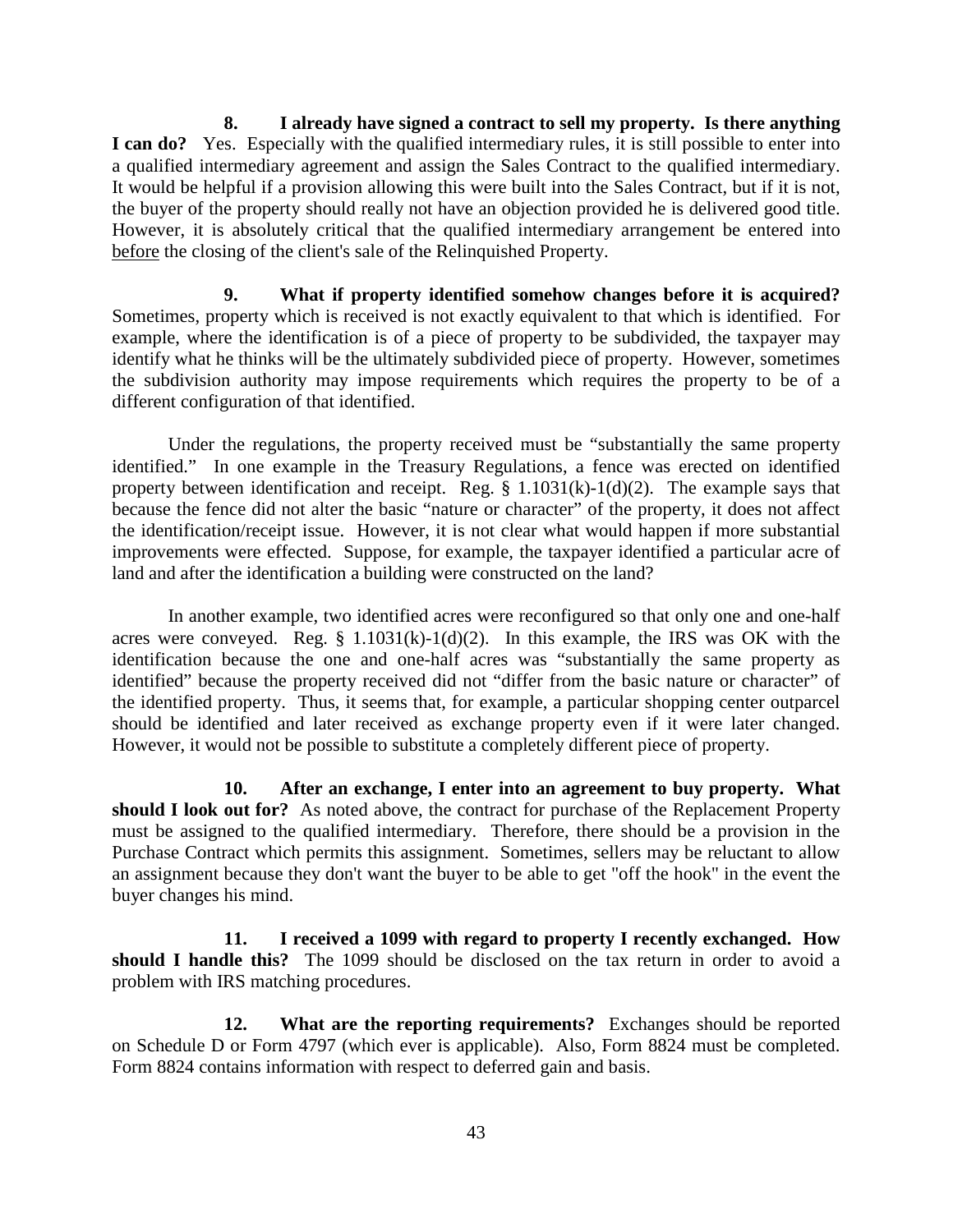**13. Now that capital gains rates have been cut, should I still consider doing a Section 1031 exchange?** Theoretically, the reduction in capital gains rates will make exchanges slightly less attractive. This is because, in analyzing the exchange, the tax to be paid will be somewhat less so that the exchange is comparatively less favorable. However, taxes on unimproved real estate still represent 25% of the gain and where depreciation recapture is involved, more like 30%. Therefore, we think exchanges will have continued vitality.

**14. How can I use a "one-owner" LLC to assist in my exchange?** Because a one-owner LLC is disregarded for federal tax purposes, it is logical to assume that a person selling property can exchange into replacement property using a single person LLC to acquire title. This is because if the LLC is ignored, the person will be deemed (for tax purposes) to have acquired the replacement property himself or herself. This was confirmed in a prior IRS Private Letter Ruling, PLR 9807013.

**15. Beware of Special Rules Regarding Depreciation Recapture!** "Depreciation recapture" under Sections 1245 and 1250 is **not eligible** for Section 1031 tax-free exchange treatment. The tax laws provide complicated rules for determining the amount of "depreciation recapture" **not eligible** for Section 1031 treatment depending upon the nature of the real property involved and the year the property was placed in service. For example, for nonresidential real property placed in service after 1980 and before 1987, all accelerated ACRS depreciation is subject to Section 1250 recapture. On the other hand, for residential real property, only the excess of ACRS depreciation over straight-line depreciation is subject to the Section 1250 recapture rules. **Thus, you should contact your CPA to determine whether your real property may be subject to the depreciation recapture rules.**

**16. What if I am a partner/shareholder in an entity that owns the real property to be sold?** Special Section 1031 problems arise whenever the relinquished property is held in a partnership, corporation or LLC and where not all shareholders or partners of the owner-entity want to engage in a Section 1031 exchange. In these cases, it may not be possible to structure a Section 1031 exchange -- unless ownership of the real property is restructured long before the contract for sale is entered into. Therefore, if the property you want to exchange is held in a partnership, corporation or LLC, you should contact your legal and tax advisors to determine whether you will still be eligible to engage in a Section 1031 exchange transaction.

**17. What if I want to acquire a "tenants-in-common" interest in a piece of Replacement Property with another owner?** The Section 1031 rules specifically state that Section 1031 tax free treatment does not apply to exchanges of "partnership interests." In some cases, a taxpayer owns a tenants in common interest that will be sold as relinquished property, or wants to acquire a tenants in common interest as replacement property. The question is whether the tenants-in-common ownership arrangement between the taxpayer and the other owner is a partnership or true tenancy. Unfortunately, the Section 1031 exchange rules set forth in the Tax Code do not attempt to define the terms "partnership interest" or the term "tenancy-in-common interest." Instead, tax practitioners who practice in the Section 1031 area are forced to look to other provisions of the Tax Code in order to determine how a court of law might (or might not) construe the Section 1031 prohibition against exchanging property for partnership interests.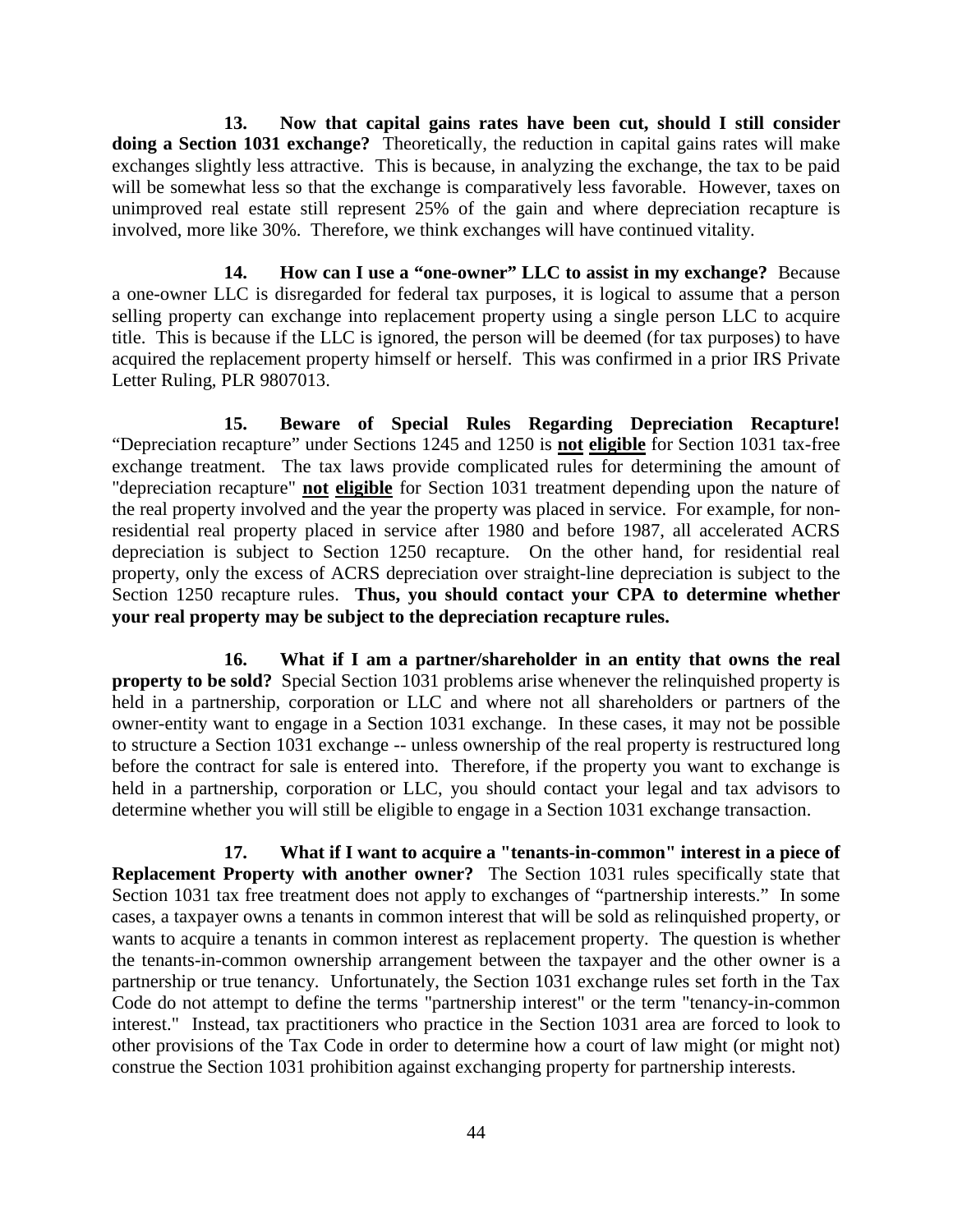To this end, the regulations to IRC Section 761 state that the mere co-ownership and rental of property does not constitute a partnership. However, if the taxpayer anticipates having to also provide repairs, maintenance, cleaning, laundry and other tenant services, these additional services may make the tenancy a partnership, even if these services are provided through a third party management agency. Therefore, you should consult with your tax advisor to determine whether your tenancy interest may be construed to be a tenants-in-common interest or a partnership interest.

**IRS Ruling Guidelines on Co-Ownership Arrangements**. The IRS may have finally awakened to this issue. In Rev. Proc. 2002-22, the IRS specifies the conditions under which it will consider a request for a ruling that an undivided fractional interest ("UFI") in rental real estate is not an interest in a business entity within the meaning of Reg. 301-7701-2(a). The IRS will not consider a request for ruling under Rev. Proc. 2002-22 unless certain specific information is provided by the taxpayer and all the conditions outlined in the revenue procedures are satisfied.

**18. Can I sell my vacation property and defer the gain under Section 1031 and or can I sell my investment property and use the sales funds to buy vacation property in a 1031 exchange?** Section 1031 requires that the property sold, and the replacement property purchased, both must be "trade or business" property or property "held for investment" purposes. Thus, nonrecognition under §1031 is premised on the receipt of like-kind property to be held for productive use in trade or business or for investment. Thus, for example, an exchange of investment property for other real estate to be used solely as a personal residence would not qualify. The IRS has taken the position in a letter ruling that such property will qualify as eligible property for purposes of §1031 only to the extent that the taxpayer would have been permitted deductions under §280A. PLR 8508095.

Of course, a taxpayer may own property which he uses partially for investment purposes and partially for personal purposes; for example, a condominium unit in a resort setting might be used by the taxpayer for vacation or personal purposes. In PLR 8103117, the IRS ruled that mere incidental personal use will not taint otherwise qualifying property.

Therefore, if you use your sales proceeds to purchase vacation property, it is possible the IRS will challenge your exchange on the basis that you have purchased "personal use" rather than "investment" property.

**a. Barry Moore vs. Commissioners.** Recently, in the case of Barry Moore v. Commissioner, TC Memo 2007,-134 (May 30, 2007), the Tax Court considered whether the Moore family could claim Section 1031 treatment on their sale of certain lake front property for other lake front property where both properties were used by the Moores primarily for recreational purposes. In this Tax Court case, Mr. Moore presented evidence at the Tax Court trial that he purchased the relinquished and replacement properties for investment purposes; however, the facts also demonstrated that the Moores used the relinquished and replacement property primarily for recreational purposes. Ultimately, the Tax Court concluded that, although Mr. Moore contended that he purchased the replacement and relinquished property in hopes that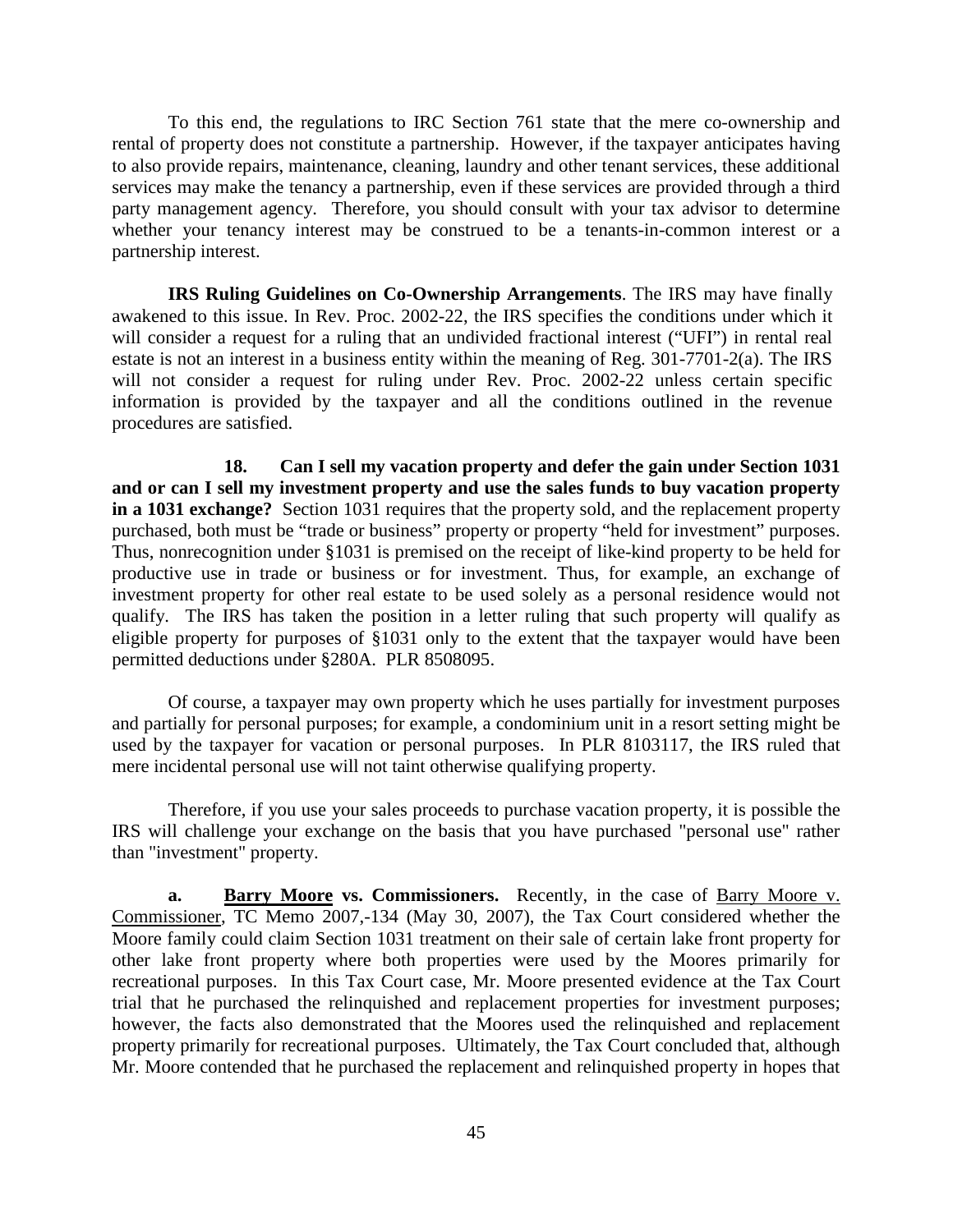those properties would appreciate in value, this was not sufficient to bring the replacement and relinquished properties within the parameters of Section 1031.

Instead, the Tax Court held that, in order for the Section 1031 requirements to be met, the Moores would have to prove that the **primary** purpose of their purchase was to earn rental income or to recognize appreciation in value. Unfortunately, the facts bore out that the Moores purchased and used both properties primarily for recreational purposes rather than for investment purposes. Therefore, the 1031 relief was not available since neither the relinquished property nor the replacement property were held for "primarily" for investment purposes.

**b. IRS Safe Harbor for Certain Limited Vacation Use.** In early 2008, the IRS issued Rev. Proc. 2008-16 (February 15, 2008) in response to the Barry Moore case, and created a new "safe harbor" for like-kind exchanges of vacation homes and other rental property. The general thrust of the new Revenue Procedure 2008-16 is that the IRS will not challenge a vacation home as qualifying for purposes of Section 1031 (as property held for productive use in a trade or business or for investment ) if the home is only occasionally used by the taxpayer for personal use and its predominant use is to generate rental income. The rental income must be bona fide and at fair rental value.

The new safe harbor under Rev. Proc. 2008-16 addresses both relinquished property and replacement property, and the following requirements must be met:

(1) Relinquished property. A dwelling unit that a taxpayer intends to be relinquished property in a §1031 exchange qualifies as property held for productive use in a trade or business or for investment if:

(a) The dwelling unit is owned by the taxpayer for at least 24 months immediately before the exchange (the "qualifying use period"); and

(b) Within the qualifying use period, in each of the two 12-month periods immediately preceding the exchange,

> (i) The taxpayer rents the dwelling unit to another person or persons at a fair rental for 14 days or more, and

> (ii) The period of the taxpayer's personal use of the dwelling unit does not exceed the greater of 14 days or 10 percent of the number of days during the 12-month period that the dwelling unit is rented at a fair rental.

For this purpose, the first 12-month period immediately preceding the exchange ends on the day before the exchange takes place (and begins 12 months prior to that day) and the second 12-month period ends on the day before the first 12-month period begins (and begins 12 months prior to that day).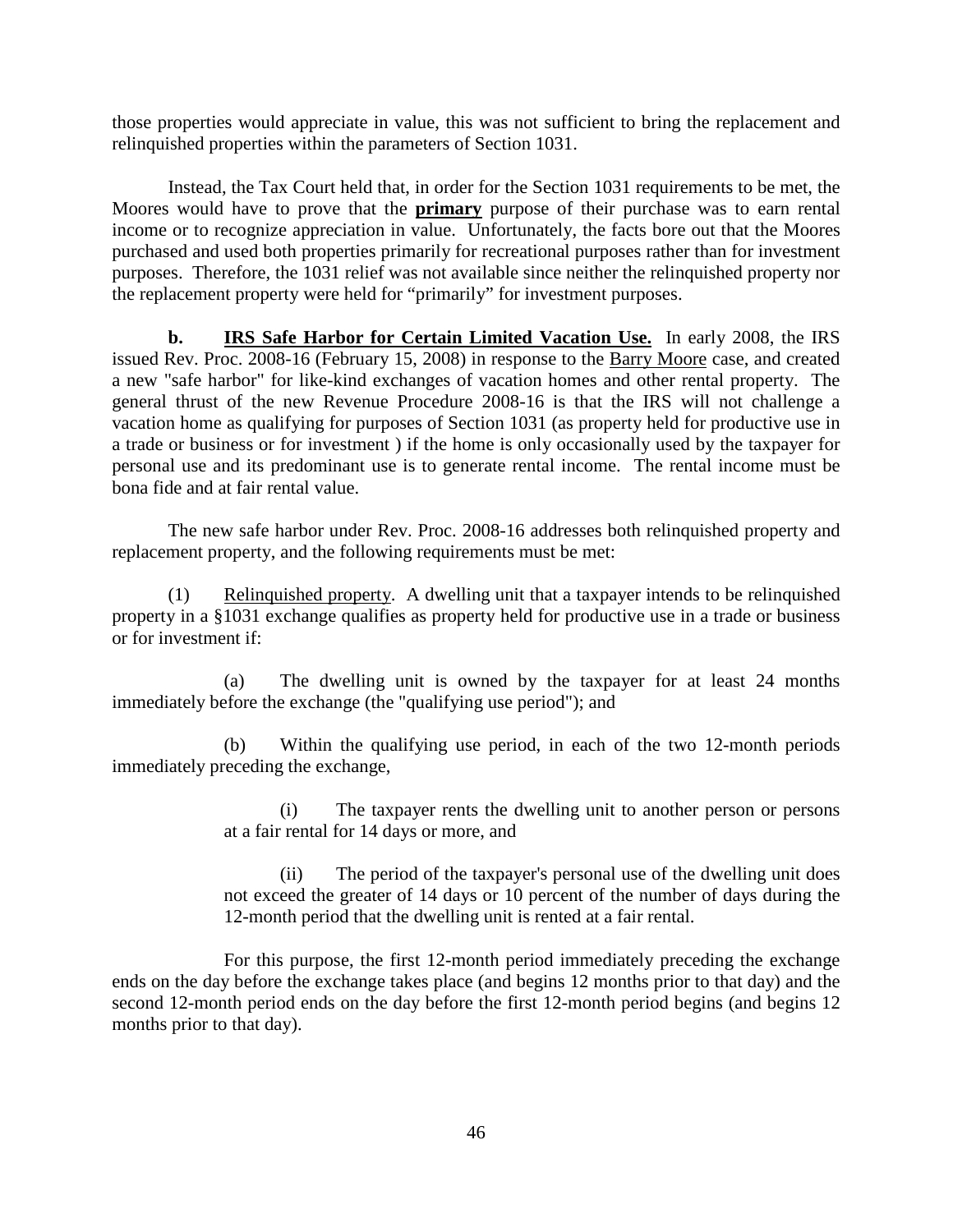(2) Replacement property. A dwelling unit that a taxpayer intends to be replacement property in a §1031 exchange qualifies as property held for productive use in a trade or business or for investment if:

(a) The dwelling unit is owned by the taxpayer for at least 24 months immediately after the exchange (the "qualifying use period"); and

(b) Within the qualifying use period, in each of the two 12-month periods immediately after the exchange,

> (i) The taxpayer rents the dwelling unit to another person or persons at a fair rental for 14 days or more, and

> (ii) The period of the taxpayer's personal use of the dwelling unit does not exceed the greater of 14 days or 10 percent of the number of days during the 12-month period that the dwelling unit is rented at a fair rental.

For this purpose, the first 12-month period immediately after the exchange begins on the day after the exchange takes place and the second 12-month period begins on the day after the first 12-month period ends.

The new safe harbor provides valuable planning opportunities because now we have a "bright line" test for determining whether vacation homes qualify as investment property for Section 1031 purposes. Before the new ruling, clients would often ask:

- "When must I stop using my vacation home before I sell it in a 1031 exchange?"

- "How long do I have to rent the replacement property out before I can convert it to personal use purposes?"

Now, we can answer that the safe answer would be "two years."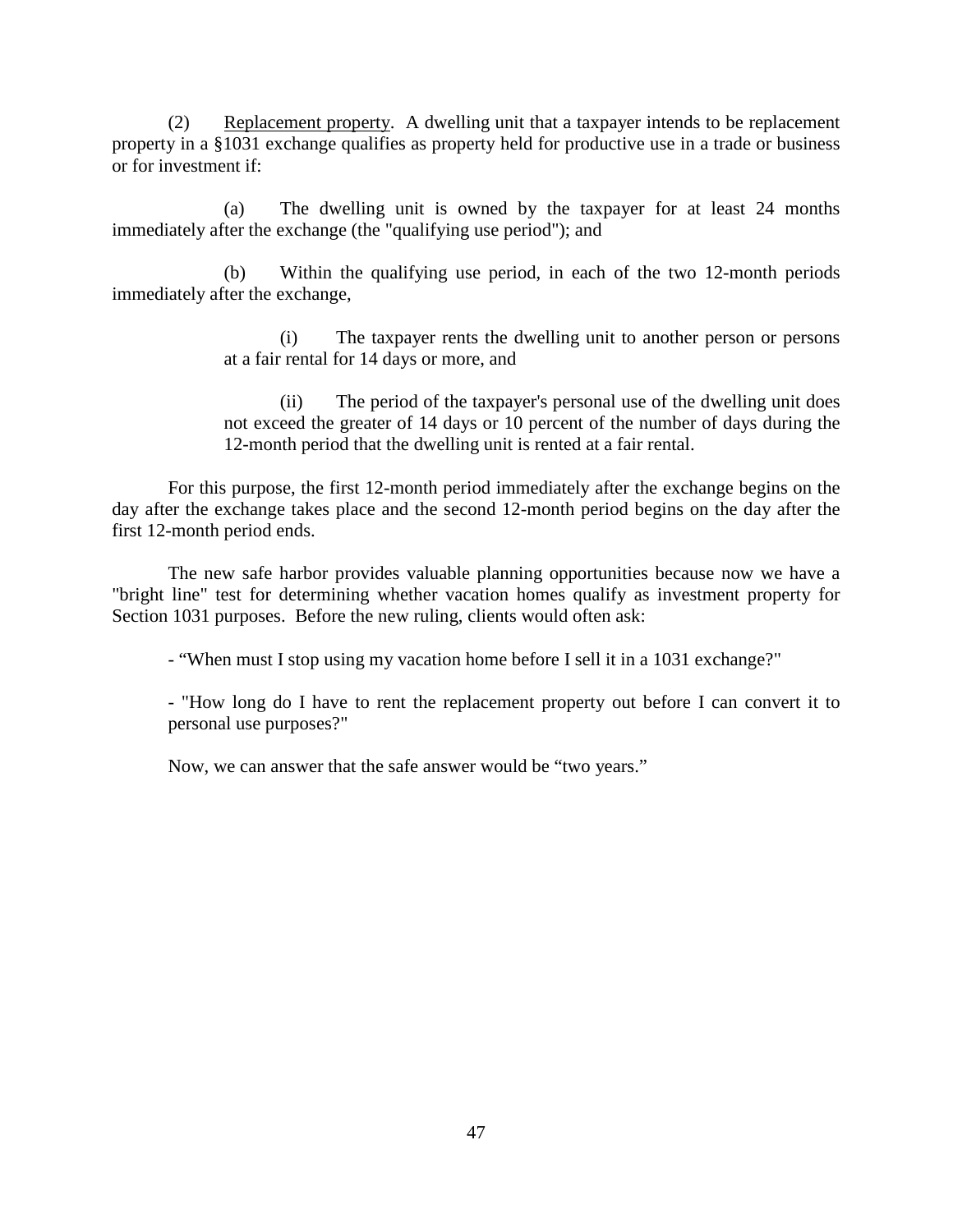#### **MORE ON SPECIAL ISSUES INVOLVING SECTION 1031 EXCHANGES:**

## **PART ONE WHEN CAN PERSONAL USE PROPERTY QUALIFY AS SECTION 1031 LIKE-KIND EXCHANGE PROPERTY?**

#### **I. Background.**

Under Section 1031, both the relinquished property and the replacement property must both be held for productive use in a trade or business or for investment.

Tax practitioners have long wondered whether it may be possible to engage in a Section 1031 Exchange for "dual use" property, such as vacation property at the beach or in the mountains, or even for property used as the taxpayer's primary residence.

Until recent years, we have had very little regulatory or case law guidance to consider.

Cautious and conservative tax advisors have warned that virtually any personal use of the relinquished or replacement property could disqualify the exchange for Section 1031 treatment. Clients, of course, plead their case that they have purchased the vacation property with a hope, and anticipation, that the vacation property would increase in value or would generate rental income, notwithstanding that they also would use the vacation property for personal enjoyment.

# **II. Tax Court Affirms A Valid 1031 Exchange, Even Though Rental Property Was Soon Converted to a Primary Residence;** *Reesink v. Commissioner, TC Memo 2012- 118 (April 26, 2012).*

Mr. Reesink owned an apartment building with his brother. The building was sold in 2005, and Mr. Reesink structured his share of the sale as a Section 1031 tax-free exchange. Mr. Reesink used his share of the sales proceeds to purchase a residence on Laurel Hill Lane in a neighboring city using his share of the Section 1031 sales proceeds, as well as funds from a bank loan. On the bank loan application, Mr. Reesink stated that the property was being acquired "for investment purposes."

For the next seven months, Mr. Reesink unsuccessfully attempted to rent the property. Although they never advertised in any local newspapers, the Reesinks posted flyers throughout the town that the Laurel Hill Lane property was available for rent.

The Reesinks owned another primary residence and a trailer that was close to Mr. Reesink's job. Due to financial difficulties, the Reesinks sold their primary residence and moved into the Laurel Hill Lane property about seven months after the sale of the apartment building.

The IRS sought to disallow the Section 1031 exchange on the basis that the Reesink's primary purpose of acquiring the Laurel Hill Lane property was to use it as a primary residence.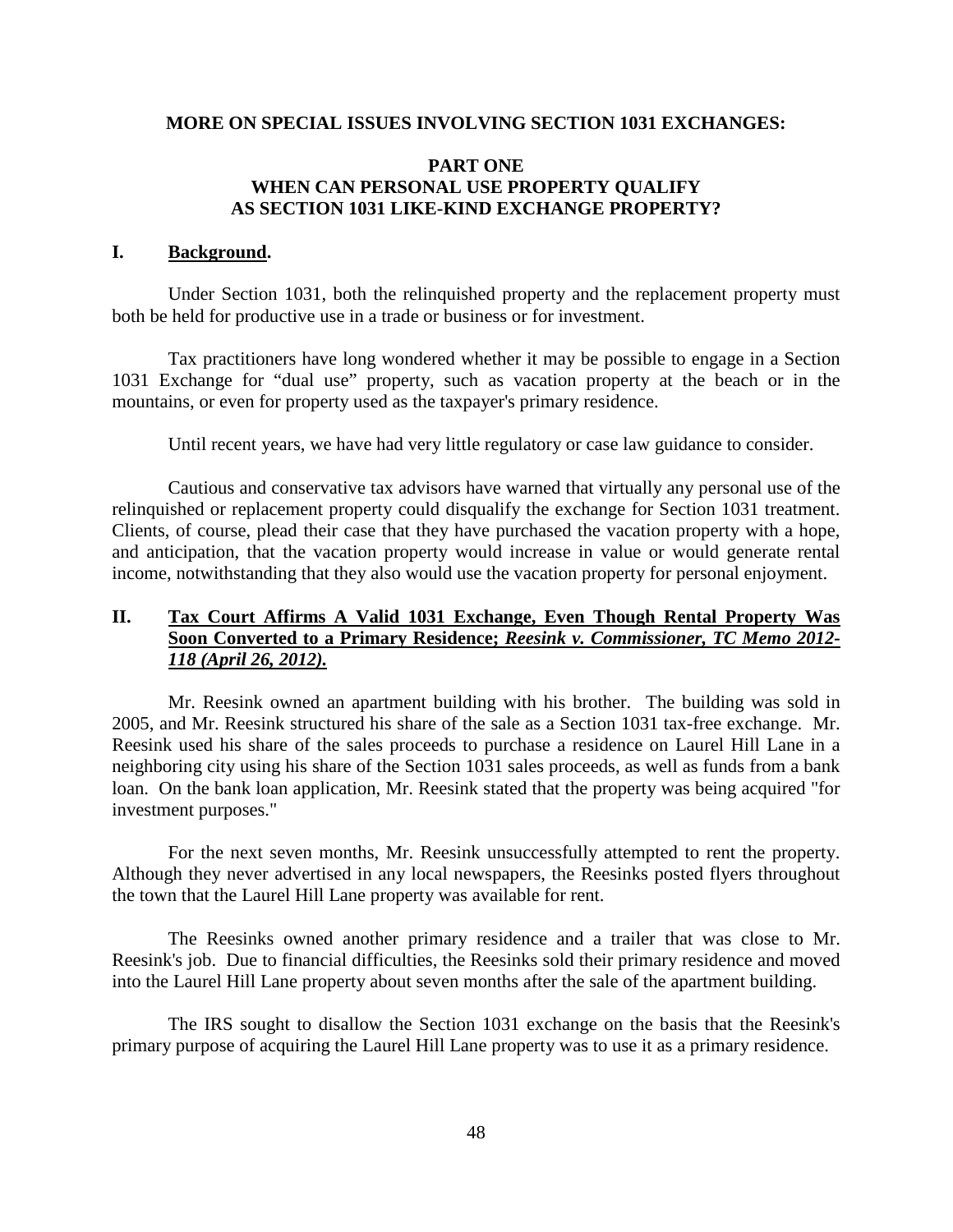Ultimately, Mr. Reesink was able to prevail at trial primarily based upon the testimony of his brother, who testified that the Reesinks had stated that they intended to move to the Laurel Hill Lane area once their children were out of his school. But at that time, Mr. Reesink's son was only fifteen years old and a long way from high school graduation. According to the Court, therefore, at the time the Reesinks acquired the replacement property, they intended to hold it for investment purposes.

# **III. No Section 1031 Treatment Allowed Where A Married Couple Moves Into Replacement Property Only After Two Months of Attempts to Rent It Out. Goolsby, TC Memo 2010-64 (April 1, 2010).**

In Goolsby, TC Memo 2010-64 (April 1, 2010), the married taxpayers owned investment property which they sold and then purchased two (2) pieces of replacement property under a Section 1031 deferred like-kind exchange. Here are the facts:

Mr. Goolsby purchased investment property in 1990. In 2002, Mr. Goolsby signed a contract to purchase property in Pebble Beach, Georgia. However, the purchase agreement obligation was contingent on the Goolsbys' sale of their then current personal residence.

The Goolsbys sold the investment property through IPX, a qualified intermediary ("QI") and the QI used the sales proceeds to purchase both the Pebble Beach property as well as a second property – which was a four-unit apartment building. The Goolsbys then moved in with some relatives and placed advertisements in the local newspaper offering the Pebble Beach property for rent. Two months later, the Goolsbys moved into the Pebble Beach home after not finding any tenants for the Pebble Beach property.

According to the Tax Court, the Goolsbys could not prove that they purchased their Pebble Beach replacement property with any intent to use it for productive use in a business or for investment since they ultimately moved into it in such a short period of time after the purchase. Perhaps one of the most unfavorable facts here was that Mr. Goolsby had asked IPX, the QI, before the sale of the investment property, if he could move his family into the Pebble Beach property, and still qualify for Section 1031 treatment, if he was not able to rent out the Pebble Beach property to a tenant.

**Note:** The Court also upheld penalties against Mr. and Mrs. Goolsby.

# **IV. But, Court Allows Section 1031 Treatment for Below Market Rental to Family Member.**

In Adams, TC Memo 2013-7 the taxpayer owned a rental home in San Francisco, California. When the tenant left, Mr. Adams exchanged the San Francisco home for another home in Eureka, California, which Mr. Adams then rented to his son at below-market rent. At trial, Mr. Adams explained that he chose the home in Eureka because it was where Bill resided and suited the size of Bill's family. At trial, Mr. Adams testified that he charged below market rent because his son had agreed to, and actually did, remodel and improve the home. The Tax Court held that, even though Mr. Adams had a "personal purpose" for owning the home, the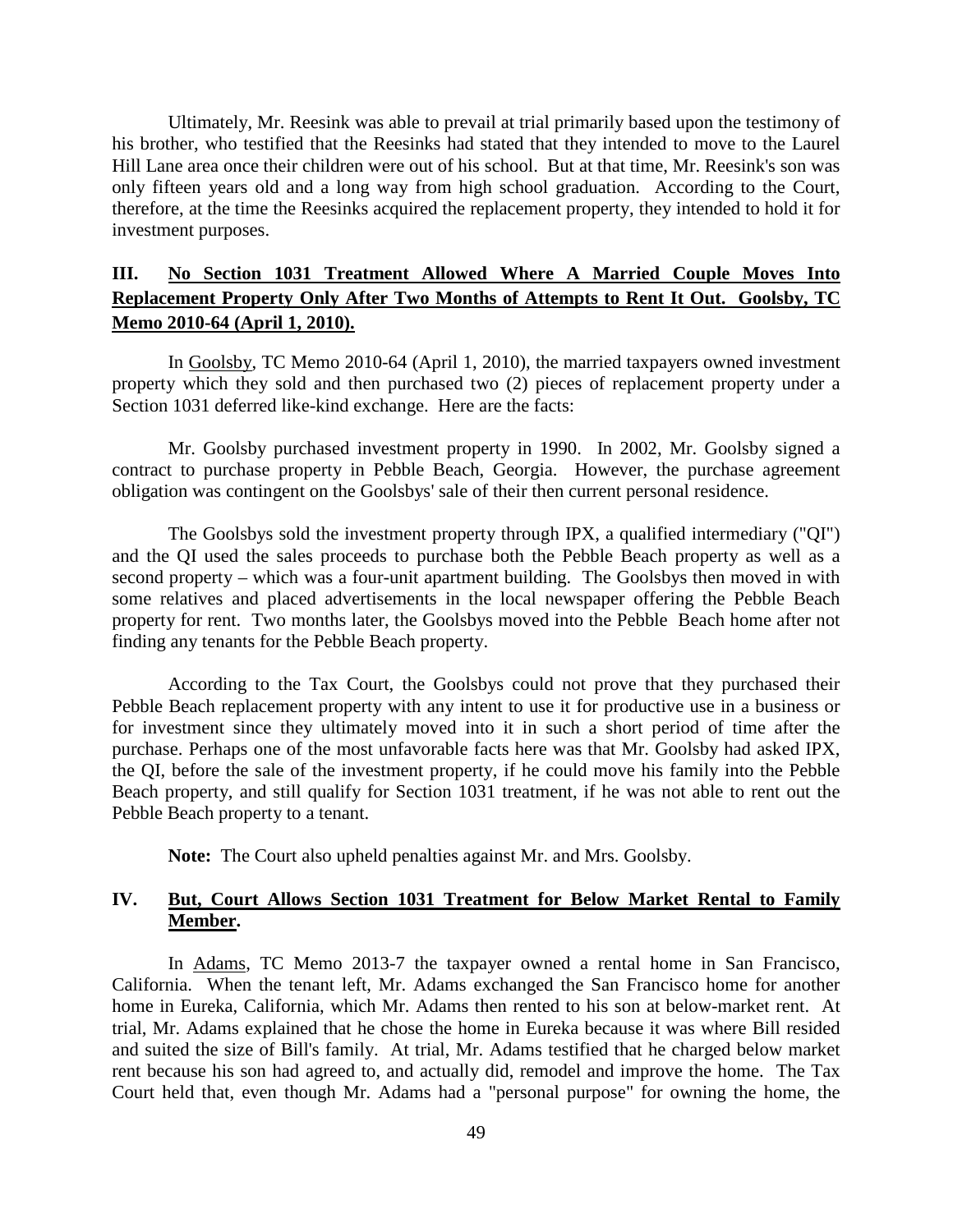Eureka home was held "for investment" purposes and therefore qualified as a Section 1031 exchange.

# **V. Vacation Real Estate: Tax Court Case of Moore V. Commissioner And The "Primarily Held for Investment" Requirement.**

**A. Overview.** The case of Barry Moore v. Commissioner, TC Memo 2007-134 (May 30, 2007) revolved around whether or not the Moore family could claim Section 1031 treatment on their sale of certain lake front property for other lake front property where both properties were used by the Moores primarily for recreational purposes. As discussed further below, although Mr. Moore presented evidence at the Tax Court trial that he purchased the relinquished and replacement properties for investment purposes, the facts also demonstrated that the Moores used the relinquished and replacement property primarily for recreational purposes. Therefore, although Mr. Moore contended that he purchased the replacement and relinquished property in hopes that those properties would appreciate in value, this was not sufficient to bring the replacement and relinquished properties within the parameters of Section 1031.

Instead, the Tax Court held that, in order for the Section 1031 requirements to be met, the Moores would have to prove that the **primary** purpose of their purchase was to earn rental income or to recognize appreciation in value. Unfortunately, the facts bore out that the Moores purchased and used both properties **primarily** for recreational purposes rather than for investment purposes. Therefore, the 1031 relief was not available since neither the relinquished property nor the replacement property were held for "primarily" for investment purposes.

**B. Facts of Moore v. Commissioner, TC Memo 2007-134 (May 30, 2007).** In the Moore case, Mr. Moore wanted to exchange vacation property on Clark Hill Lake for other vacation property on Lake Lanier. Originally, the Moores purchased the Clark Hill Lake property in 1988. The Clark Hill Lake property consisted of two adjacent parcels of lake front real property along with a mobile home located on one of those parcels.

Previously, Mr. Moore had bad experiences with the stock market. Mr. Moore produced evidence at trial indicating that he purchased the Clark Hill lake property with the anticipation that it would appreciate in value. At that time, Mr. Moore's personal residence in Norcross, GA was a three hour drive from the Clark Hill property.

The Moores used the Clark Hill Lake property during the summer months on a regular basis. The mobile home located on the Clark Hill Lake property was a double wide mobile home. The Moores built a deck around the house and added a screened in porch and installed a satellite television receiver. They also replaced the roof and painted the home two or three times. They installed a new washer and dryer and replaced some of the furniture.

Until they decided to acquire the Lake Lanier property in late 1999, the Moores never advertised the Clark Hill property for sale although they had received purchase offers. Also, they never rented or attempted to rent the Clark Hill property to others.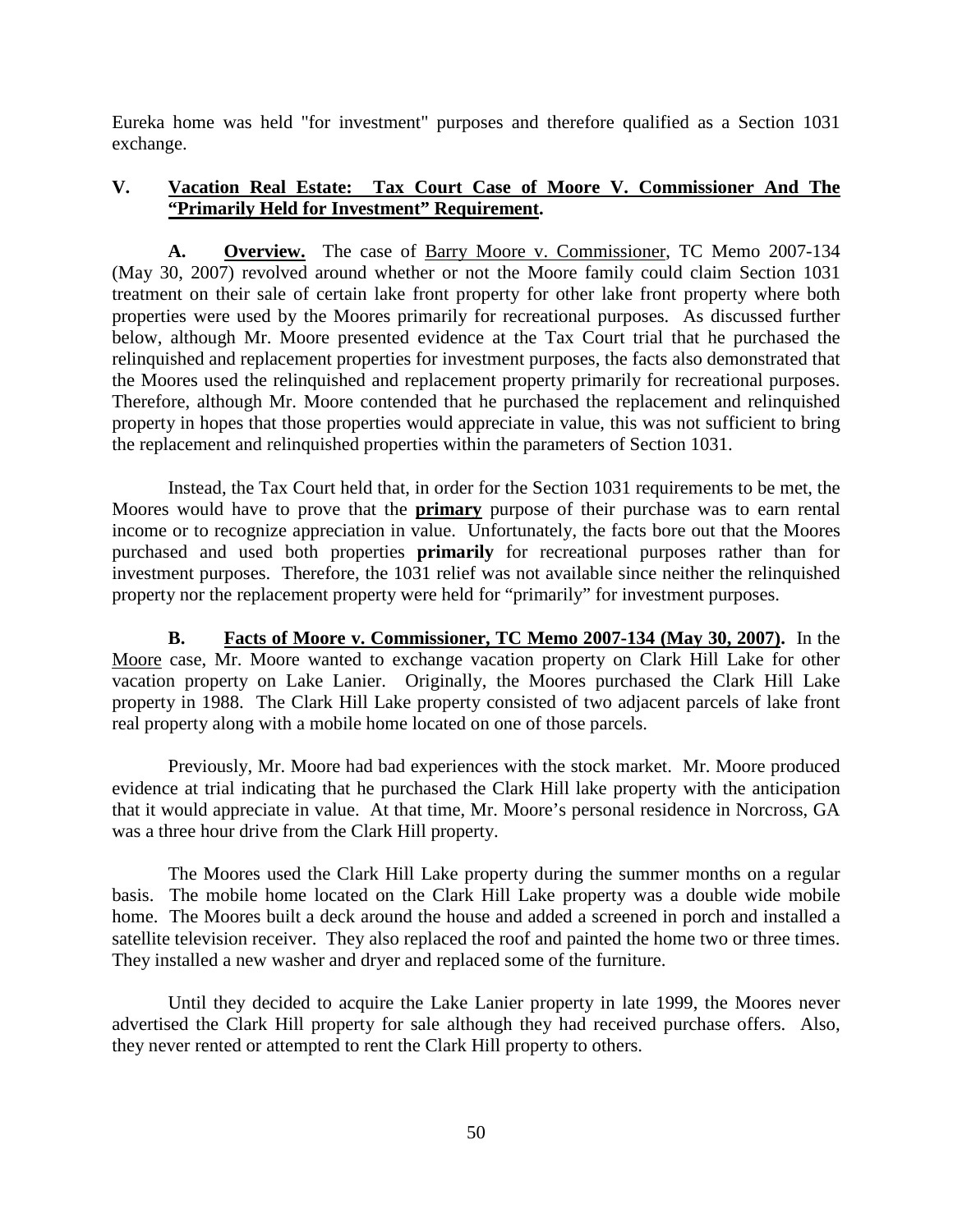On their 1996 through 1999 tax returns, the Moores listed deductions for "home mortgage interest". They did not list on those returns any deductions for **investment interests** nor did they deduct **any maintenance or other expenses** associated with the Clark Hill Lake property.

Later, the Moores moved to Marietta, GA and then the length of commute to the Clark Hill lake property was more like five or six hours. In December 1999, the Moores decided to sell the Clark Hill Lake property and they then entered into exchange agreement through a qualified intermediary and sought to purchase property on Lake Lanier as replacement property. Evidence at trial indicated that one of the primary purposes for moving to the Lake Lanier property was the fact that the Moores changed their primary residence from Norcross, GA to Marietta, GA. Indeed, after the Moores changed their primary residence from Norcross to Marietta, GA, the length of the drive to the Clark Hill property made it inconvenient for the family to spend weekends at the Clark Hill property. As a result, they used that property less frequently.

So, in late 1997 or early 1998, the Moores began to investigate properties on Lake Lanier which is much closer to their Marietta, GA residence. Evidence at trial indicated that the Moores felt that a house on Lake Lanier would be much more use to them than the Clark Hill property. However, the Moores also believed that the property on Lake Lanier would appreciate more readily in value than the Clark Hill property, since Lake Lanier is much closer to Atlanta. So, the Moores purchased the Lake Lanier property in January 2000.

The Lake Lanier property was much more impressive than the Clark Hill property. The Lake Lanier property was a 1.2 acre tract of land and had the largest double slip boat dock allowable on that lake. The new house on Lake Lanier had five screened-in porches and five bedrooms and 4½ bathrooms. The new Lake Lanier property was also fully furnished. After they bought the Lake Lanier home, the Moores visited the home regularly, during each summer.

The Moores deducted substantially all of their home mortgage expense on Lake Lanier as home mortgage interest and a small amount as investment in interest. However, the Moores never took any maintenance or other deduction expenses associated with the Lake Lanier property on their tax returns. Also, the Moores never attempted to rent or sell the Lake Lanier property - until Mr. and Mrs. Moore got divorced and therefore needed to sell the Lake Lanier property to raise liquidity in connection with their divorce.

The IRS challenged the Moores' attempted Section 1031 tax-free exchange of the Clark Hill Lake property for the Lake Lanier property on the basis that the Moores used both properties for their personal use purposes rather than for investment purposes. The Moores, however, contended that they owned both properties with the expectation that both properties would appreciate in value.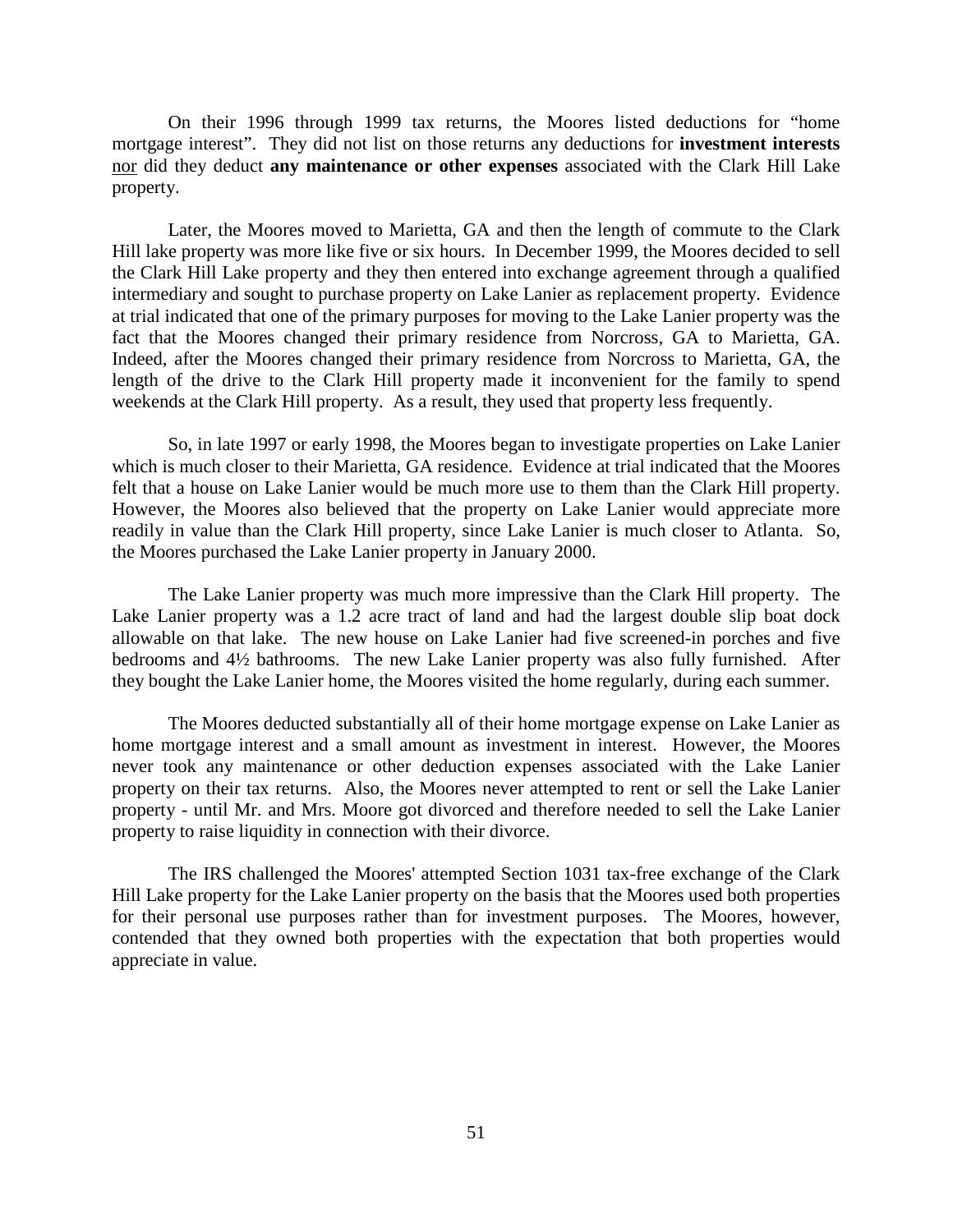In the Moore case, the Tax Court stated that "for investment" under Section 1031 has the same meaning as:

- (i) "for profit" for purposes of taking a loss on the sale of property under Section 165(c); and
- (ii) "for the production of income" for purposes of taking deductions under Section 212.

The Court then cited the cases under both Section 165(c) and 212 (or their predecessor sections) which held that properties must be held "**primarily** for profit" to take a Section 165(c) loss, or "**primarily** for the production of income" to take deductions under Section 212.

The Tax Court concluded that there was no convincing evidence that the Moores held either property for production of income but instead that there was convincing evidence that the Moores used both properties as vacation retreats. The Moores never attempted to rent either property. In addition, they never attempted to sell either property for a profit. In fact, they did not offer the Clark Hill Lake property for sale until they found the Lake Lanier property. They never attempted to sell the Lake Lanier property until Mr. Moore needed liquidity for his divorce. In fact, they did not offer the Clark Hill Lake property for sale until late 1999 when they decided to acquire the more accessible Lake Lanier property which was closer to their primary residence.

Also, although the Moores made substantial improvements and repairs to both properties, those improvements were more consistent with enjoying the properties as vacation homes. In fact, the improvements made to the Clark Hill Lake property (such as adding a screened-in porch, installing satellite television receiver and such) were more personal use related than designed to increase the value of the Clark Hill Lake property.

Also, with respect to the Lake Lanier property, it was true that the Lake Lanier property represented a substantial investment by the Moores. However, the Tax Court noted that the Moores did not attempt to recover any portion of that investment in the Lake Lanier property by renting the house out or attempting to sell. Also, on their tax return, the Moores treated all of their interest deductions on the Clark Hill Lake property and most of their deductions on the Lake Lanier property as home mortgage interest **rather than as investment interest**.

Thus, the evidence overwhelmingly demonstrated that the Moores' primary purpose in acquiring and owning both the Clark Hill Lake property and the Lake Lanier properties was to enjoy the use of those properties as vacation homes.

The final conclusion of the Tax Court was that "the mere hope or expectation that property may be sold at a gain cannot establish an investment intent if the taxpayer uses the property as a residence."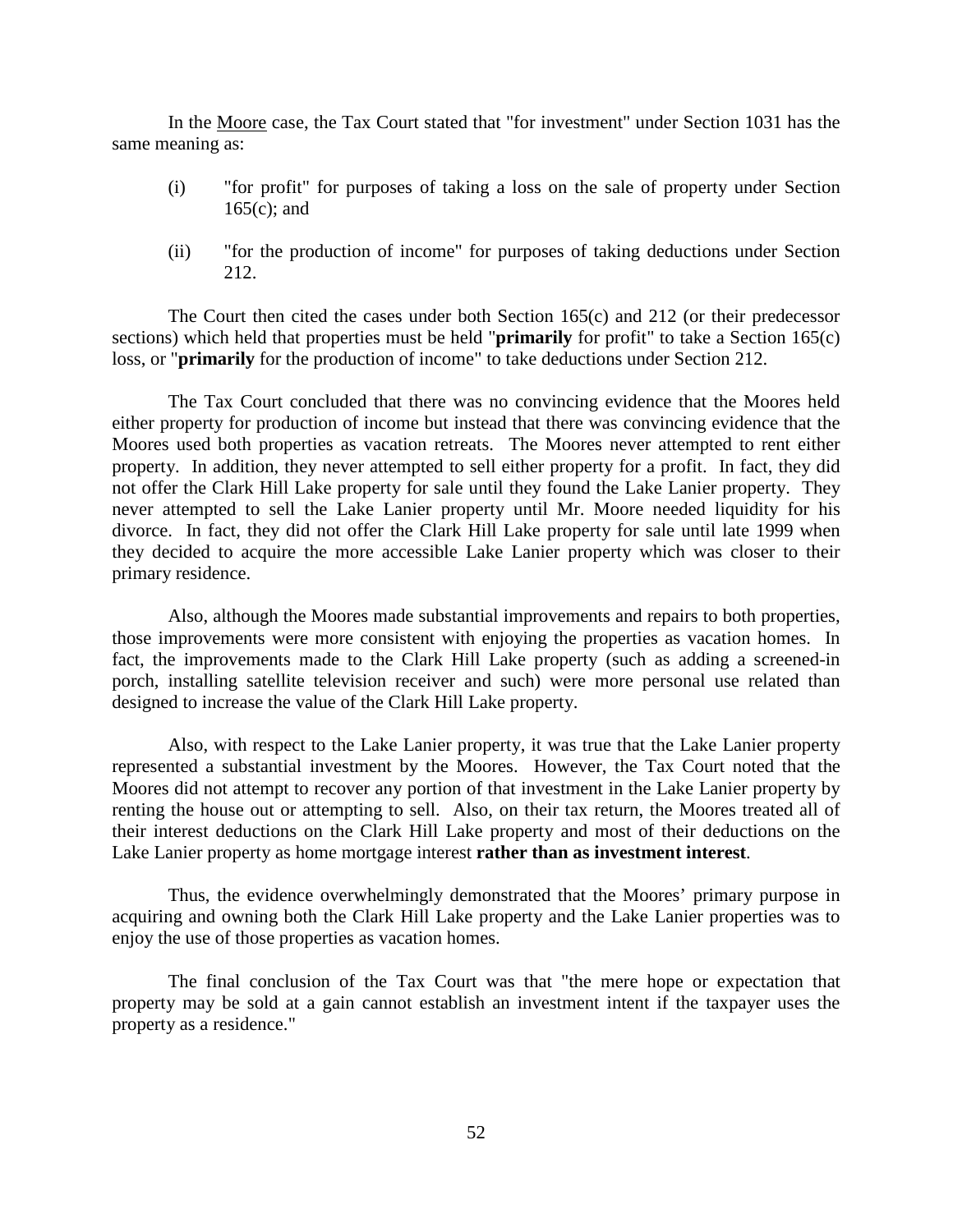# **VI. IRS Guidance Provides a "Safe Harbor" for Section 1031 Exchanges of Vacation Real Estate**

In early 2008, the IRS issued Rev. Proc. 2008-16 (February 15, 2008) in response to the Barry Moore case and created a new "safe harbor" for like-kind exchanges of vacation homes and other rental property. The general thrust of the new Revenue Procedure 2008-16 is that the IRS will not challenge a vacation home as qualifying for purposes of Section 1031 (as property held for productive use in a trade or business or for investment ) if the home is only occasionally used by the taxpayer for personal use and its predominant use is to generate rental income. The rental income must be bona fide and at fair rental value.

The new safe harbor under Rev. Proc. 2008-16 addresses both relinquished property and replacement property, and the following requirements must be met:

(1) Relinquished property. A dwelling unit that a taxpayer intends to be relinquished property in a §1031 exchange qualifies as property held for productive use in a trade or business or for investment if:

(a) The dwelling unit is owned by the taxpayer for at least 24 months immediately before the exchange (the "qualifying use period"); and

(b) Within the qualifying use period, in each of the two 12-month periods immediately preceding the exchange,

> (i) The taxpayer rents the dwelling unit to another person or persons at a fair rental for 14 days or more, and

> (ii) The period of the taxpayer's personal use of the dwelling unit does not exceed the **greater** of (A) 14 days **or** (B) 10 percent of the number of days during the 12-month period that the dwelling unit is rented at a fair rental.

For this purpose, the first 12-month period immediately preceding the exchange ends on the day before the exchange takes place (and begins 12 months prior to that day) and the second 12-month period ends on the day before the first 12-month period begins (and begins 12 months prior to that day).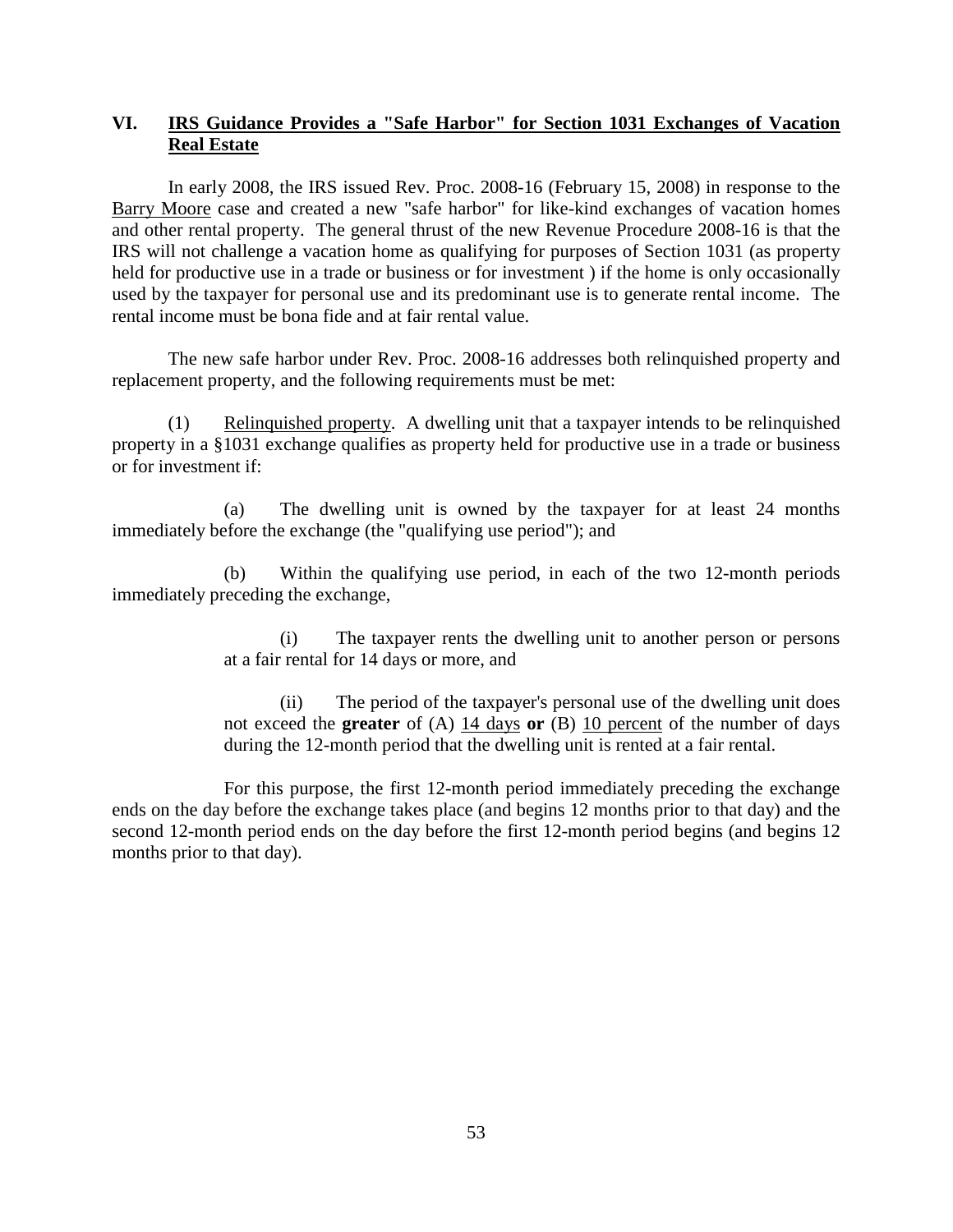(2) Replacement property. A dwelling unit that a taxpayer intends to be replacement property in a §1031 exchange qualifies as property held for productive use in a trade or business or for investment if:

(a) The dwelling unit is owned by the taxpayer for at least 24 months immediately after the exchange (the "qualifying use period"); and

(b) Within the qualifying use period, in each of the two 12-month periods immediately after the exchange,

> (i) The taxpayer rents the dwelling unit to another person or persons at a fair rental for 14 days or more, and

> (ii) The period of the taxpayer's personal use of the dwelling unit does not exceed the **greater** of (A) 14 days or (B) 10 percent of the number of days during the 12-month period that the dwelling unit is rented at a fair rental.

For this purpose, the first 12-month period immediately after the exchange begins on the day after the exchange takes place and the second 12-month period begins on the day after the first 12-month period ends.

The new safe harbor provides valuable planning opportunities because now we have a "bright line" test for determining whether vacation homes qualify as investment property for Section 1031 purposes. Before the new ruling, clients would often ask:

- "When must I stop using my vacation home before I sell it in a 1031 exchange?"

- "How long do I have to rent the replacement property out before I can convert it to personal use purposes?"

Now we can answer that the safe answer would be "two years."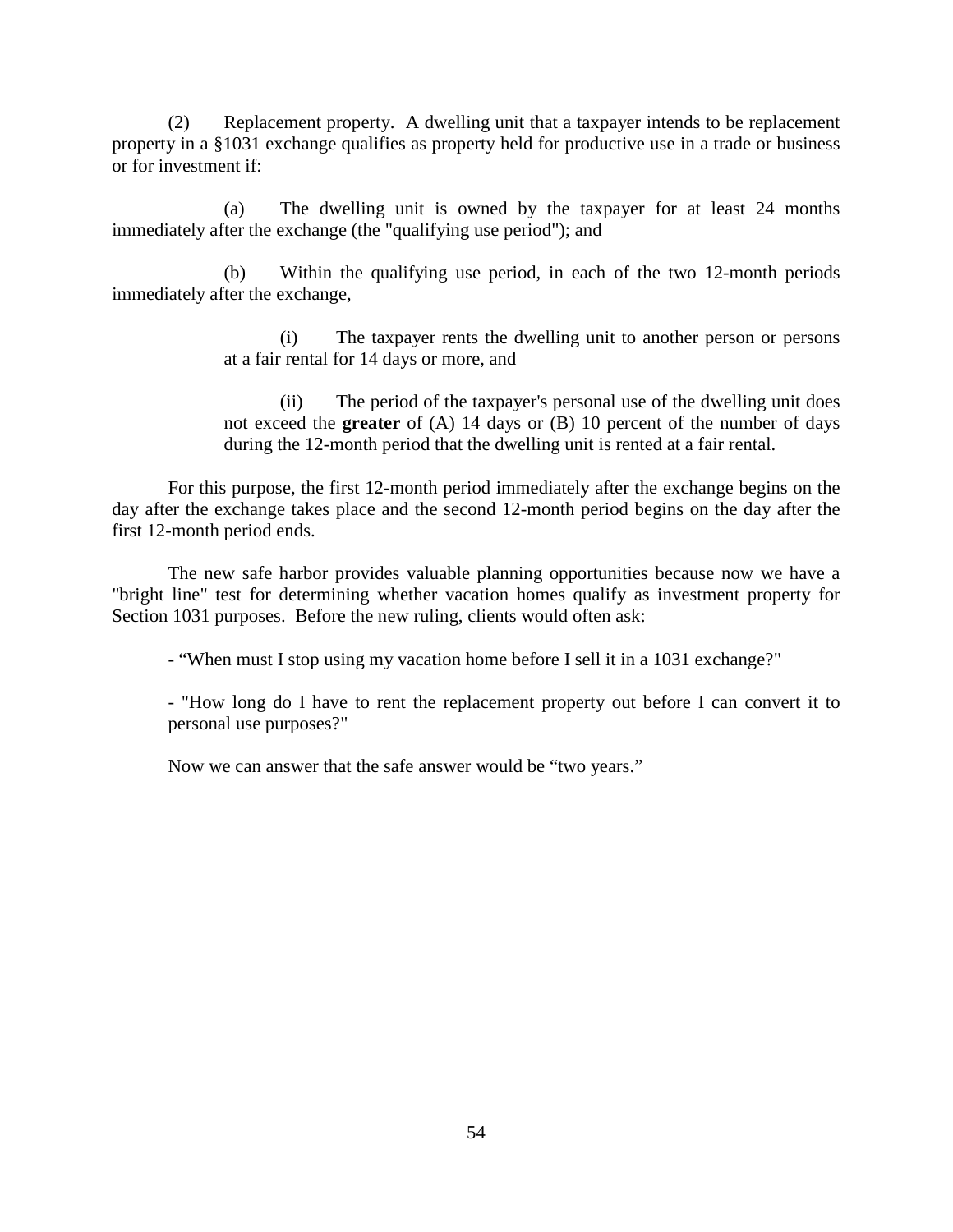# **PART TWO THE PROBLEMS WITH RELATED PARTY EXCHANGES**

# **I. Related Party Like Kind Exchanges and Section 1031(f) Related Party Rules.**

Section 1031(f) provides that, if a taxpayer exchanges property with a related person, and within two years after the exchange either

- (i) the related person disposes of such property; or
- (ii) the taxpayer disposes of the replacement property,

then in either of these events, **both** the taxpayer **and** the related party will have to recognize gain on the exchange (i.e. the exchange in essence will not be tax-free), unless the two exchange parties can establish "to the satisfaction of the IRS that neither the exchange nor the disposition had as one of its principal purposes the avoidance of federal income tax."

**A. Who Are "Related Parties"?** Section 1031(f) cross-references Section 267(b) and Section 707(b) for a determination of relatedness. The attribution rules pursuant to Section 267(b) provide three types of ownership attribution. Section 267(b) cross-references Section  $267(c)$  for the applicable definitional rules. Pursuant to Section  $267(c)$ , a taxpayer may be deemed to own stock held by someone else. Notably absent from the categories of related persons subject to the Section 267 rules is a category for a partnership and its partners. Instead, the rules of Section 707 govern transactions between a partnership and its partners. Section 707(b)(1)(A) provides that "a partnership and a person owning, directly or indirectly, **more than** 50 percent of the capital interest, or the profits interest" are related. Regulation  $\S 1.707-1(b)(3)$ cross-references Section 267(c)(1), Section 267(c)(2), and Section 267(c)(5) for the necessary relatedness rules regarding constructive ownership. Section 267(c) provides that:

- 1. Stock owned, directly or indirectly, by or for a corporation, partnership, estate, or trust shall be considered as being owned proportionately by or for its shareholders, partners, or beneficiaries;
- 2. An individual shall be considered as owning the stock owned, directly or indirectly, by or for **his family**;
- 3. An individual owning (otherwise than by the application of paragraph (2)) any stock in a corporation shall be considered as owning the stock owned, directly or indirectly, by or for his partner;
- 4. The family of an individual shall include only his brothers and sisters (whether by the whole or half blood), spouse, ancestors, and lineal descendants; and
- 5. Stock constructively owned by a person by reason of the application of paragraph (1) shall, for the purpose of applying paragraph (1), (2), or (3), be treated as actually owned by such person, but stock constructively owned by an individual by reason of the application of paragraph (2) or (3) shall not be treated as owned by him for the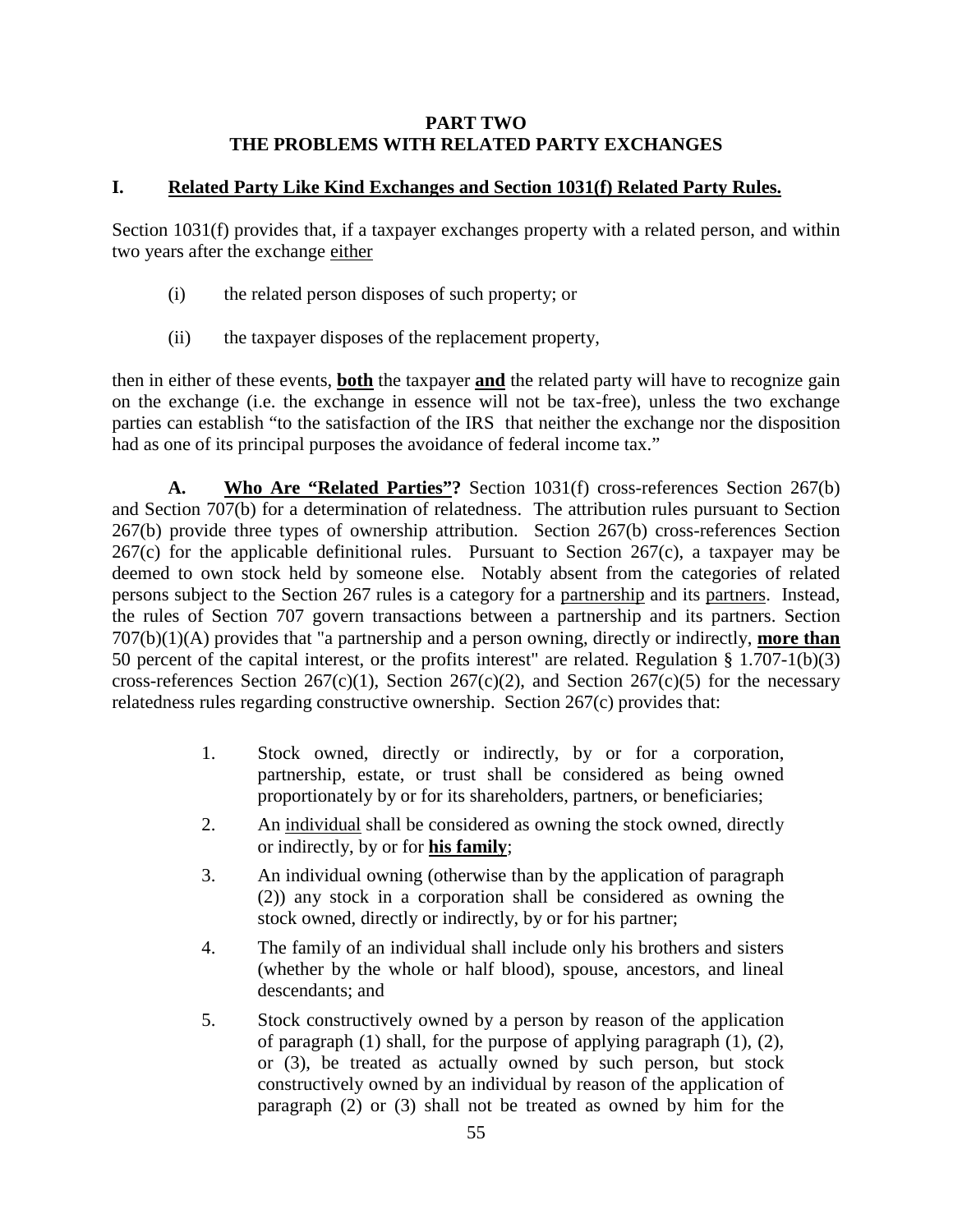purpose of again applying either of such paragraphs in order to make another the constructive owner of such stock.

**B. 1031(f) Only Applies to "Tax Avoidance" Transactions.** Fortunately, Section  $1031(f)(2)$  provides that the related party disqualification rules do not apply where the two exchange parties can establish "to the satisfaction of the IRS that neither the exchange nor the disposition had as one of its principal purposes the avoidance of federal income tax."

The principal thrust of Section 1031(f) is to reduce the potential for taxpayers to "cash out" an investment in real estate without recognizing gain merely by structuring the disposition as a like-kind exchange with a related party. Congress was concerned that, by doing this, a taxpayer could shift "high basis" from the property the taxpayer wished to retain to low basis property the taxpayer wished to sell. The House Committee Report accompanying the enactment of Sec. 1031(f) recognized that related parties have engaged in like-kind exchanges of high basis property for low basis property in anticipation of the sale of the low basis property. The exchange would then position the parties to avoid or substantially reduce the recognition of gain on the subsequent sale.

Of course, Sec. 1031(f) creates a restriction on the disposition of property within two years, but it does not prevent tax deferred exchanges of property between related parties, even if the exchange does create a basis shift, as long as there is no "disposition" within two (2) years.

Therefore, the related party rules of Section 1031(f) **only** will apply where

- 1. There has been a "disposition" within 2 years of the exchange; **and**
- 2. There is tax avoidance.

# **C. What is Income Tax Avoidance? "Cash Outs" and "Basis Shifting.**"

Sec. 1031(f) is intended to deny nonrecognition treatment for transactions in which related parties make like-kind exchanges of high basis property for low basis property in anticipation of the sale of the low basis property. The Committee Reports state that "if a related party exchange is followed shortly thereafter by a disposition of the property, the related parties have, in effect, "cashed out" of the investment, then the original exchange should not be accorded nonrecognition treatment." (HR Rep. No. 247 101st Cong. 1st Sess. 1340 (1989)).

Unfortunately, Section 1031(f) does not provide much guidance as to when a related party exchange will (or will not) be deemed to be done for tax avoidance purposes. However, when Congress adopted the related parted exchange rules, Congress stated that it is intended that **the non-tax avoidance exception generally will apply to "...(iii) transactions that do not involve the shifting of basis between properties." The Committee Reports on P.L. 101-239.**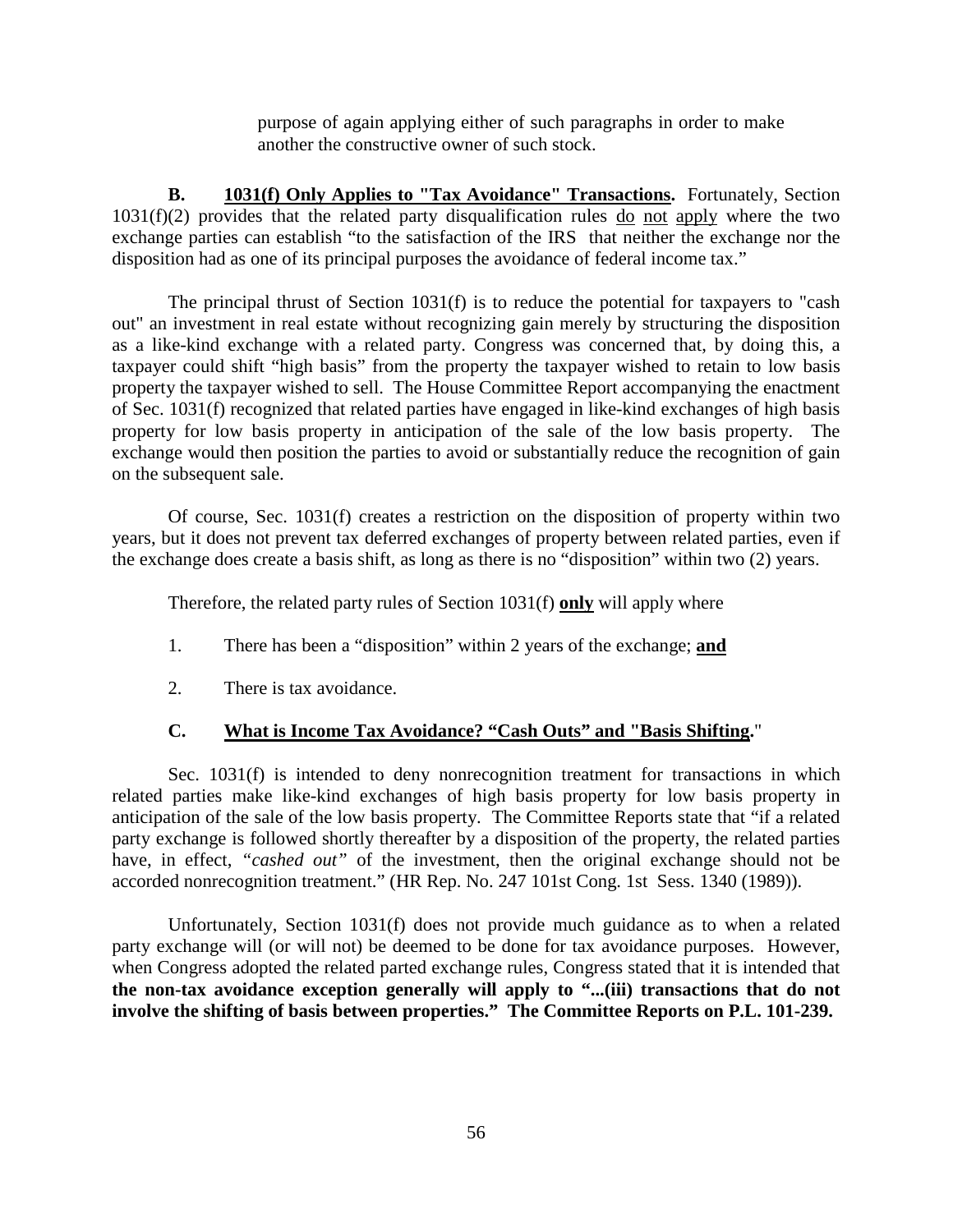**D. Classic Tax Avoidance and Basis Shifting/Cash Out Transactions.** Here is the classic "basis shifting" and "cash-out" transaction:

> T has property (the "T Property") worth \$100 and with a tax basis of \$10. Related party R has property (the "R Property") with a tax basis \$100 and value of \$100. T and R exchange their properties. Now, T owns the R Property with a carryover tax basis of \$10, and R now owns T Property with a tax basis of \$100. R then sells the T Property for \$100 and thus "cashes out" its investment tax free. If Section 1031(f) is deemed to have been violated, then T will recognize \$90 of gain when R sells the T Property.

# **E. "Basis Shifts" and "Cash-Outs" Using a Qualified Intermediary.**

Now consider the following facts:

T has property (the "T Property") worth \$100 and with a tax basis of \$10. T sells the T Property to an outside third party for \$100, and T places the sales proceeds with a Qualified Intermediary (the "QI"). The QI then uses the \$100 of sales proceeds to purchase replacement property from a related party (the "R Property") within the 180 day exchange period. The R Property has a value of \$100 and a tax basis of \$100 in the hands of the Related Party.

Here, the Related Party has "cashed-out" its investment in the R Property within two (2) years from the date of the sale of the T Property, since the exchange occurred during the 180 day exchange period. Also, there has been a tax-basis shift which has allowed the Related Party to "cash-out" its investment "tax free." In this case, therefore, the IRS will conclude that T must recognize gain on its attempted Section 1031 exchange.

**F.** Related Party Private Letter Rulings. Numerous IRS private letter rulings conclude that the Section 1031(f) rules are not violated, notwithstanding a related party exchange involving qualified intermediaries, where there was no cash-out or basis shifting involving either related party. PLR 200706001, PLR 200709036, and PLR 200712013.

# **G. The Teruya Brothers Case From February 2005; Here, there was no basis shifting, but there was a tax-free cash-out due to the related party's NOL carryovers.**

One of most important cases involving related party exchanges is the Tax Court case of Teruya Brothers which came out in February 2005. In that case, the taxpayer engaged in a taxfree exchange with a related party. Teruya Brothers exchanged property with a related party and avoided a tax gain of \$1,345,000 on the exchange. The related party then disposed of its 1031 property within two (2) years and recognized a gain of \$1,353,000 on the sale of its replacement property.

The IRS took the position that Teruya Brothers should also be required to recognize tax gain of \$1,345,000 even though the related party recognized a larger capital gain (\$1,353,000) on the sale of its property. **In reality, the related party did not have to pay income tax on its tax**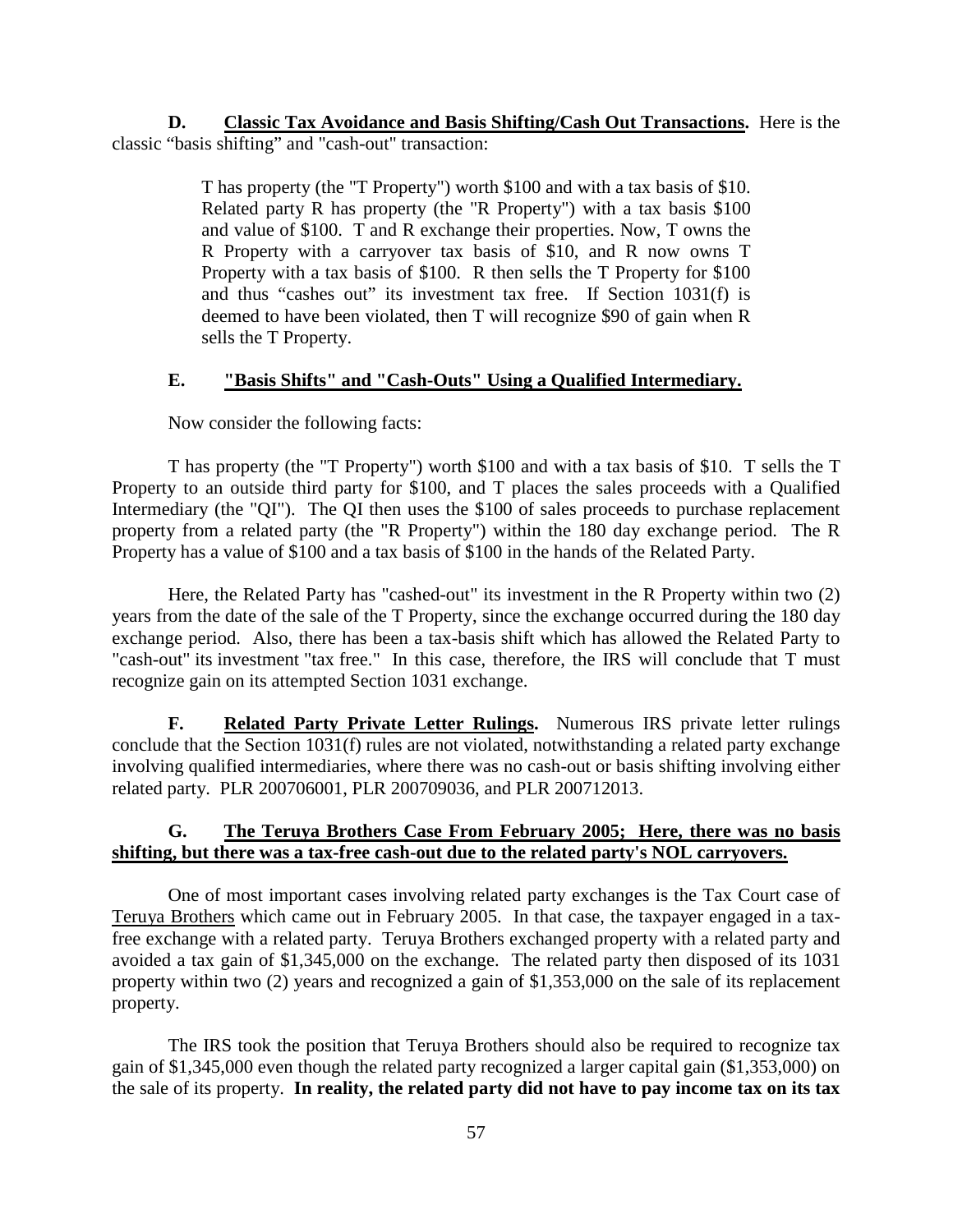**gain of \$1,353,000 because it had a NOL carryforward it could use to offset most of that gain.** Therefore, the Tax Court held that the exchange did not meet the 1031 requirements.

In essence, the Teruya Brothers case stands for the proposition that the related party rules will apply where the exchange has a positive tax outcome even if that was not the principal purpose of the exchange. In that case, the related party achieved a great tax result (it was able to cash out its investment with no tax cost) by virtue of the fact that it had an NOL carryforward which it could use to shelter the gain. The Teruya Brothers case also seems to follow the IRS's reasoning in other cases where the related party exchange accomplishes either a "cash out" for one of the parties or and "income tax basis shift" to the other parties.

**H.** See also Ocmulgee Fields, 132 TC No. 6 (2009) (where the Tax Court held that gain was recognized upon a related party exchange that resulted in "basis shifting".)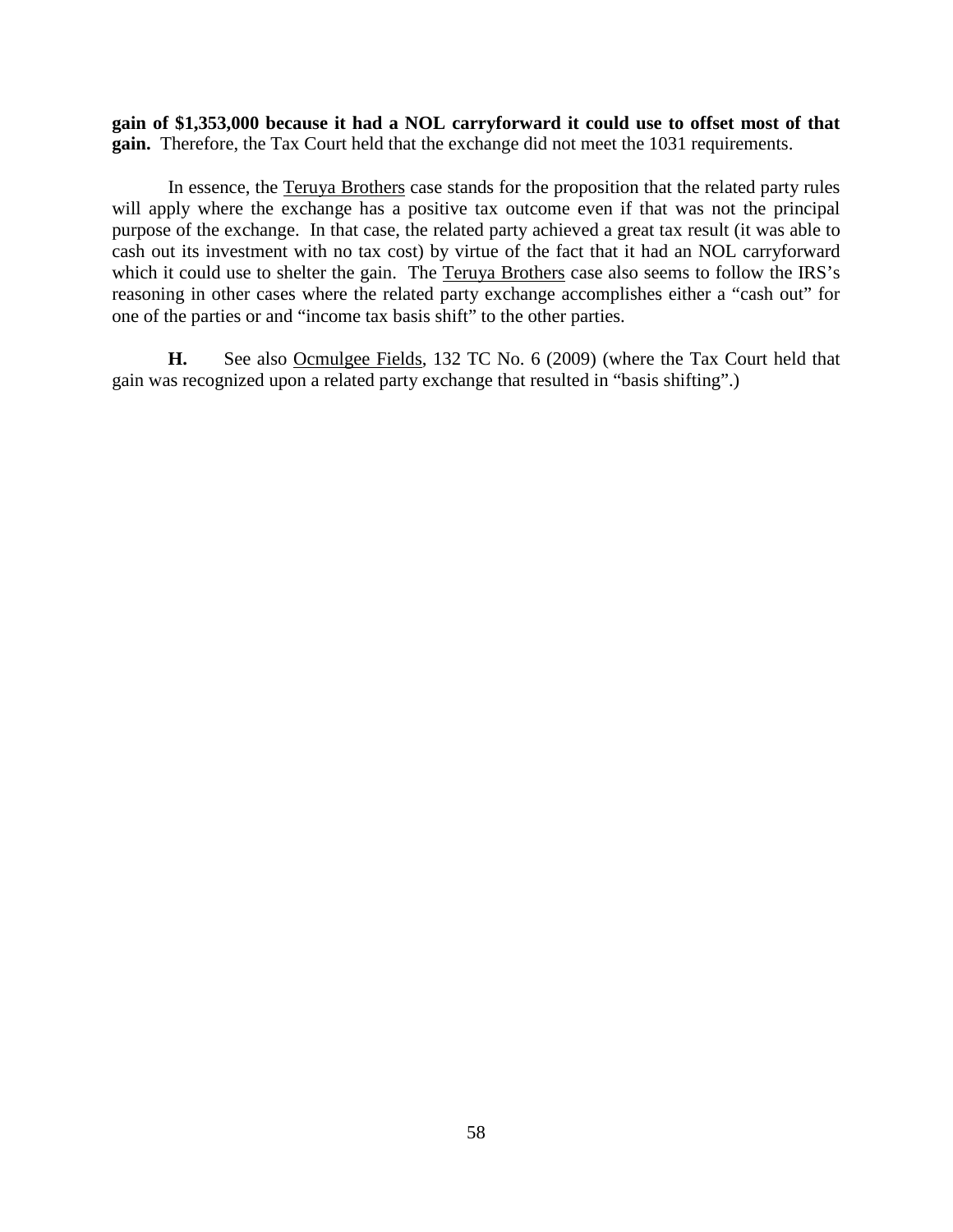# **PART THREE IRS Continues to Challenge "Drop and Swap" and "Swap and Drop" Transactions by LLCs and Partnerships**

**A. Overview.** Recently, the IRS revised the U.S. Form 1065, Partnership Tax Return (which is also used by LLCs), in order to enhance the IRS's ability to attack "drop and swap" and "swap and drop" transactions in Section 1031 exchanges involving partnerships.

Often, an LLC (or partnership) will decide to sell certain real property at a time where one or more of the members (but not all of the members) will desire to do a Section 1031 exchange -- while other members will want to "cash out" their investment. An even more complicated situation arises when the partners (or LLC members) want to go their separate ways and engage in separate Section 1031 exchanges.

In either of these scenarios, we are presented with two hurdles that must be overcome if anyone is to be successful in accomplishing a Section 1031 exchange:

(1) Have the exchange partners met the Section 1031 "held for investment" requirement; and

(2) Will the sale or purchase of a TIC interest be recharacterized as a disqualified attempted Section 1031 exchange of a "partnership interest"?

**B. Possible Planning Strategies.** So, here are some of the possible options to structure a sale of LLC property to meet the parties' objectives:

1. Structure When Some Partners Want to Stay Together and When Others "Definitely" Just Want to Cash Out.

(a) have the "exchange members" buy out the "cash member" before the exchange for cash

• "but what if the deal falls through?" says the exchange members

(b) have the "exchange members" buy out the "cash member" before the exchange for a promissory note

• "but what if the deal falls through?" says the "cash member"

(c) try to use special tax allocation provisions in the LLC Operating Agreement to specially allocate taxable gain to the exchange member

- but the IRS may argue the "special tax allocation" is invalid because it does not pass the IRS "substantial economic offset test"
- So, add a Tax Reimbursement Agreement into the Redemption Agreement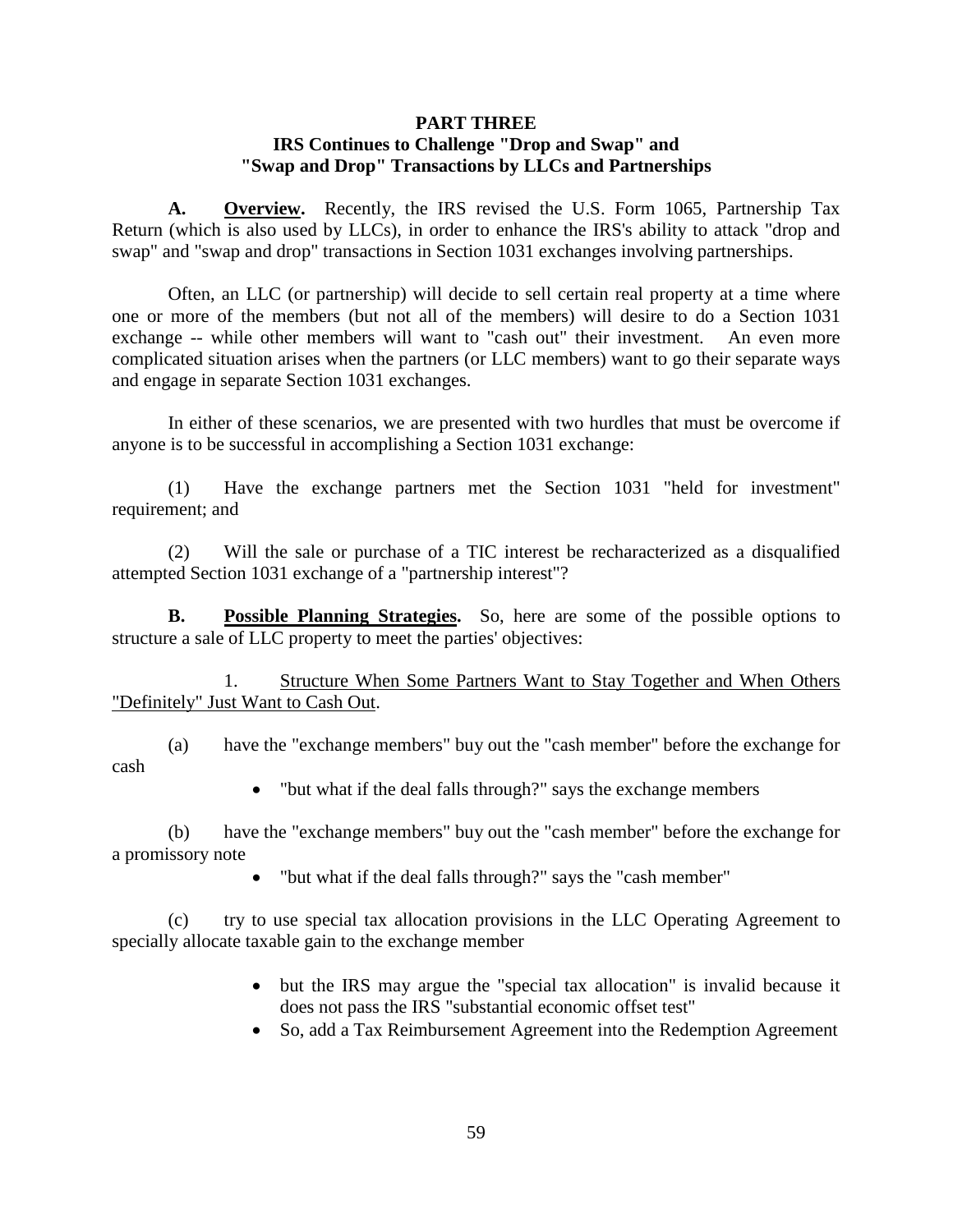(d) Redeem the "exchange member" by an in-kind distribution of a TIC interest in the Relinquished Property before the exchange

- The classic "Drop and Swap"
- But the IRS may argue that the exchange members and cash members own the relinquished property as partners

2. Structure When All of the Partners Want to Go Their Own Way and Do Separate Exchanges or "Maybe" Just Cash Out.

(a) If all of the LLC members are fully committed to doing a fully tax-free change, consider

- Having the LLC "exchange" into multiple properties which then will be distributed to the LLC members in liquidation of the LLC
- The LLC "holds" the replacement properties for some time
- After some period of time has passed, the LLC transfers the replacement properties to the LLC members
- The classic "Swap and Drop"

(b) But, if all of the LLC members are **not** committed to doing a completely tax-free exchange, consider

- Having the LLC distribute a TIC interest in the Relinquished Property to the members before the sale
- And, hope we can meet the "held for investment" requirement for the "exchange members"
- And, hope we are successful in arguing that the exchange members do not hold the relinquished property in a de facto partnership

**C. Sometimes, the "Drop and Swap" and "Swap and Drop" Are the Only Viable Options.** In the past, we all have seen the "drop and swap" or "swap and drop" structure used to attempt to allow the partners to attempt to meet all of their desires. The specifics of the "drop and swap" or "swap and drop" structure will vary – depending upon whether the partnership also owns other property that it is not planning to sell in the near future.

Again, one major requirement of Section 1031(a) is that both the relinquished property and the replacement property both must be "held for" productive use in a trade or business or for investment. And this requirement is the possible problem with both the "Swap and Drop" and "Drop and Swap." There is no definitive time period that the property received must be held, and the issue is one of facts and circumstances. An immediate subsequent taxable disposition of the like-kind property received, however, is strong evidence that the holding requirement was not met. In past rulings, the IRS has indicated that holding of property for 2 years or more is generally sufficient to establish investment purposes of acquiring property. PLR 8429039.

Also, the Section 1031 rules make it clear that a taxpayer cannot secure Section 1031 tax free treatment for exchanges of "partnership interests" for interests in real property. Section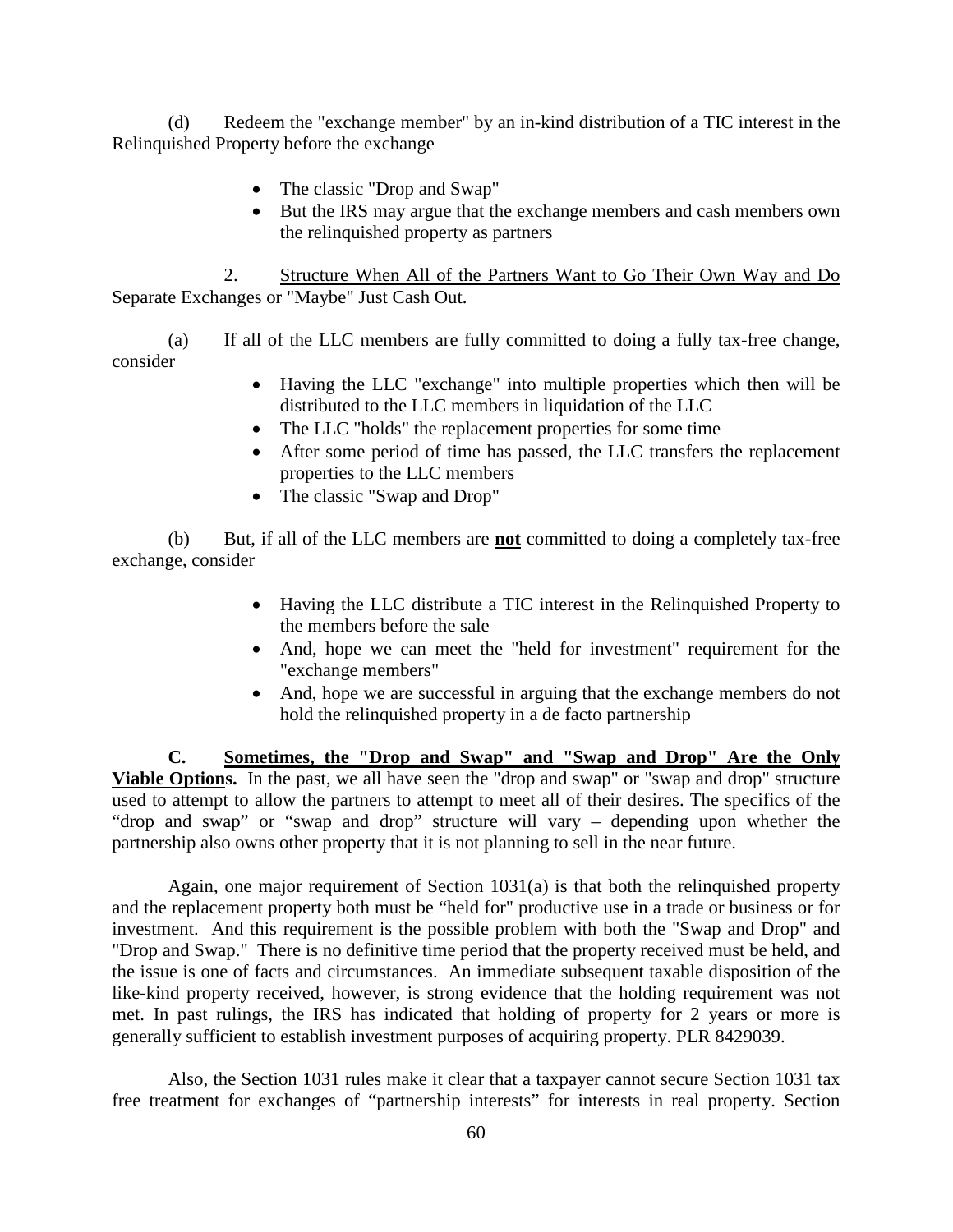1031(a)(2)(D). In Rev. Proc. 2002-22, the IRS specified the conditions under which it would consider issuing a PLR request for a ruling as to whether a TIC interest in real estate would not be deemed to be an interest in a partnership for purposes of Section 1031. These conditions are often referred to as the 1031 TIC "Safe Harbor" requirements.

Page 3 (Questions 13 and 14) of the new Form 1065 requires taxpayers to disclose whether the partnership, either during the **current or prior** tax year, either (1) distributed any property received in a like-kind exchange or contributed such property to another entity, or (2) distributed a tenancy in common interest or other undivided interest in partnership property.

In light of these new changes to the Form 1065, it is clear that the IRS has not softened its stance with respect to the issue of (i) whether subsequent nontaxable distributions or contributions of like-kind property received in an exchange to another person or entity violates the Section 1031 "held for investment" requirements, and (ii) whether the co-ownership of property (i.e., tenancy in common) will be treated as a disqualified partnership interest if significant services are rendered by the co-ownership arrangement. Again, an exchange of partnership interests does not qualify for nonrecognition treatment under Section 1031(a).

**D**. **The "Held-for" Investment Requirement and the TIC "Safe Harbor".**  Under the Section 1031 rules, the taxpayer who sells relinquished property must be the identical taxpayer that acquires the replacement property. Second, the relinquished property and the replacement property both must be property that was held by the taxpayer "for investment purposes."

In the past, the IRS has taken the position that, where a taxpayer acquires property shortly before an attempted Section 1031 exchange, the taxpayer has not met the Section 1031 "held for investment" requirement since the sold property was acquired immediately before a Section 1031 exchange. In the past, the IRS has issued rulings stating that, where a corporation or partnership was dissolved prior to the former shareholders or partners engaging in a separate Section 1031 exchange, the former shareholders or partners could not avail themselves of Section 1031 taxfree exchange treatment, since the partners or shareholders (receiving property in kind from the partnership or corporation prior to the Section 1031 exchange) did not meet the "held for investment" requirement under Section 1031.

For example, see Rev. Rul. 77-337. In Rev. Rul. 77-337, the IRS held that the shareholders, who received an in-kind distribution from the corporation, received property from the corporation at a time at which they intended to sell the property and enter into a Section 1031 exchange, and therefore the shareholders did not meet the "held for investment" requirement under Section 1031.

Likewise, in Chase v. Commissioner, 92 TC 874 (1989), the Tax Court accepted the IRS argument that a partner's exchange of partnership property would not meet the Section 1031 requirements. Using the substance-over-form doctrine, the court determined that, although the partnership prepared a deed conveying an undivided interest in the property to the partner, the partner never acted as an owner, never paid any of the property's expenses, never received any of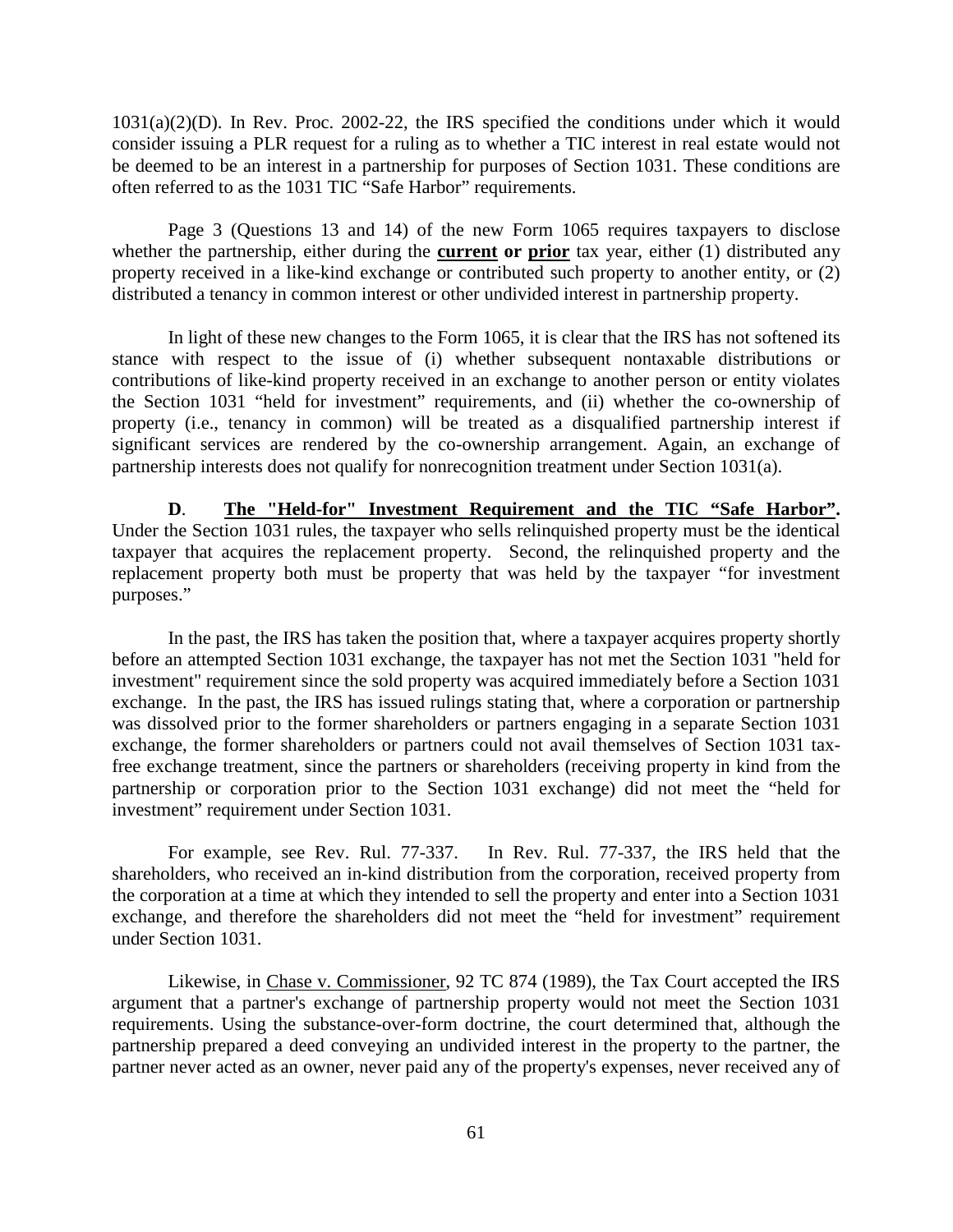the rents from the property, and was not a party to the contract for the sale of the property. Therefore, the partnership (not the partner) disposed of the property.

Fortunately, however, the tax court has not always sided with the IRS. And, in fact, in some cases the Tax Court has ruled that the" held for investment" requirement could be met even when property was conveyed to or from a corporation or partnership soon before a Section 1031 exchange. Mason, T. C. Memo 1988 -273 (involving a terminated partnership) and Bolker, 81 T.C. 782 (1983) (involving a terminated corporation).

Likewise, in *Magneson v. Comr.*, 81 T.C. 767 (1953), *aff'd*, 753 F.2d 1490 (9<sup>th</sup> Cir. 1985), a majority of the Tax Court determined that the taxpayers' exchange of property for a 10% undivided interest in like-kind property qualified for tax-free treatment under §1031(a) where, pursuant to a prearranged plan, the replacement property was contributed to a partnership in exchange for a general partnership interest. The Court ruled that the taxpayers had met the statutory requirement that the replacement property be "held" for investment or for productive use in a trade or business, on the basis that the taxpayers' **relationship** to the acquired replacement property was not changed by the contribution of the replacement property to the partnership, and thus the Court concluded that the "holding" requirement had been met.

The Ninth Circuit affirmed the Tax Court's decision and ruled that the "held for investment" requirement had been met because the general partnership interest was of "likekind" to the fee interest in the first property. The Ninth Circuit suggested that a different result would be reached if the taxpayers had contributed the second property to a partnership in exchange for a limited partnership interest or had contributed the second property to a corporation in exchange for stock.

Unfortunately, the Chase case was decided **after** Mason, Bolker, and Magneson and therefore we can't predict whether a court now would follow Chase or the Mason, Bolker and Magneson cases.

However, in *Maloney v. Comr.*, 93. T.C. 89 (1989), the Tax Court held that investment property held by a wholly owned corporation, which was exchanged for other investment property and then distributed to the shareholders in complete liquidation of the corporation, qualified for nonrecognition treatment under Section 1031. The IRS had contended that the exchange did not meet the Section 1031 "held for investment" requirement because the corporation did not hold the property it received for productive use in its trade or business or for investment, as it intended to distribute the property to its shareholders in a liquidating distribution.

Another potential area of Section 1031 controversy is the co-ownership of property (i.e. tenancy in common) and whether such interests will be treated as "partnership interests" where the tenants in common owners render significant services for the property. Under Section 1031(a)(2)(D), a partnership interest does not qualify for nonrecognition treatment under §1031(a). In Rev. Proc. 2002-22, 2002-1 C.B. 733, the IRS has set forth the conditions under which it would consider issuing a PLR request for a ruling as to whether a TIC interest in real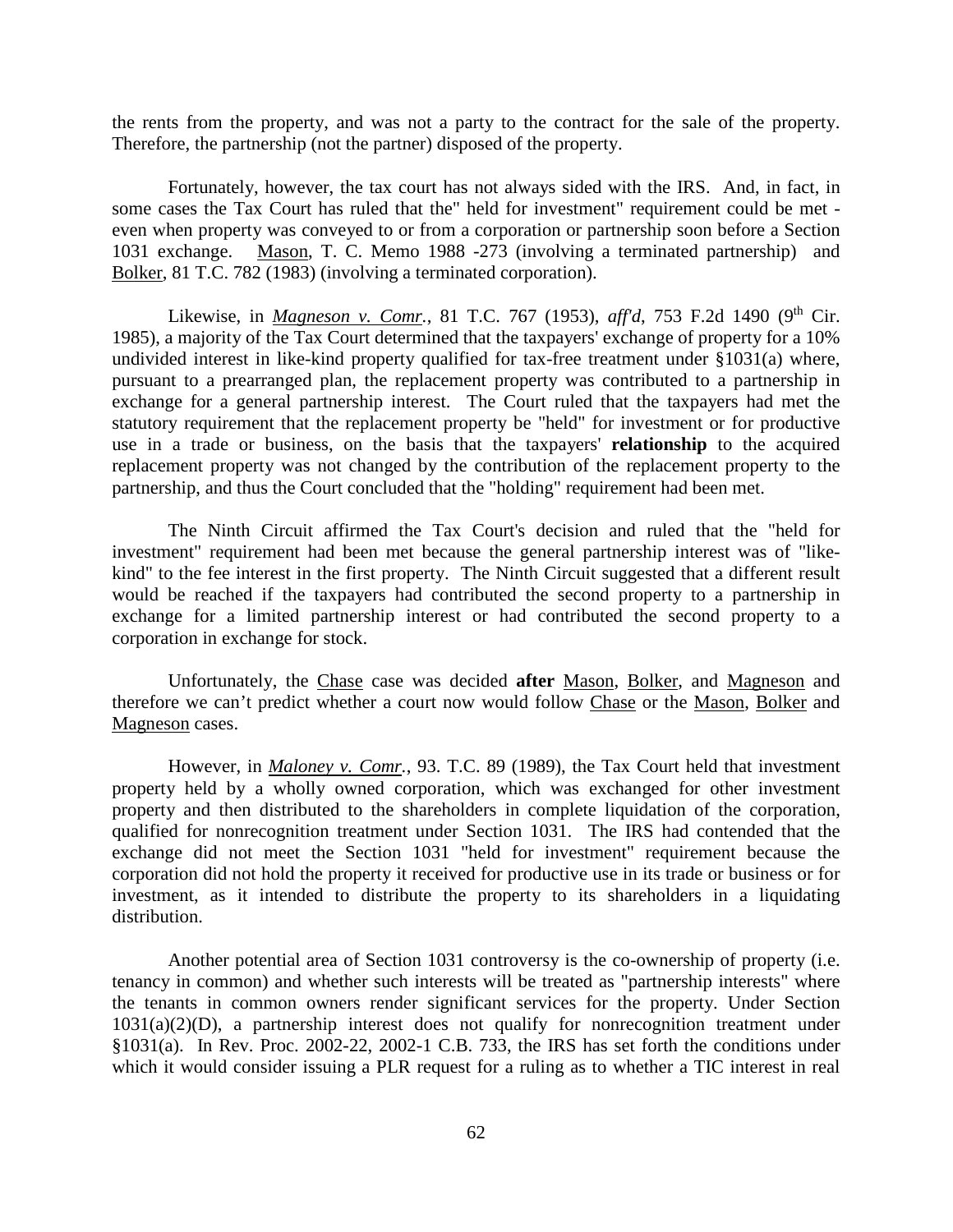estate would not be deemed to be an interest in a partnership for purposes of Section 1031. These conditions are often referred to as the 1031 TIC "Safe Harbor" requirements.

**E. The Use of "Drop and Swap" and "Swap and Drop" To Attempt to Accomplish a Section 1031 Transaction for Partnerships (and LLCs).** In the past, many clients have structured Section 1031 exchanges using both the "drop and swap" and the "swap and drop" format. Here is the issue:

**1.** The Single Asset LLC. If the LLC only owns one piece of property, the tax planner will consider the potential risks of running afoul of the TIC "safe harbor" rules set forth in Rev. Proc. 2002-22, and the tax planner usually will recommend the "drop and swap" format, although some tax practitioners recommend the "swap and drop" structure instead in those cases where the real estate is "serviced" leased property or where the real estate is subject to loan agreements that would cause the loan to become currently due upon a "drop and swap."

**a. The "Drop and Swap" For LLC's Owning Non-Serviced Property and Property Not Subject to Mortgage Loans.** With the "drop and swap" structure, prior to the sale of LLC property, the LLC will convey a "tenants in common" interest in the property to the "cash" partners (the non-1031 partners) in complete redemption of their interests in the LLC. The LLC will then be owned by only those members desiring to do a 1031 exchange and thus the LLC will retain a tenants in common interest in the real property for the benefit of the LLC members who want to retain their real estate investment. The remaining TIC owners (who were formerly members of the LLC), also will own a TIC interest in the real property. The LLC and the new TIC members (who want to cash out their investment) will then enter into a TIC Agreement that complies with Rev. Proc. 2002-22.

If at all possible, the "drop" will take place before a sales contract is signed. Thereafter, the LLC then sells the property to a third party purchaser and then the LLC (now owned by the LLC members desiring to do a 1031 exchange) will then have their sales proceeds transferred to a qualified intermediary who will then go out and purchase replacement real property which will be acquired by the LLC. The former LLC members (who wish to "cash out") will then sell their TIC interest in the real estate for cash.

With the "drop and swap" technique, the IRS may take the position that, the LLC (which is now owned by the 1031 members) and the non-Section 1031 former members, are all partners in a new partnership such that the LLC is attempting to exchange its partnership interest for real estate, in violation of the Rev. Proc. 2002-22 safe harbor provisions.

#### LLC Members Who Want to Go Their Separate Ways.

And, things can get real dicey if the Section 1031 members want to do separate Section 1031 exchanges rather than one single Section 1031 for the LLC. In that case, the LLC will distribute TIC interests to all members prior to the sale (and hopefully before the sales contract is signed). In that case, the IRS will have a further argument that the "drop and swap" did not meet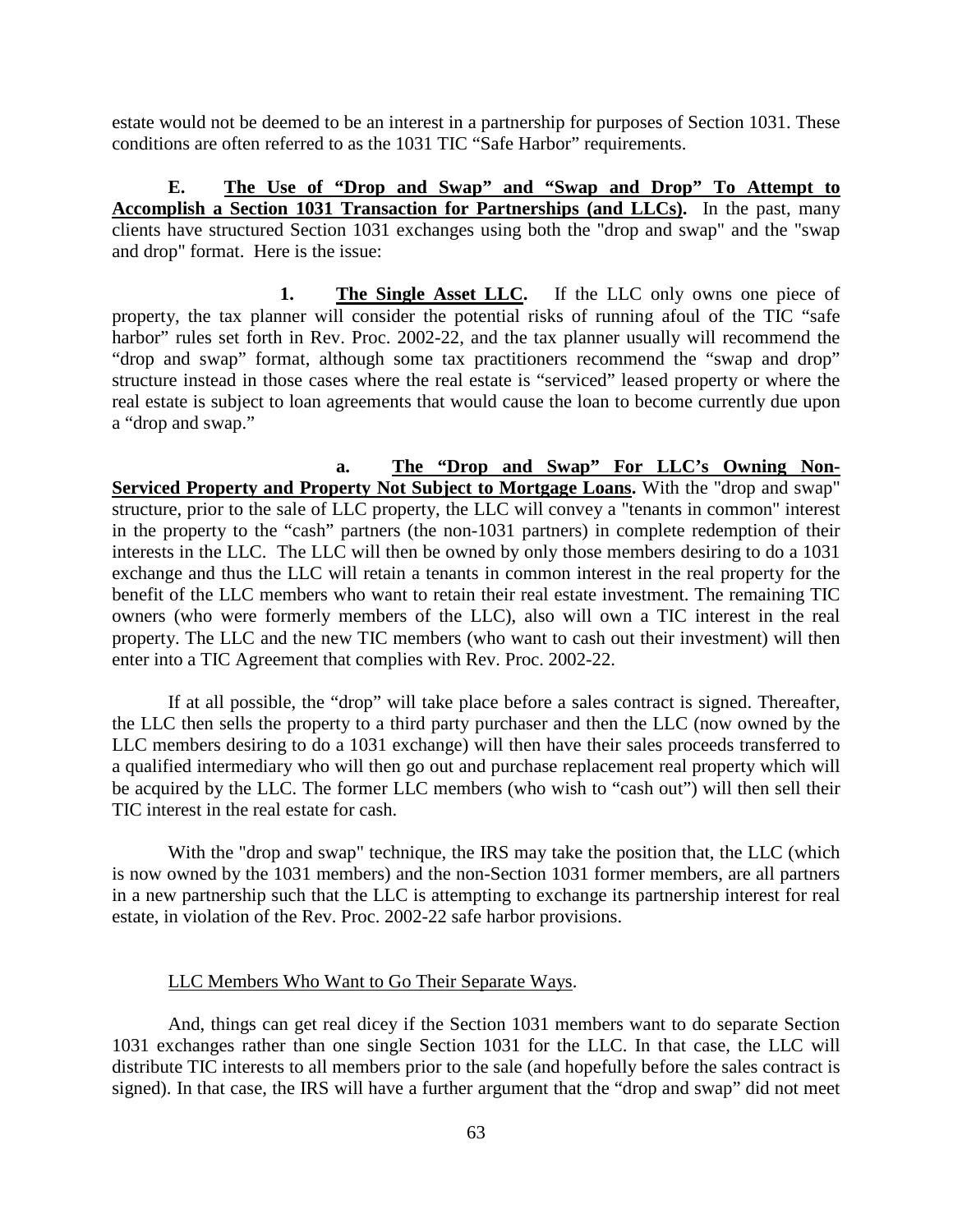the Section 1031 requirements, on the basis that the 1031 members did not "acquire" their TIC interests with the intent to hold it for investment purposes, since those members always intended to Section 1031 exchange the distributed property for new property.

**b. The "Swap and Drop" For LLC's Owning Serviced Property or Mortgaged Property.** In other cases of a single asset LLC, it will not be possible to do a "drop and swap". Consider, for example, a shopping center property which has loan agreement in place which prohibits transfers of the real estate prior to the real estate loan payoff (a "due on sale" clause under the shopping center loan agreement). Also, consider the same case of a shopping center which is owned by the LLC and that has "service" related leases that will violate the safe harbor provisions of Rev. Proc. 2002-22. In these cases, it may not be possible to do a "drop and swap" prior to the sale.

In these cases, the LLC may have to proceed with a 1031 transaction with the entire LLC. In this case, the LLC will sell its real estate for cash and for other 1031 property (albeit, through a qualified intermediary).

Prior to the sale, the LLC Members will amend their LLC Operating Agreement so as to attempt to "specially allocate" all of the taxable gain (attributable to the cash non-1031 proceeds) to the cashing out members pursuant to the special allocation rules of Section 704, and this LLC Operating Agreement amendment (relating to this special Section 704 allocation) will have to be signed before April 15 of the next tax year to comply with the Section 704 special allocation rules. The Members may also agree to sign a Tax Reimbursement Agreement, under which the "cashing out" members will agree to reimburse the LLC for any taxes reallocated to the Section 1031 members.

After the sale, the LLC will be left with Section 1031 replacement property as well as "taxable cash" and the LLC will then distribute its taxable cash to the non-Section 1031 members who do not wish to do a Section 1031 exchange. Under the terms of the amended LLC Operating Agreement, the non-Section 1031 members (who did not wish to do a Section 1031 exchange) will be specially allocated all of the taxable gain which has been specially allocated to them.

Nevertheless, the IRS may take the position that any such special allocations (of the taxable gain attributable to the cash non-1031 proceeds to the cashing out members) do not have "substantial economic effect" under the Section 704 Regulations if the special allocations of taxable gains will not be appropriately matched with their capital accounts, and thus the special allocations could fail the "substantial economic effect" test under the Section 704 rules. This could be particularly true in those cases where the cash-out partners have less taxable gain to recognize upon the sale than the partnership would otherwise recognize upon a completely taxable sale (because the cash partners have a higher tax basis in their partnership interests) and thus the amount of gain recognized by the partnership may exceed the gain which would be allocable to the retiring/redeemed partner upon a sale of the partnership property.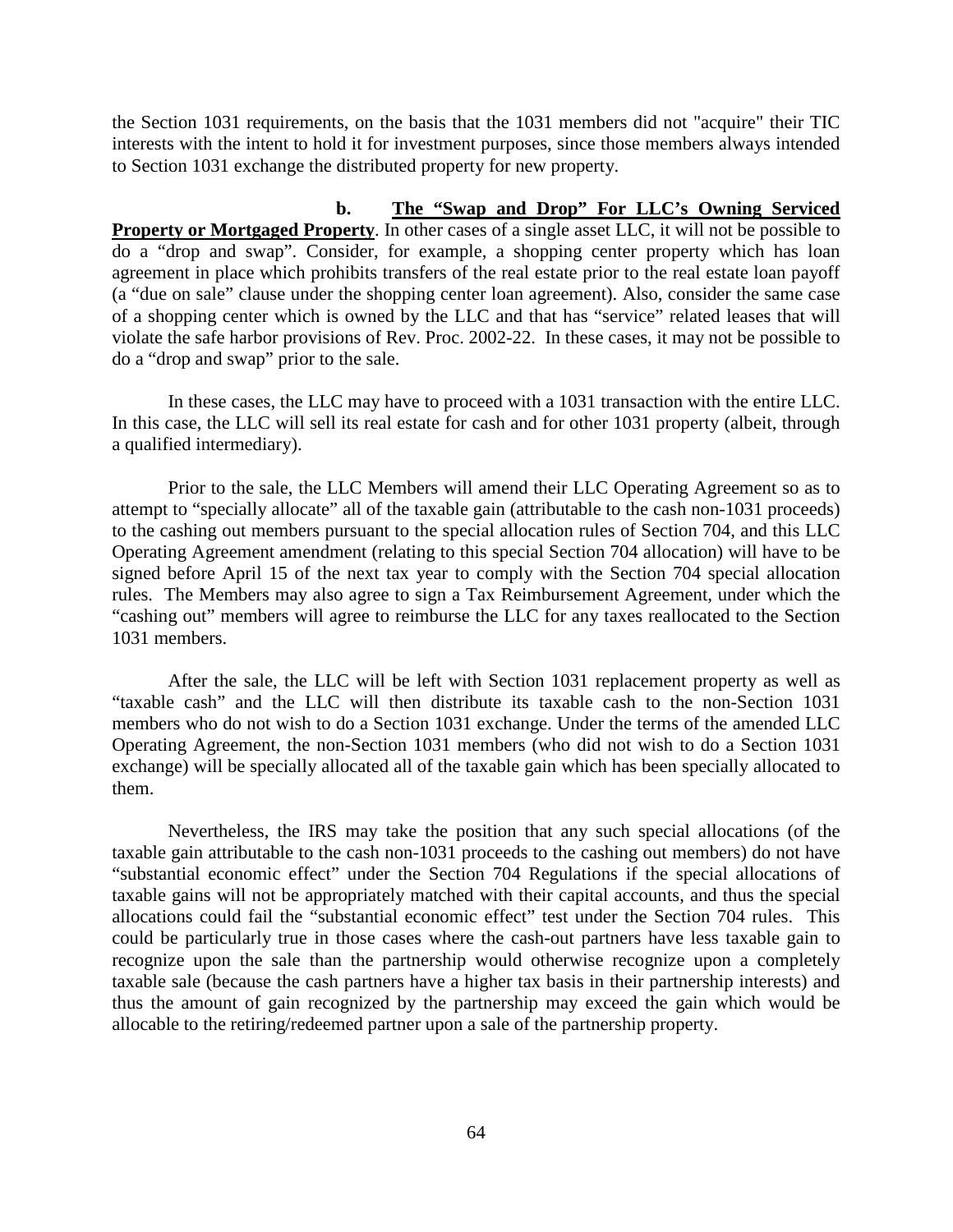In that case, if the IRS is successful, the LLC (and the Section 1031 members) will still be left with taxable gain to recognize even after the Section 1031 exchange - although a Tax Reimbursement Agreement may partially fix this problem presuming that the cashed out non-Section 1031 members are able (and willing) to reimburse the LLC for any taxes paid as a result of an IRS audit.

Furthermore, if not all of the Section 1031 members want to do a collective exchange, they will then have to distribute the replacement properties to themselves and in that case, the IRS will have a further argument that the "swap and drop" did not meet the Section 1031 requirements, on the basis that the LLC did not "acquire" its property interest with the intent to hold it for investment purposes, since the LLC always intended to distribute its property interest to the Section 1031 members.

**2. An LLC that Owns Multiple Properties: the "Drop and Swap".**

Things get a lot more complicated where the partnership owns multiple properties, and where only one property is to be sold.

In this case, the LLC may have no choice but to distribute (to the 1031 partners **and** the non-1031 partners) a tenants in common interest in real property to be sold, again unless the real estate is "serviced" leased property or where the real estate is subject to loan agreements that would cause the loan to become currently due upon a "drop and swap."

The 1031 members will then own a tenants in common interest in the property to be sold (with the non-1031 members) and the 1031 members will then do their own Section 1031 exchange.

With this structure, the IRS still has the same arguments - first, that the distributee 1031 members are now partners in the new partnership (with the non-1031 members) and that the distributee LLC members are simply trying to exchange their partnership interests for other real estate. To make matters worse, the IRS also has an additional argument that the distributee LLC members did not "acquire" the relinquished 1031 property interest with the intent to hold it for investment purposes" since a sale was contemplated..

In these cases, we may try the following approach:

- (i) Do the "drop" before the sales contract is signed;
- (ii) Have all of the Section 1031 Members and Non-Section 1031 members sign a TIC Agreement that meets the Rev. Proc. 2002-22 safe harbor;
- (iii) Have all of the LLC Members enter into a Special Tax Allocation Agreement;
- (iv) Have the non-1031 members enter into a Tax Reimbursement Agreement in favor of the Section 1031 members.